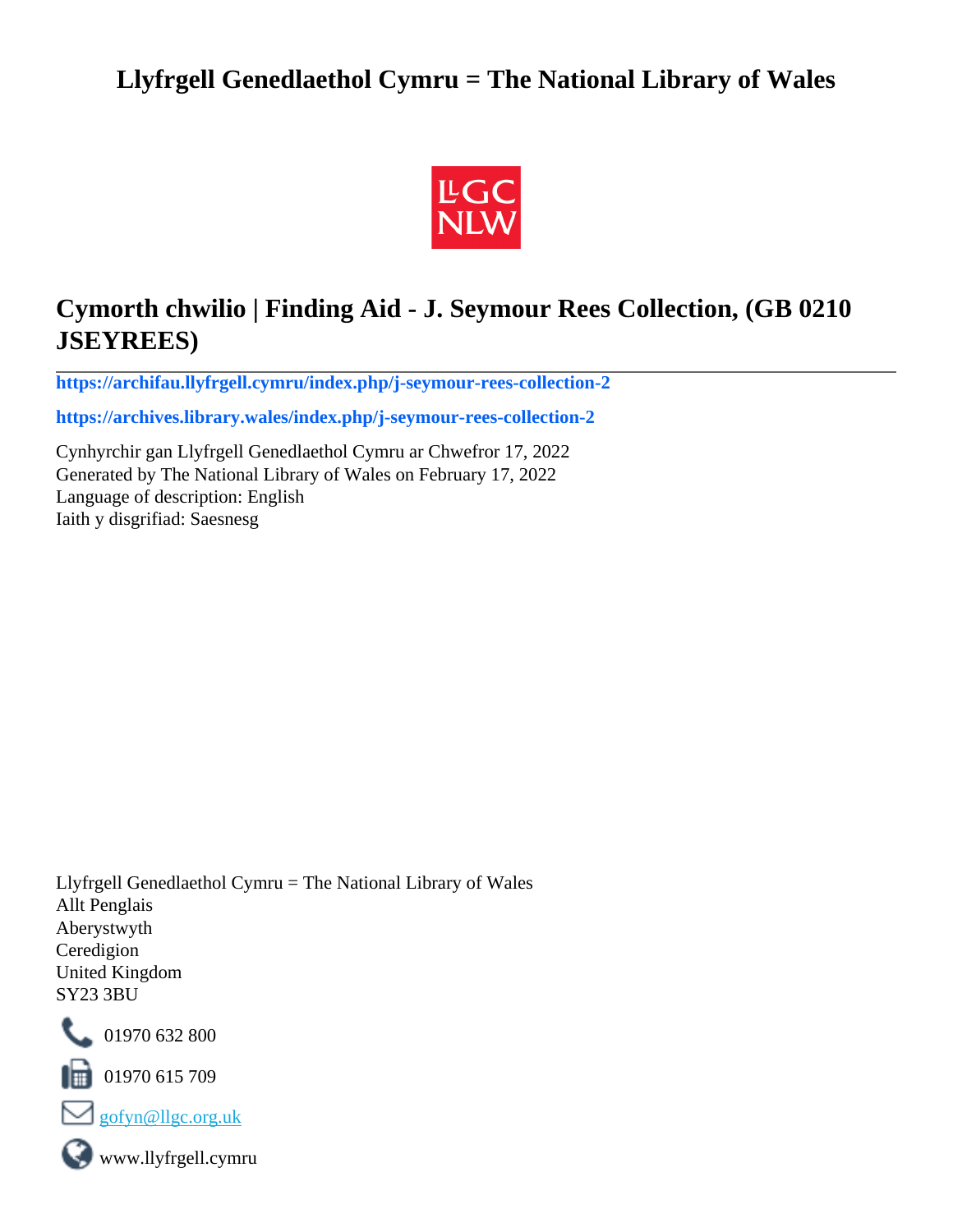# **Tabl cynnwys | Table of contents**

|                                                                                                 | 5  |
|-------------------------------------------------------------------------------------------------|----|
|                                                                                                 |    |
| NLW MSS 18628-58. vtls005299376 ISYSARCHB60, Cerddi, straeon, atgofion etc., 1898-1948.  6      |    |
| NLW MSS 18659-700. vtls005299408 ISYSARCHB60, Rhyddiaeth, cerddi, traethodau etc,,              |    |
| 1788-1952.                                                                                      |    |
| NLW MSS 18701-775. vtls005299446 ISYSARCHB60, Emynau, pregethau, traethodau etc,,               |    |
|                                                                                                 |    |
|                                                                                                 |    |
| NLW MSS 18798-18812. vtls005299487 ISYSARCHB60, Material relating to the life and work of Dr H. |    |
|                                                                                                 |    |
| NLW MSS 18813-45. vtls005299498 ISYSARCHB60, Barddoniaeth a rhyddiaith,, 1798-1954.  33         |    |
| NLW MS 18814-18817. vtls005299499 ISYSARCHB60, Collections of the works of the Rev. David       |    |
|                                                                                                 | 33 |
| NLW MSS 18846-65. vtls005299533 ISYSARCHB60, Cyfrolau amrywiol,, 1897-1957.                     | 40 |
| NLW MS 18866. vtls005299554 ISYSARCHB60, Letters to J. Seymour Rees and Mrs Anne Seymour        |    |
|                                                                                                 |    |
|                                                                                                 |    |
|                                                                                                 |    |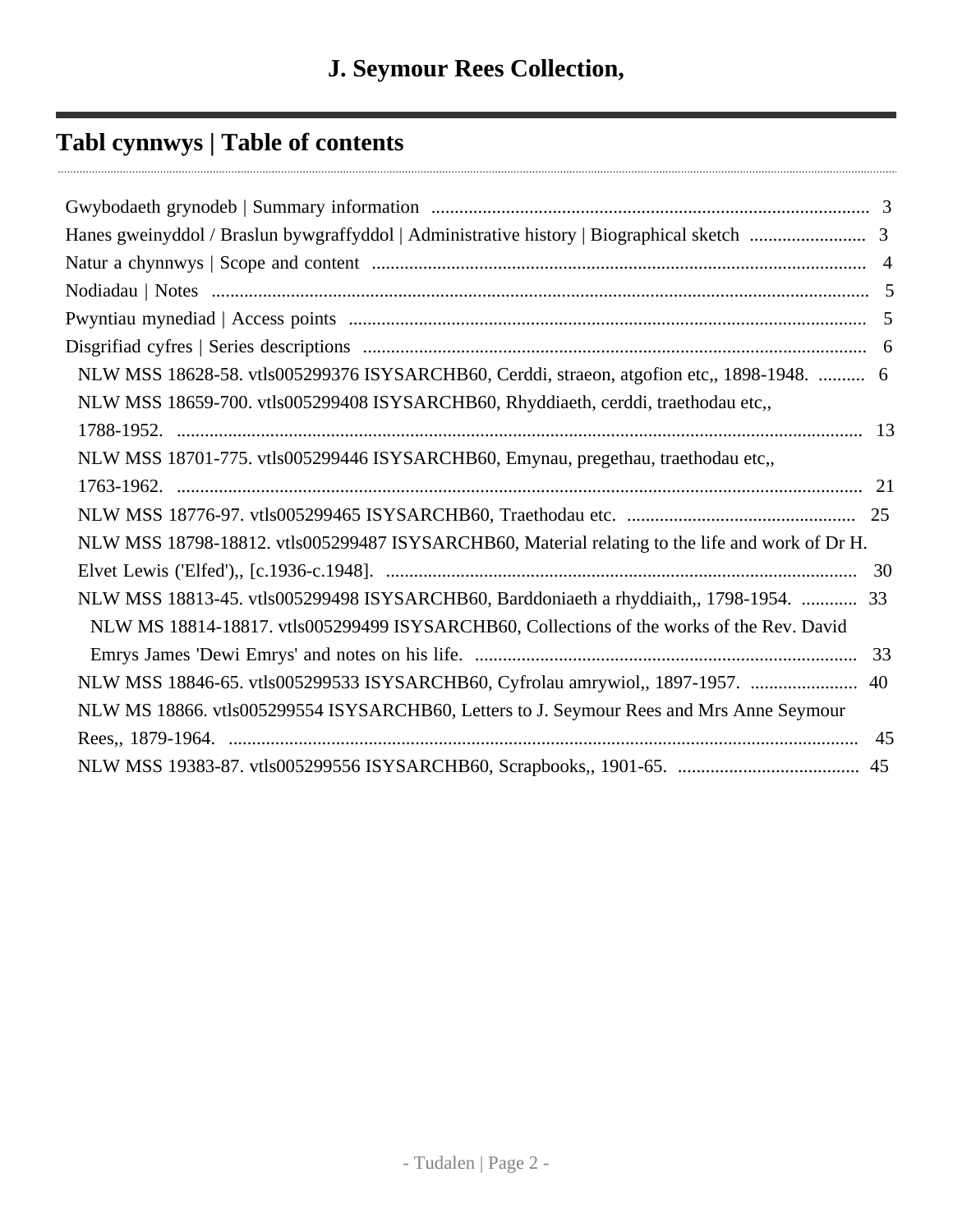## <span id="page-2-0"></span>**Crynodeb o wybodaeth | Summary of information**

| <b>Lleoliad   Repository:</b>                                                       | Llyfrgell Genedlaethol Cymru $=$ The National Library of Wales                            |  |
|-------------------------------------------------------------------------------------|-------------------------------------------------------------------------------------------|--|
| <b>Teitl</b>   Title:                                                               | J. Seymour Rees Collection,                                                               |  |
| Cod cyfeirnod  <br><b>Reference code:</b>                                           | <b>GB 0210 JSEYREES</b>                                                                   |  |
| Virtua system control<br>number [alternative]:                                      | vtls003844319                                                                             |  |
| Project identifier<br>[alternative]:                                                | <b>ANW</b>                                                                                |  |
| <b>Dyddiad</b>   Date:                                                              | 1817-1965 / (dyddiad creu   date of creation)                                             |  |
| Disgrifiad ffisegol  <br><b>Physical description:</b>                               | 0.193 cubic metres (185 volumes, 1 deed)                                                  |  |
| Lleoliad ffisegol  <br><b>Physical location:</b>                                    | ARCH/MSS (GB0210)                                                                         |  |
| Dyddiadau creu,<br>golygu a dileu   Dates<br>of creation, revision<br>and deletion: | March 2003                                                                                |  |
| Nodyn   Note<br>[generalNote]:                                                      | Title supplied from contents of fonds. The papers predate the life of<br>J. Seymour Rees. |  |

## <span id="page-2-1"></span>**Hanes gweinyddol / Braslun bywgraffyddol | Administrative history | Biographical sketch**

#### **Nodyn | Note**

John Seymour Rees (1887-1963) was a Congregational minister and author from Carmarthenshire. He studied in Aberystwyth and Cardiff and worked as a minister in Cefncoedycymer, Breconshire, 1915-1922, Treorci, Glamorgan, 1923-1927; and Capel Soar, Seven Sisters, Glamorgan, 1927-1945. He became Secretary of the Cardiff Council of Christians and Jews, 1945-1963. From 1932 onwards he gave numerous radio talks. He competed successfully in local and national eisteddfodau, submitting essays and biographies. He was married and had one son. His private library contained much of the source material for his literary contributions to Welsh periodical literature.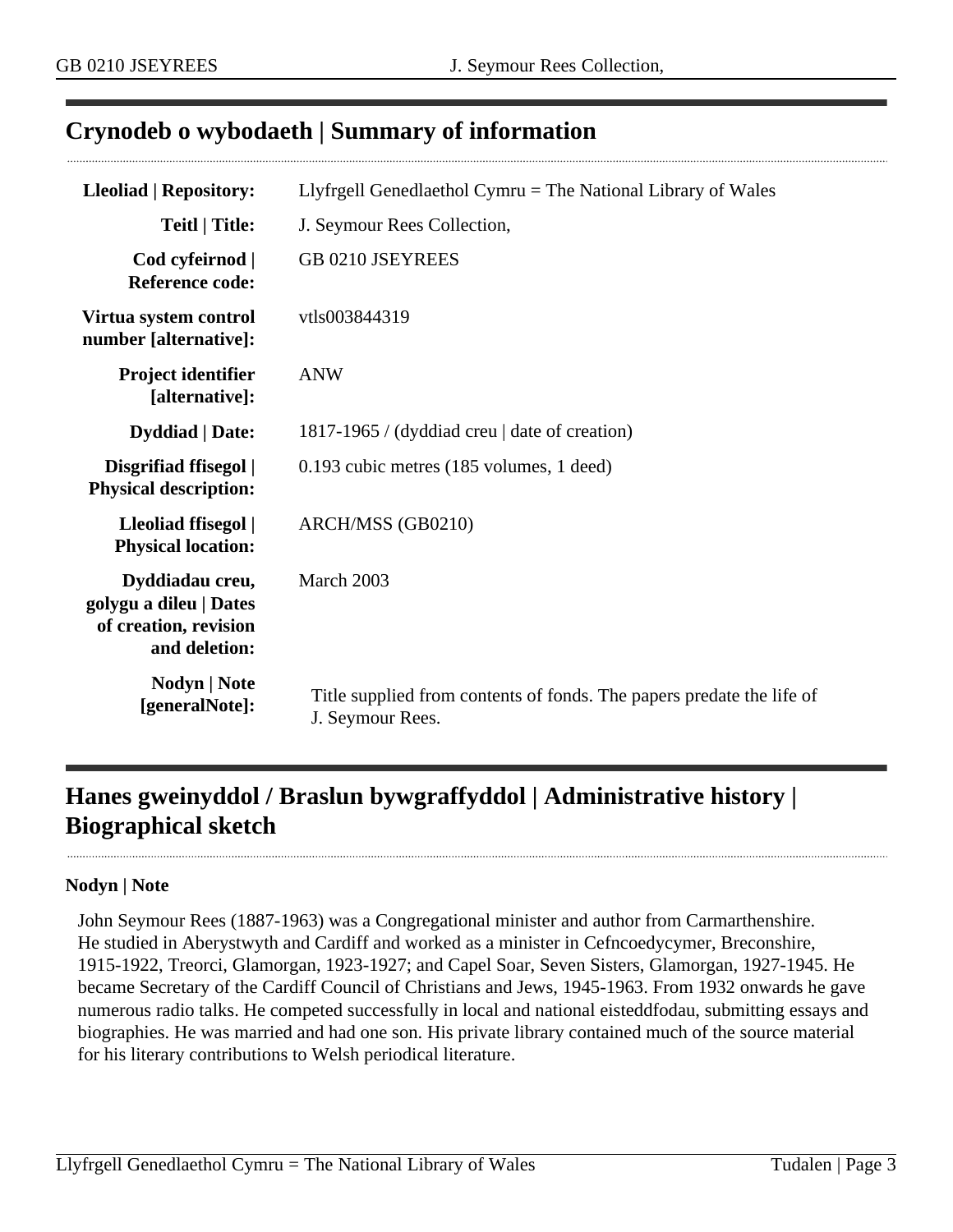#### **Hanes Gwarchodol | Custodial history**

The materials were collected or compiled by John Seymour Rees.

## <span id="page-3-0"></span>**Natur a chynnwys | Scope and content**

A collection of over 200 books and pamphlets from the library of the donor's husband, the late Rev J. Seymour Rees, Seven Sisters, most of these being typescript volumes (NLW MSS 18628-707). The collection consists of some original work by J. Seymour Rees and his father, John Rees, such as poetry, short stories, essays, biographies, and guide books, much of which was submitted for competition at various national and local eisteddfodau, and volumes of collected material on various topics, including essays, articles and other material on such eminent Welshmen as W. Llewelyn Williams, Daniel Silvan Evans, Sir John Morris Jones, and Rev William Edwards, Groeswen, and on Welsh hymnology, and collections of poetry by D. Emrys James ('Dewi Emrys'), I. D. Hooson, R. Williams Parry, and T. J. Thomas ('Sarnicol'), of prose by 'Sarnicol', W. Llewelyn Williams, O. M. Edwards, and W. J. Gruffydd, and of hymns by H. Elvet Lewis ('Elfed'), J. D. Vernon Lewis, J. R. Davies, Pentyrch, and others, and selections of prose and verse compiled for competition at various national eisteddfodau. In addition to the collection of Elfed's Welsh and English hymns, there are twelve volumes containing some of his prose and verse and material on his life and work. There are also indexes to Y Beirniad, Y Geninen, and Y Geiriadur Bywgraphyddol; typescript copies and cuttings, from periodicals and newspapers, of articles and essays by various persons, and by 'Sarnicol' and J. Seymour Rees in particular; typescript transcripts of several printed books, in particular of collections of hymns published in the eighteenth and nineteenth centuries; and scrapbooks of newspaper cuttings relating to D. Lloyd George, Dylan Thomas, 'Dewi Emrys', W. Llewelyn Williams, Sir John Morris Jones, 'Elfed', Rev John Evans, Brecon, Rev Jubilee Young, and others. The collection also contains letters to J. Seymour Rees and Mrs. Seymour Rees and a small group of other correspondence. The largest donation of printed books received during the current year was that which the Library was invited to select from the very extensive library of Rev J. Seymour Rees (Dept of Printed Books). It numbered several hundreds of volumes primarily of literary, historical, and theological interest, all in very good condition, and many having been bound by Mr. Rees himself. Additional material from the library of the donor's husband, the late Rev J. Seymour Rees, Seven Sisters. It includes typescript collections of 'Cyfansoddiadau sydd yn fy modloni i' and 'A short anthology of the world's greatest Christian prayers' (NLW MS 19384B); three scrapbooks of typescripts and newspaper cuttings (NLW MSS 19385A, 19386B, 19387C); a typescript copy of 'Casgliad o gyfarwyddiadau i wneuthur hen fwydydd nodweddiadol Gymraeg' by Miss Mati Thomas ('Mati'r Ddôl'), Nanternis, New Quay (awarded the prize at the Treorchy National Eisteddfod, 1928) (NLW MS 19383B); Evan Thomas: Galareb S. Griffiths o Horeb (Castellnewydd-Emlyn, 1960), and J. Lloyd Williams: Byd Natur (Caerdydd, 1924) (Dept of Printed Books). A holograph letter of David Jones (1856-1937), Aberdare, afterwards Independent minister at New Quay, co. Cardigan, and at Scranton, Pa., U.S.A. (NLW MS 18866E, No 246C); and a printed postcard to the donor from the Duke and Duchess of Windsor, [March 1965], acknowledging a message of sympathy and good wishes (NLW MS 16726A).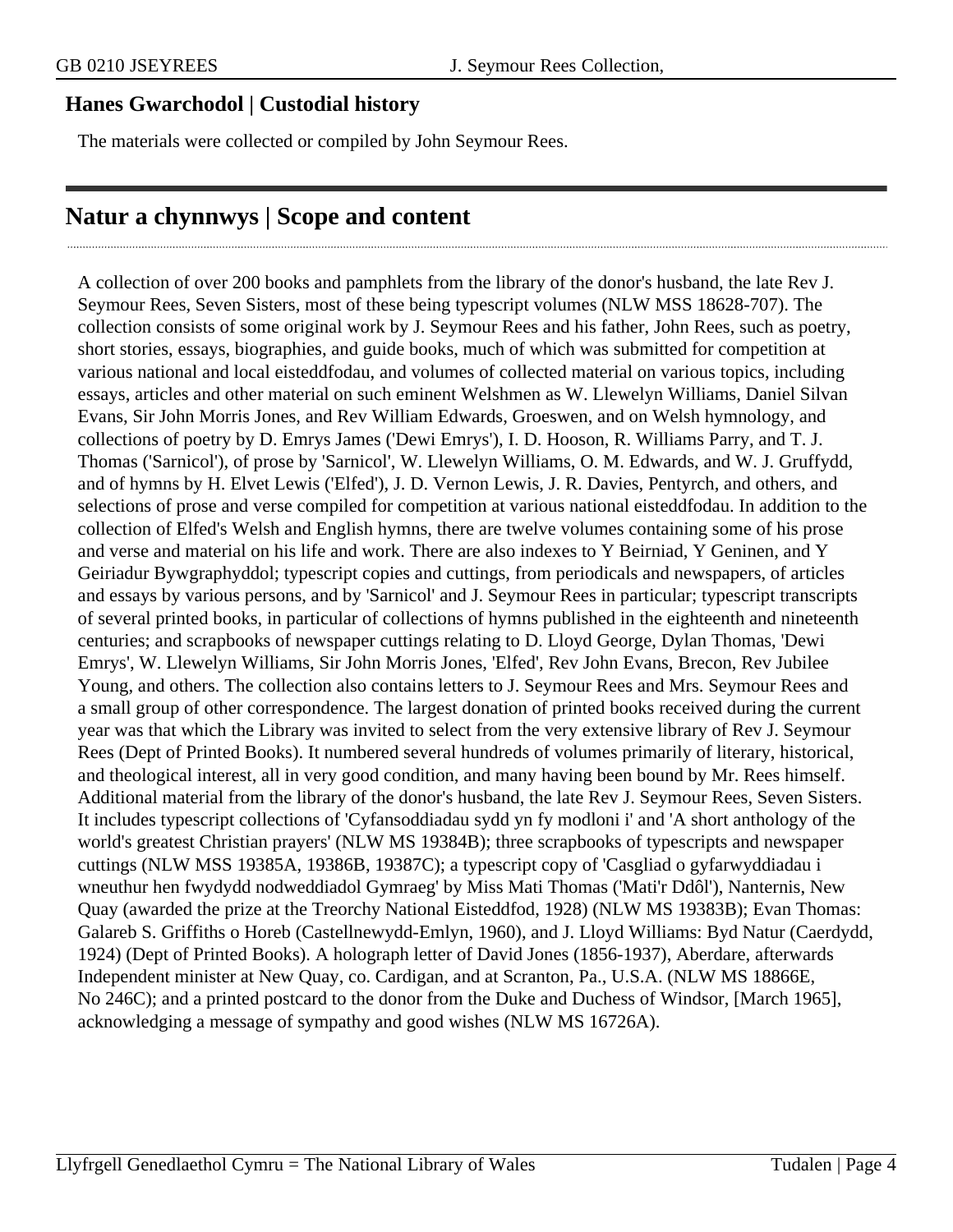## <span id="page-4-0"></span>**Nodiadau | Notes**

#### **Nodiadau teitl | Title notes**

#### **Ffynhonnell | Immediate source of acquisition**

Deposited by Mrs J. Seymour Rees, widow of Rev. J. Seymour Rees, between 1963 and 1965.

#### **Trefniant | Arrangement**

Arranged into the following: manuscripts; a stray deed; letters to the Rev. J. Seymour Rees; letters to the Rev. J. Seymour and Mrs. Rees; miscellaneous correspondence; and printed books.

#### **Cyfyngiadau ar fynediad | Restrictions on access**

Readers consulting modern papers in the National Library of Wales are required to sign the 'Modern papers - data protection' form.

#### **Amodau rheoli defnydd | Conditions governing use**

Usual copyright regulations apply.

#### **Rhestrau cymorth | Finding aids**

A hard copy of the catalogue is available at the National Library of Wales. The catalogue can be accessed online.

#### **Ychwanegiadau | Accruals**

Accruals are not expected.

#### **Nodiadau eraill | Other notes**

• **Dynodwr sefydliad | Institution identifier**: Llyfrgell Genedlaethol Cymru = The National Library of Wales

### <span id="page-4-1"></span>**Pwyntiau mynediad | Access points**

- Rees, J. Seymour (John Seymour), 1887-1963.r -- Archives. (pwnc) | (subject)
- Edwards, Owen M. (Owen Morgan), 1858-1920. (pwnc) | (subject)
- Evans, D. Silvan (Daniel Silvan), 1818-1903. (pwnc) | (subject)
- Lloyd George, David, 1863-1945 (pwnc) | (subject)
- Gruffydd, W. J. (William John), 1881-1954 (pwnc) | (subject)
- Hooson, I. D. (pwnc) | (subject)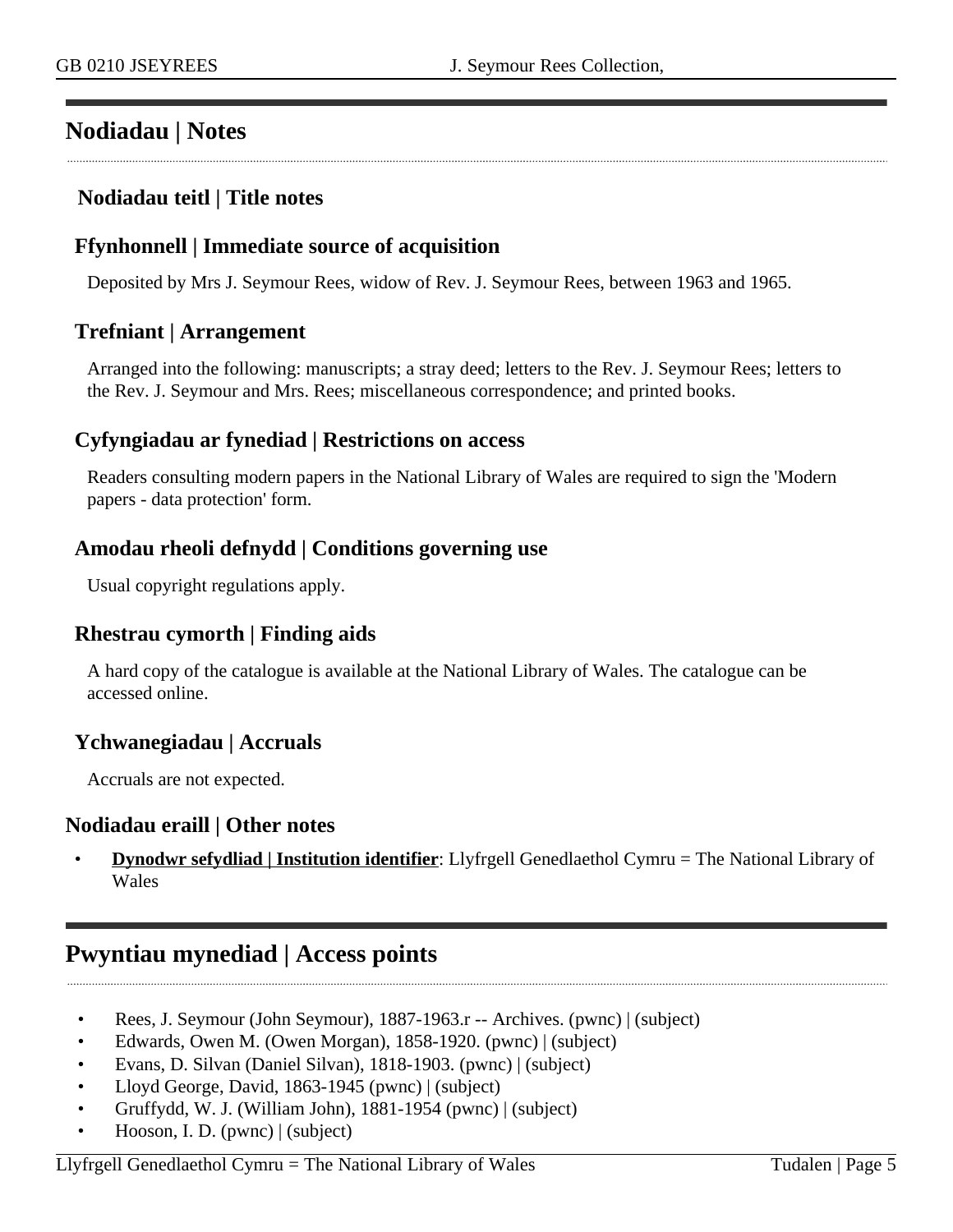- Morris-Jones, John, 1864-1929. (pwnc) | (subject)
- Parry, Robert Williams (pwnc) | (subject)
- Thomas, Dylan, 1914-1953. (pwnc) | (subject)
- Williams, W. Llewelyn (William Llewelyn), 1867-1922. (pwnc) | (subject)
- Emrys, Dewi, 1881-1952 (pwnc) | (subject)
- Sarnicol, 1873-1945. (pwnc) | (subject)
- Lewis, H. Elvet (Howell Elvet). (pwnc) | (subject)
- Young, Jubilee, 1887-1962. (pwnc) | (subject)
- Art festivals -- Wales (pwnc) | (subject)
- Hymns, Welsh (pwnc) | (subject)

## <span id="page-5-0"></span>**Disgrifiad cyfres | Series descriptions**

### <span id="page-5-1"></span>**Cyfres | Series NLW MSS 18628-58. vtls005299376 ISYSARCHB60: Cerddi, straeon, atgofion etc,**

Dyddiad | Date: 1898-1948. (dyddiad creu) | (date of creation)

Lleoliad ffisegol | Physical location: ARCH/MSS (GB0210)

Nodyn | Note [generalNote]:

Preferred citation: NLW MSS 18628-58.

| FFeil / rhestr eitemau   File / item list      |                                                                                                                                                                                                                                                                   |                   |                                               |
|------------------------------------------------|-------------------------------------------------------------------------------------------------------------------------------------------------------------------------------------------------------------------------------------------------------------------|-------------------|-----------------------------------------------|
| Cod cyfeirnod  <br>Reference code              | Teitl   Title                                                                                                                                                                                                                                                     | Dyddiadau   Dates | Disgrifiad ffisegol   Physical<br>description |
| NLW MS 18628B.<br>vtls005299377<br>ISYSARCHB60 | File - Cywydd: 'Ar Glywed am Briodas W.<br>Llewelyn Williams' gan Syr John Morris<br>Jones.                                                                                                                                                                       | 1892.             |                                               |
|                                                | Natur a chynnwys / Scope and content:<br>Welsh. Formerly J. Seymour Rees MS 1.<br>Nodyn   Note [generalNote]:<br>Preferred citation: NLW MS 18628B.<br>Lleoliad ffisegol   Physical location:<br>ARCH/MSS (GB0210)                                                |                   |                                               |
| NLW MS 18629B.<br>vtls005299378<br>ISYSARCHB60 | File - Pryddest 'Plant y Nos'. Typescript.<br>(J. Seymour Rees).<br>Natur a chynnwys / Scope and content:<br>Welsh. Formerly J. Seymour Rees MS 2.<br>Nodyn   Note [generalNote]:<br>Preferred citation: NLW MS 18629B.<br>Lleoliad ffisegol   Physical location: |                   |                                               |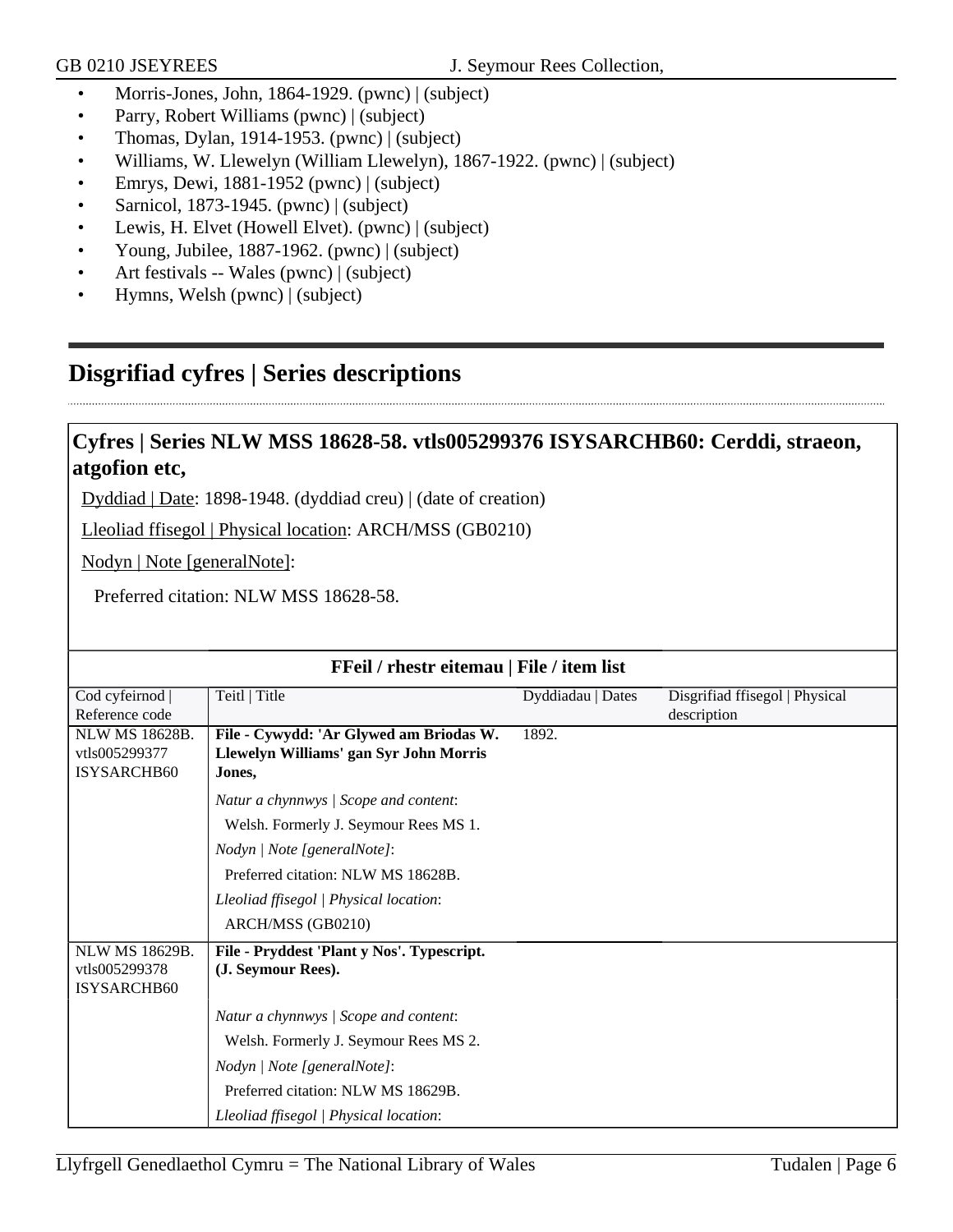|                                                       | ARCH/MSS (GB0210)                                                                                                                                                                                                                       |
|-------------------------------------------------------|-----------------------------------------------------------------------------------------------------------------------------------------------------------------------------------------------------------------------------------------|
| <b>NLW MS 18630C.</b><br>vtls005299379                | File - Comedi 'Slebetsh' a drama fer i blant<br>$[c.1937]$ .<br>'Dewis Brenin'. Typescripts. (J. Seymour                                                                                                                                |
| ISYSARCHB60                                           | Rees),                                                                                                                                                                                                                                  |
|                                                       | Natur a chynnwys / Scope and content:                                                                                                                                                                                                   |
|                                                       | Welsh. Formerly J. Seymour Rees MSS 3-5.                                                                                                                                                                                                |
|                                                       | Nodyn   Note [generalNote]:                                                                                                                                                                                                             |
|                                                       | Preferred citation: NLW MS 18630C.                                                                                                                                                                                                      |
|                                                       | Lleoliad ffisegol   Physical location:                                                                                                                                                                                                  |
|                                                       | ARCH/MSS (GB0210)                                                                                                                                                                                                                       |
| NLW MS 18631C.<br>vtls005299380<br>ISYSARCHB60        | File - Tair stori fer.                                                                                                                                                                                                                  |
|                                                       | Natur a chynnwys / Scope and content:                                                                                                                                                                                                   |
|                                                       | (i) 'Vae Victus'. (ii) 'Ffrisco'. (iii) 'Dyna Fordaith'. Typescripts (J. Seymour Rees). Welsh. Formerly J.<br>Seymour Rees MS 6.                                                                                                        |
|                                                       | Nodyn   Note [generalNote]:                                                                                                                                                                                                             |
|                                                       | Preferred citation: NLW MS 18631C.                                                                                                                                                                                                      |
|                                                       | Lleoliad ffisegol   Physical location:                                                                                                                                                                                                  |
|                                                       | ARCH/MSS (GB0210)                                                                                                                                                                                                                       |
| <b>NLW MS 18632B.</b><br>vtls005299381<br>ISYSARCHB60 | File - Tair stori fer.                                                                                                                                                                                                                  |
|                                                       | Natur a chynnwys / Scope and content:                                                                                                                                                                                                   |
|                                                       | (i) 'Cuwch cwd a ffetan'. (ii) 'Diwedd Ianto'. (iii) 'Vae Victis'. Tair stori fer. (i) 'Vae Victis'. (ii) 'Y Golled'.<br>(iii) 'Cuwch cwd a ffetan'. Typescripts. 1932-6 (J. Seymour Rees). Welsh. Formerly J. Seymour Rees<br>MSS 7-8. |
|                                                       | Nodyn   Note [generalNote]:                                                                                                                                                                                                             |
|                                                       | Preferred citation: NLW MS 18632B.                                                                                                                                                                                                      |
|                                                       | Lleoliad ffisegol   Physical location:                                                                                                                                                                                                  |
|                                                       | ARCH/MSS (GB0210)                                                                                                                                                                                                                       |
| <b>NLW MS 18633B.</b><br>vtls005299382<br>ISYSARCHB60 | File - 'Bywyd ac anturiaethau morwyr<br>Cymru'. Typescript (J. Seymour Rees).                                                                                                                                                           |
|                                                       | Natur a chynnwys / Scope and content:                                                                                                                                                                                                   |
|                                                       | Welsh. Formerly J. Seymour Rees MS 9.                                                                                                                                                                                                   |
|                                                       | Nodyn   Note [generalNote]:                                                                                                                                                                                                             |
|                                                       | Preferred citation: NLW MS 18633B.                                                                                                                                                                                                      |
|                                                       | Lleoliad ffisegol   Physical location:                                                                                                                                                                                                  |
|                                                       | ARCH/MSS (GB0210)                                                                                                                                                                                                                       |
| NLW MS 18634C.<br>vtls005299383<br>ISYSARCHB60        | File - 'Atgofion hen forwr'. (J. Seymour<br>1924.<br>Rees). Typescript,                                                                                                                                                                 |
|                                                       | Natur a chynnwys / Scope and content:                                                                                                                                                                                                   |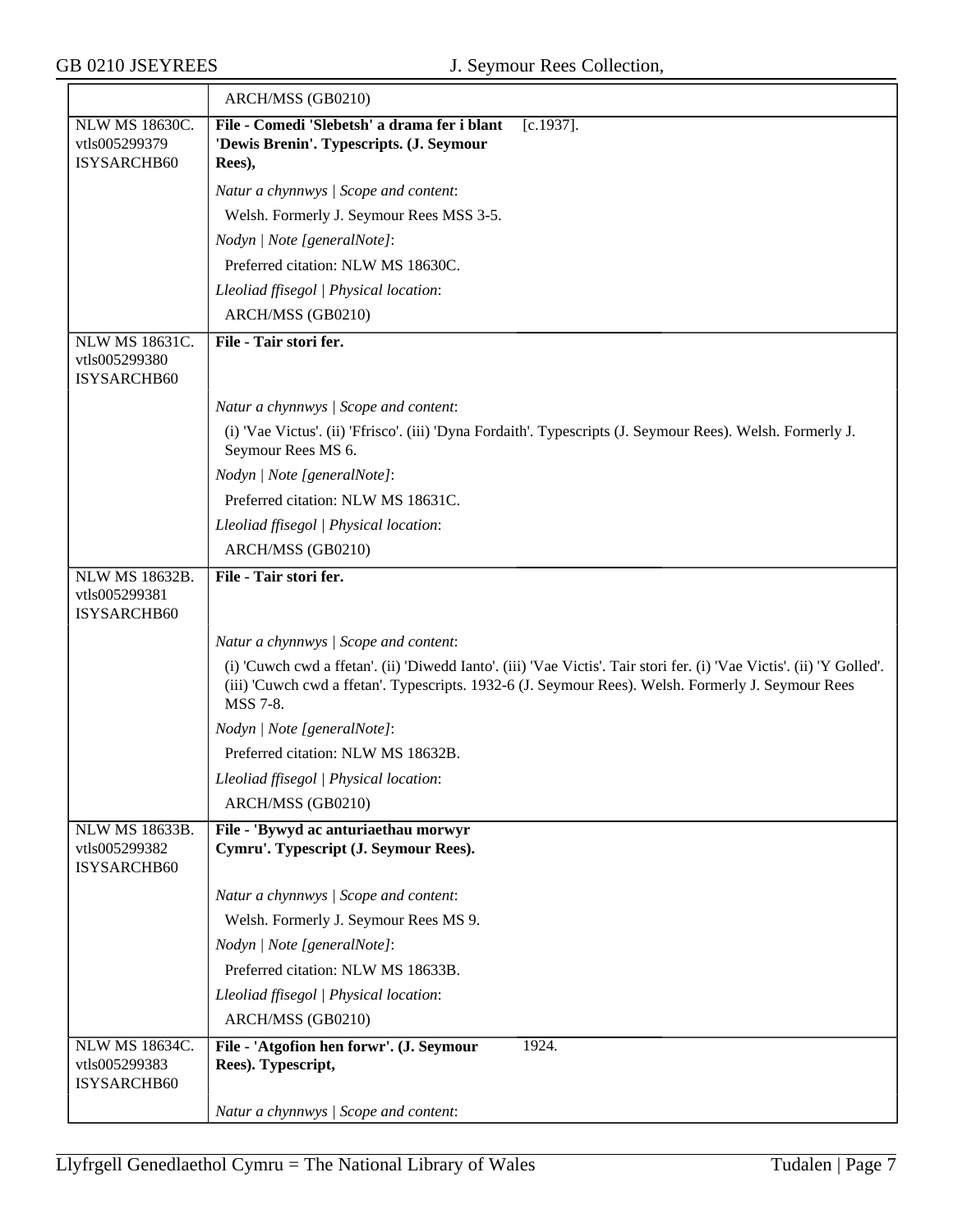|                                        | Welsh. Formerly J. Seymour Rees MS 10.                                                                                                                                                                   |
|----------------------------------------|----------------------------------------------------------------------------------------------------------------------------------------------------------------------------------------------------------|
|                                        | Nodyn   Note [generalNote]:                                                                                                                                                                              |
|                                        | Preferred citation: NLW MS 18634C.                                                                                                                                                                       |
|                                        | Lleoliad ffisegol   Physical location:                                                                                                                                                                   |
|                                        | ARCH/MSS (GB0210)                                                                                                                                                                                        |
| NLW MS 18635C.                         | File - Ysgrifau amrywiol. (J. Seymour                                                                                                                                                                    |
| vtls005299384                          | Rees). Typescript.                                                                                                                                                                                       |
| ISYSARCHB60                            |                                                                                                                                                                                                          |
|                                        | Natur a chynnwys / Scope and content:                                                                                                                                                                    |
|                                        | Welsh. Formerly J. Seymour Rees MS 11.                                                                                                                                                                   |
|                                        | Nodyn   Note [generalNote]:                                                                                                                                                                              |
|                                        | Preferred citation: NLW MS 18635C.                                                                                                                                                                       |
|                                        | Lleoliad ffisegol   Physical location:                                                                                                                                                                   |
|                                        | ARCH/MSS (GB0210)                                                                                                                                                                                        |
| <b>NLW MS 18636B.</b><br>vtls005299385 | File - 'Diffygion masnach yn Aberaeron a'r<br>1904.<br>cylch, a'r gwelliantau anghenrheidiol yn                                                                                                          |
| ISYSARCHB60                            | ngwyneb dyfodiad y rheilffordd', gan John                                                                                                                                                                |
|                                        | Rees (tad y Parchedig ,                                                                                                                                                                                  |
|                                        | Natur a chynnwys / Scope and content:                                                                                                                                                                    |
|                                        | 'Diffygion masnach yn Aberaeron a'r cylch, a'r gwelliantau anghenrheidiol yn ngwyneb dyfodiad y<br>rheilffordd', gan John Rees (tad y Parchedig J. Seymour Rees). Welsh. Formerly J. Seymour Rees MS 12. |
|                                        | Nodyn   Note [generalNote]:                                                                                                                                                                              |
|                                        | Preferred citation: NLW MS 18636B.                                                                                                                                                                       |
|                                        | Lleoliad ffisegol   Physical location:                                                                                                                                                                   |
|                                        | ARCH/MSS (GB0210)                                                                                                                                                                                        |
| <b>NLW MS 18637B.</b>                  | File - 'Emynwyr ac Emynyddiaeth yr Hen                                                                                                                                                                   |
| vtls005299386<br>ISYSARCHB60           | Ymneilltuwyr (Annibynwyr, Bedyddwyr,<br>Undodiaid) Cymreig hyd at 1811'. (cf                                                                                                                             |
|                                        | NLW 18777-8B). Typescript. (J. Seymour                                                                                                                                                                   |
|                                        | <b>Rees</b> )                                                                                                                                                                                            |
|                                        | Natur a chynnwys / Scope and content:                                                                                                                                                                    |
|                                        | Welsh. Formerly J. Seymour Rees MS 13.                                                                                                                                                                   |
|                                        | Nodyn   Note [generalNote]:                                                                                                                                                                              |
|                                        | Preferred citation: NLW MS 18637B.                                                                                                                                                                       |
|                                        | Lleoliad ffisegol   Physical location:                                                                                                                                                                   |
|                                        | ARCH/MSS (GB0210)                                                                                                                                                                                        |
| NLW MS 18638C.                         | File - 'Gwasanaseth Syr Owen M. Edwards<br>1929.                                                                                                                                                         |
| vtls005299387<br>ISYSARCHB60           | i Lenyddiaeth Cymru'. Typescript. (J.<br><b>Seymour Rees),</b>                                                                                                                                           |
|                                        | Natur a chynnwys / Scope and content:                                                                                                                                                                    |
|                                        | Welsh. Formerly J. Seymour Rees MS 14.                                                                                                                                                                   |
|                                        | Nodyn   Note [generalNote]:                                                                                                                                                                              |
|                                        | Preferred citation: NLW MS 18638C.                                                                                                                                                                       |
|                                        | Lleoliad ffisegol   Physical location:                                                                                                                                                                   |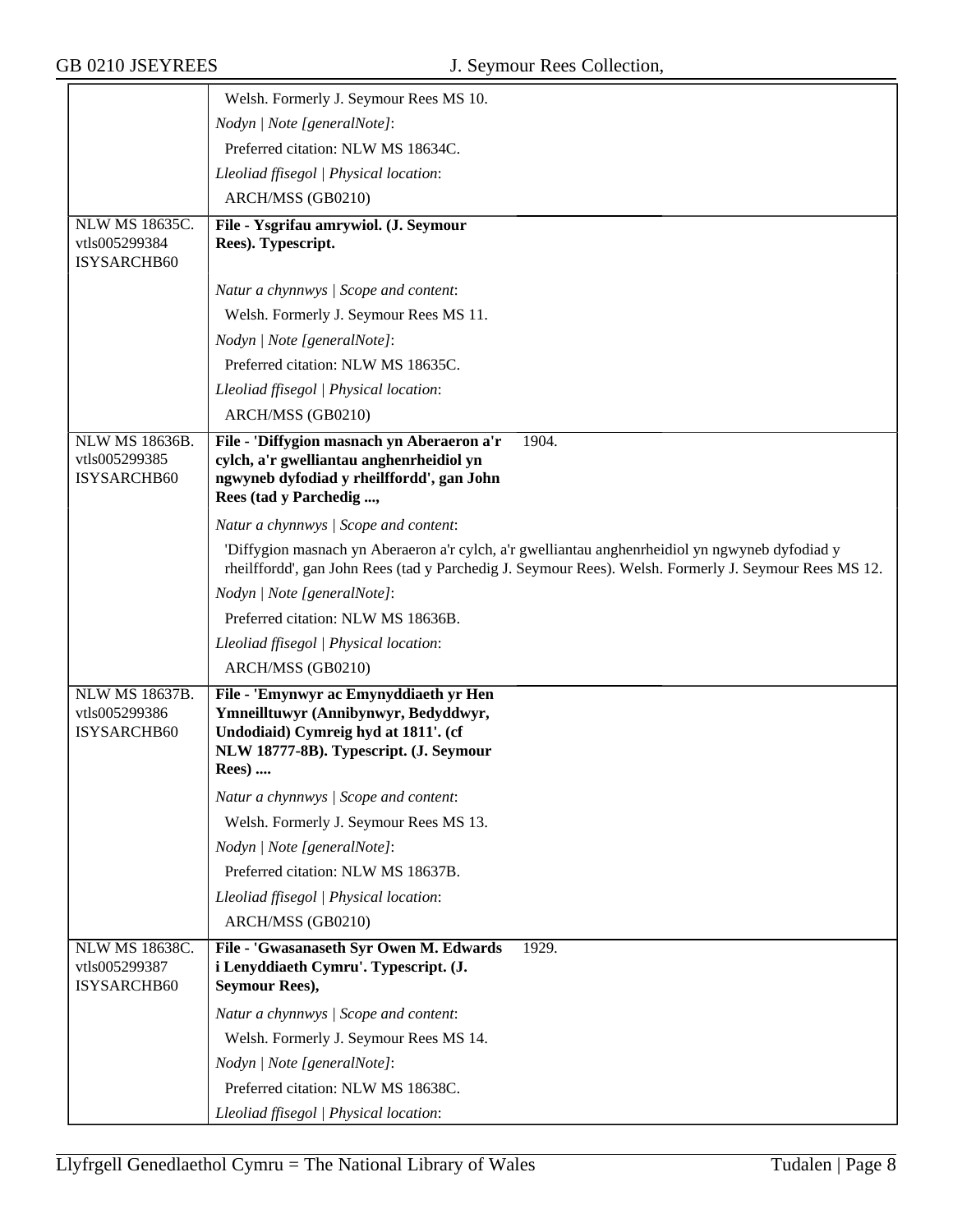|                                                | ARCH/MSS (GB0210)                                                                                                                                                                                                                                                                                                                                                                                                                                                                |
|------------------------------------------------|----------------------------------------------------------------------------------------------------------------------------------------------------------------------------------------------------------------------------------------------------------------------------------------------------------------------------------------------------------------------------------------------------------------------------------------------------------------------------------|
| NLW MS 18639B.<br>vtls005299388<br>ISYSARCHB60 | File - 'Brasluniau' o chwe hen gymeriad.<br>1920.<br>(J. Seymour Rees),                                                                                                                                                                                                                                                                                                                                                                                                          |
|                                                | Natur a chynnwys / Scope and content:                                                                                                                                                                                                                                                                                                                                                                                                                                            |
|                                                | Welsh. Formerly J. Seymour Rees MS 15.                                                                                                                                                                                                                                                                                                                                                                                                                                           |
|                                                | Nodyn   Note [generalNote]:                                                                                                                                                                                                                                                                                                                                                                                                                                                      |
|                                                | Preferred citation: NLW MS 18639B.                                                                                                                                                                                                                                                                                                                                                                                                                                               |
|                                                | Lleoliad ffisegol   Physical location:                                                                                                                                                                                                                                                                                                                                                                                                                                           |
|                                                | ARCH/MSS (GB0210)                                                                                                                                                                                                                                                                                                                                                                                                                                                                |
| NLW MS 18640C.<br>vtls005299389<br>ISYSARCHB60 | File - 'Deuddeg Braslun o Gymry Byw'.<br>1928.<br>Typescript. (J. Seymour Rees),                                                                                                                                                                                                                                                                                                                                                                                                 |
|                                                | Natur a chynnwys / Scope and content:                                                                                                                                                                                                                                                                                                                                                                                                                                            |
|                                                | Welsh. Formerly J. Seymour Rees MS 16.                                                                                                                                                                                                                                                                                                                                                                                                                                           |
|                                                | Nodyn   Note [generalNote]:                                                                                                                                                                                                                                                                                                                                                                                                                                                      |
|                                                | Preferred citation: NLW MS 18640C.                                                                                                                                                                                                                                                                                                                                                                                                                                               |
|                                                | Lleoliad ffisegol   Physical location:                                                                                                                                                                                                                                                                                                                                                                                                                                           |
|                                                | ARCH/MSS (GB0210)                                                                                                                                                                                                                                                                                                                                                                                                                                                                |
| NLW MS 18641B.<br>vtls005299390<br>ISYSARCHB60 | File - Brasluniau (J. Seymour Rees).                                                                                                                                                                                                                                                                                                                                                                                                                                             |
|                                                | Natur a chynnwys / Scope and content:                                                                                                                                                                                                                                                                                                                                                                                                                                            |
|                                                | (I) Thomas Evans (Wedros). (Ii) 'Dafydd ap Gwilym o Fuallt'. (Iii) 'Owain Aran'. (Iv) 'Robert Owen, Tai<br>Croesion'. Welsh. Formerly J. Seymour Rees MS 17.                                                                                                                                                                                                                                                                                                                     |
|                                                | Nodyn   Note [generalNote]:                                                                                                                                                                                                                                                                                                                                                                                                                                                      |
|                                                | Preferred citation: NLW MS 18641B.                                                                                                                                                                                                                                                                                                                                                                                                                                               |
|                                                | Lleoliad ffisegol   Physical location:                                                                                                                                                                                                                                                                                                                                                                                                                                           |
|                                                | ARCH/MSS (GB0210)                                                                                                                                                                                                                                                                                                                                                                                                                                                                |
| NLW MS 18642C.<br>vtls005299391<br>ISYSARCHB60 | File - Essays and brief description of the<br>$[c.1947]$ .<br>following,                                                                                                                                                                                                                                                                                                                                                                                                         |
|                                                | Natur a chynnwys / Scope and content:                                                                                                                                                                                                                                                                                                                                                                                                                                            |
|                                                | Essays and brief description of the following: Thomas Evans, 'Wedros', 1854-76'. Welsh. 'Yr Arolygydd<br>David Evans, Caerdydd'. Welsh. 'Daniel Silvan Evans'. 1947. Welsh. 'Richard Parry, 'Gwalchmai'.<br>Welsh. 'Thomas Marchant Williams'. Welsh. 'John Thomas, 'Pencerdd Gwalia'. Welsh. 'Dr Howell Elved<br>Lewis, M.A. English. 'The Reverend John Thomas, Rhayader-on-Wye'. English. 'Y Parchedig T. Cenech<br>Davies'. 1948. Welsh. Formerly J. Seymour Rees MSS 18-24. |
|                                                | Nodyn   Note [generalNote]:                                                                                                                                                                                                                                                                                                                                                                                                                                                      |
|                                                | Preferred citation: NLW MS 18642C.                                                                                                                                                                                                                                                                                                                                                                                                                                               |
|                                                | Lleoliad ffisegol   Physical location:                                                                                                                                                                                                                                                                                                                                                                                                                                           |
|                                                | ARCH/MSS (GB0210)                                                                                                                                                                                                                                                                                                                                                                                                                                                                |
| <b>NLW MS 18643B.</b>                          | File - 'Beriah Gwynfe Evans'. Typescript<br>1939.                                                                                                                                                                                                                                                                                                                                                                                                                                |
| vtls005299392<br>ISYSARCHB60                   | (J. Seymour Rees),                                                                                                                                                                                                                                                                                                                                                                                                                                                               |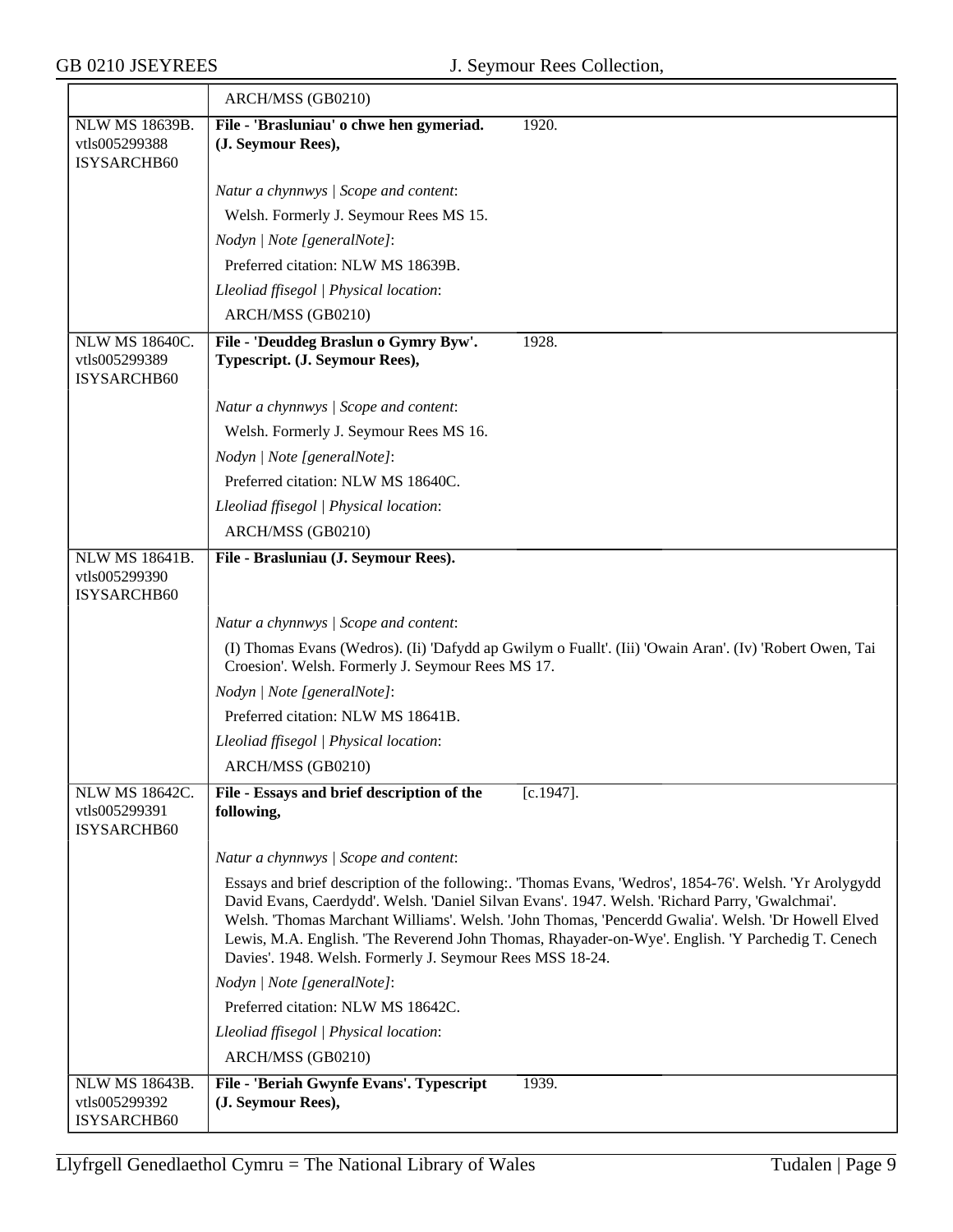|                                                       | Natur a chynnwys / Scope and content:                                                      |
|-------------------------------------------------------|--------------------------------------------------------------------------------------------|
|                                                       | Welsh. Formerly J. Seymour Rees MS 25.                                                     |
|                                                       | Nodyn   Note [generalNote]:                                                                |
|                                                       | Preferred citation: NLW MS 18643B.                                                         |
|                                                       | Lleoliad ffisegol   Physical location:                                                     |
|                                                       | ARCH/MSS (GB0210)                                                                          |
| <b>NLW MS 18644B.</b><br>vtls005299393<br>ISYSARCHB60 | File - 'W. Llewelyn Williams'. Typescript<br>1938.<br>(J. Seymour Rees),                   |
|                                                       | Natur a chynnwys / Scope and content:                                                      |
|                                                       | Welsh. Formerly J. Seymour Rees MS 26.                                                     |
|                                                       | Nodyn   Note [generalNote]:                                                                |
|                                                       | Preferred citation: NLW MS 18644B.                                                         |
|                                                       | Lleoliad ffisegol   Physical location:                                                     |
|                                                       | ARCH/MSS (GB0210)                                                                          |
| NLW MS 18645C.<br>vtls005299394<br>ISYSARCHB60        | File - 'William Llewelyn Williams'.<br>Typescript. (J. Seymour Rees).                      |
|                                                       | Natur a chynnwys / Scope and content:                                                      |
|                                                       | Welsh. Formerly J. Seymour Rees MS 27.                                                     |
|                                                       | Nodyn   Note [generalNote]:                                                                |
|                                                       | Preferred citation: NLW MS 18645C.                                                         |
|                                                       | Lleoliad ffisegol   Physical location:                                                     |
|                                                       | ARCH/MSS (GB0210)                                                                          |
| <b>NLW MS 18646C.</b><br>vtls005299395<br>ISYSARCHB60 | File - 'William Llewelyn Williams'. Articles<br>1939.<br>for newspapers, periodicals, etc, |
|                                                       | Natur a chynnwys / Scope and content:                                                      |
|                                                       | Welsh, English. Formerly J. Seymour Rees MS 28.                                            |
|                                                       | Nodyn   Note [generalNote]:                                                                |
|                                                       | Preferred citation: NLW MS 18646C.                                                         |
|                                                       | Lleoliad ffisegol   Physical location:                                                     |
|                                                       | ARCH/MSS (GB0210)                                                                          |
| <b>NLW MS 18647B.</b><br>vtls005299396<br>ISYSARCHB60 | File - 'Daniel Silvan Evans'. Articles for<br>newspapers, etc.                             |
|                                                       | Natur a chynnwys / Scope and content:                                                      |
|                                                       | Welsh, English. Formerly J. Seymour Rees MS 29.                                            |
|                                                       | Nodyn   Note [generalNote]:                                                                |
|                                                       | Preferred citation: NLW MS 18647B.                                                         |
|                                                       | Lleoliad ffisegol   Physical location:                                                     |
|                                                       | ARCH/MSS (GB0210)                                                                          |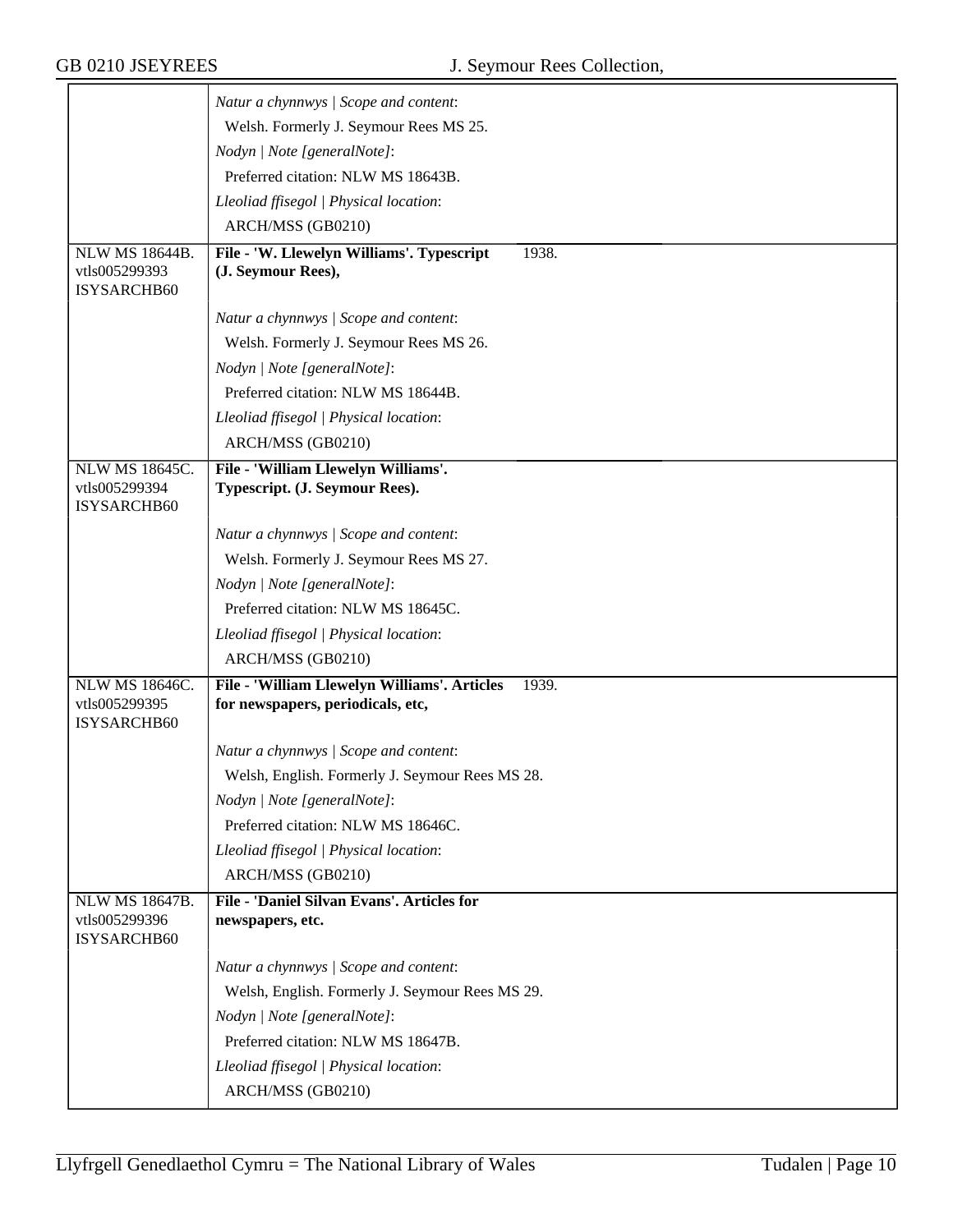| NLW MS 18648B.               | File - 'Syr John Morris-Jones'. Collection                                |
|------------------------------|---------------------------------------------------------------------------|
| vtls005299397                | of essays, etc., by various writers.                                      |
| ISYSARCHB60                  |                                                                           |
|                              | Natur a chynnwys / Scope and content:                                     |
|                              | Welsh, English. Formerly J. Seymour Rees MS 30.                           |
|                              | Nodyn   Note [generalNote]:                                               |
|                              | Preferred citation: NLW MS 18648B.                                        |
|                              | Lleoliad ffisegol   Physical location:                                    |
|                              | ARCH/MSS (GB0210)                                                         |
| <b>NLW MS 18649B.</b>        | File - Collection of essays relating to the                               |
| vtls005299398                | three Roberts brothers of Llanbrynmair.                                   |
| ISYSARCHB60                  | Typescript.                                                               |
|                              | Natur a chynnwys / Scope and content:                                     |
|                              | Welsh, English. Formerly J. Seymour Rees MS 31.                           |
|                              | Nodyn   Note [generalNote]:                                               |
|                              | Preferred citation: NLW MS 18649B.                                        |
|                              | Lleoliad ffisegol   Physical location:                                    |
|                              | ARCH/MSS (GB0210)                                                         |
| <b>NLW MS 18650B.</b>        | File - 'Beirdd Dyfed, 1800-1900' gan J.<br>$[post-1900]$ .                |
| vtls005299399                | <b>Hathren Davies. Typescript,</b>                                        |
| ISYSARCHB60                  |                                                                           |
|                              | Natur a chynnwys / Scope and content:                                     |
|                              | Welsh. Formerly J. Seymour Rees MS 32.                                    |
|                              | Nodyn   Note [generalNote]:                                               |
|                              | Preferred citation: NLW MS 18650B.                                        |
|                              | Lleoliad ffisegol   Physical location:                                    |
|                              | ARCH/MSS (GB0210)                                                         |
| <b>NLW MS 18651B.</b>        | File - 'Cyfrol goffa i weinidogion<br>[post-1939].                        |
| vtls005299400                | yr Annibynwyr Cymraeg a Fu'n                                              |
| ISYSARCHB60                  | Gwasanaethu yng Nghyfundeb De<br>Morgannwg Hyd 1939'. Articles by various |
|                              | authors ,                                                                 |
|                              | Natur a chynnwys / Scope and content:                                     |
|                              | Welsh. Formerly J. Seymour Rees MS 33.                                    |
|                              | Nodyn   Note [generalNote]:                                               |
|                              | Preferred citation: NLW MS 18651B.                                        |
|                              | Lleoliad ffisegol   Physical location:                                    |
|                              | ARCH/MSS (GB0210)                                                         |
| <b>NLW MS 18652C.</b>        | File - Ysgrifau ar emynyddiaeth Cymru.<br>1942.                           |
| vtls005299401<br>ISYSARCHB60 | Articles by various authors. Typescript,                                  |
|                              | Natur a chynnwys / Scope and content:                                     |
|                              | Welsh. Formerly J. Seymour Rees MS 34.                                    |
|                              | Nodyn   Note [generalNote]:                                               |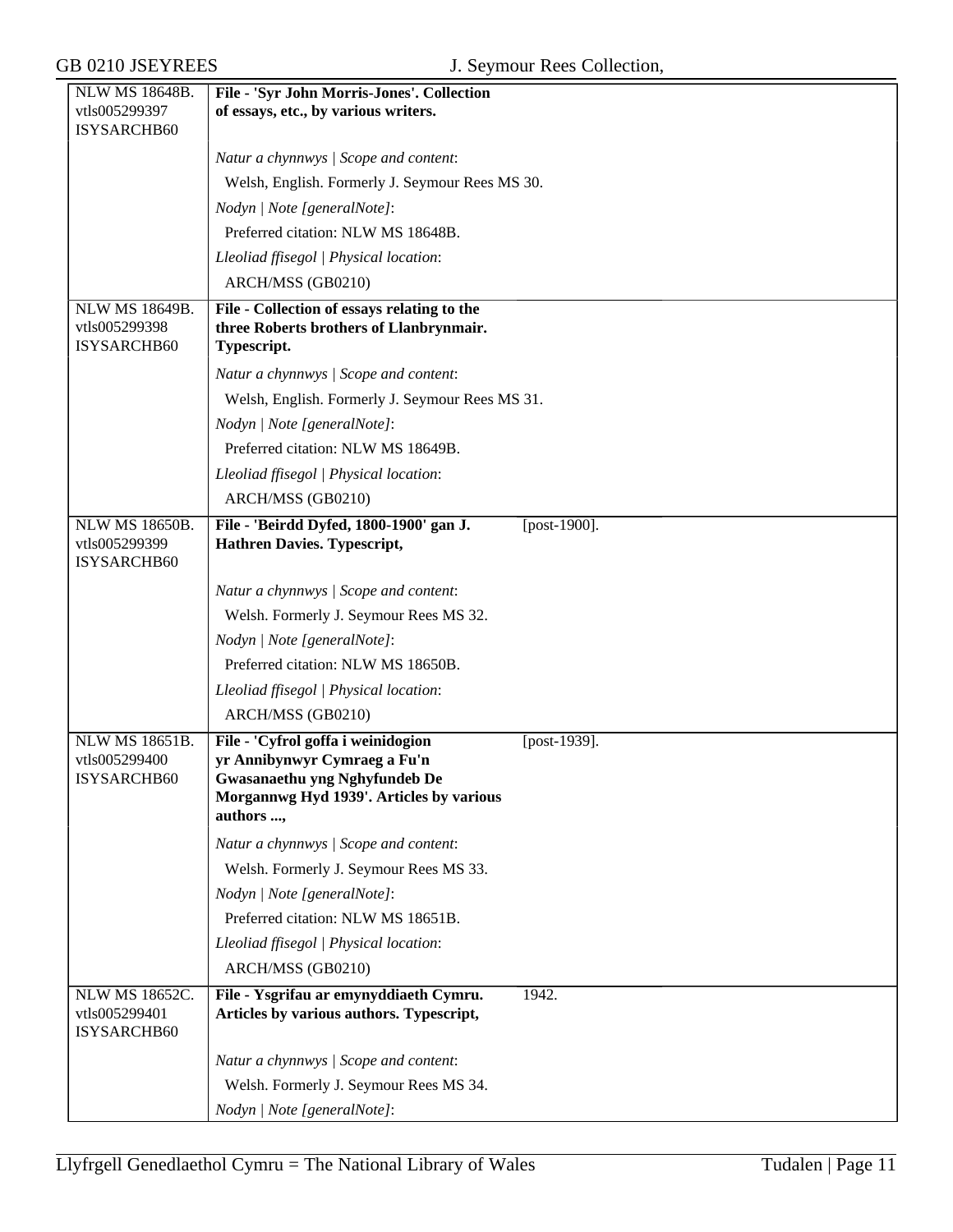|                                                       | Preferred citation: NLW MS 18652C.                                                                                                                            |
|-------------------------------------------------------|---------------------------------------------------------------------------------------------------------------------------------------------------------------|
|                                                       | Lleoliad ffisegol   Physical location:                                                                                                                        |
|                                                       | ARCH/MSS (GB0210)                                                                                                                                             |
| <b>NLW MS 18653B.</b><br>vtls005299402<br>ISYSARCHB60 | File - Ysgrifau ar emynyddiaeth Cymru.<br>Articles by various authors but mainly<br>by the Reverend Thomas Shankland.<br>Typescript.                          |
|                                                       | Natur a chynnwys / Scope and content:                                                                                                                         |
|                                                       | Welsh. Formerly J. Seymour Rees MS 35.                                                                                                                        |
|                                                       | Nodyn   Note [generalNote]:                                                                                                                                   |
|                                                       | Preferred citation: NLW MS 18653B.                                                                                                                            |
|                                                       | Lleoliad ffisegol   Physical location:                                                                                                                        |
|                                                       | ARCH/MSS (GB0210)                                                                                                                                             |
| <b>NLW MS 18654B.</b><br>vtls005299403<br>ISYSARCHB60 | File - Rhestr o emyn-lyfrau Cymraeg.<br>Typescript (J. Seymour Rees).                                                                                         |
|                                                       | Natur a chynnwys / Scope and content:                                                                                                                         |
|                                                       | Welsh. Formerly J. Seymour Rees MS 36.                                                                                                                        |
|                                                       | Nodyn   Note [generalNote]:                                                                                                                                   |
|                                                       | Preferred citation: NLW MS 18654B.                                                                                                                            |
|                                                       | Lleoliad ffisegol   Physical location:                                                                                                                        |
|                                                       | ARCH/MSS (GB0210)                                                                                                                                             |
| NLW MS 18655B.<br>vtls005299404<br>ISYSARCHB60        | File - Revised copy, with additions of NLW<br>MS 18654. Typescript.                                                                                           |
|                                                       | Natur a chynnwys / Scope and content:                                                                                                                         |
|                                                       | Welsh. Formerly J. Seymour Rees MS 37.                                                                                                                        |
|                                                       | Nodyn   Note [generalNote]:                                                                                                                                   |
|                                                       | Preferred citation: NLW MS 18655B.                                                                                                                            |
|                                                       | Lleoliad ffisegol   Physical location:                                                                                                                        |
|                                                       | ARCH/MSS (GB0210)                                                                                                                                             |
| <b>NLW MS 18656B.</b><br>vtls005299405<br>ISYSARCHB60 | File - Hanes eglwysi Annibynnol<br>Neuaddlwyd ac Aberaeron, eu<br>Gweinidogion, a Chenhadon Cyntaf<br>Madagascar. Articles by various authors.<br>Typescript. |
|                                                       | Natur a chynnwys / Scope and content:                                                                                                                         |
|                                                       | Welsh. Formerly J. Seymour Rees MS 38.                                                                                                                        |
|                                                       | Nodyn   Note [generalNote]:                                                                                                                                   |
|                                                       | Preferred citation: NLW MS 18656B.                                                                                                                            |
|                                                       | Lleoliad ffisegol   Physical location:                                                                                                                        |
|                                                       | ARCH/MSS (GB0210)                                                                                                                                             |
| <b>NLW MS 18657C.</b><br>vtls005299406<br>ISYSARCHB60 | File - 'Hanes Neuaddlwyd yng<br>Ngheredigion'. Articles by various authors.<br>Typescript.                                                                    |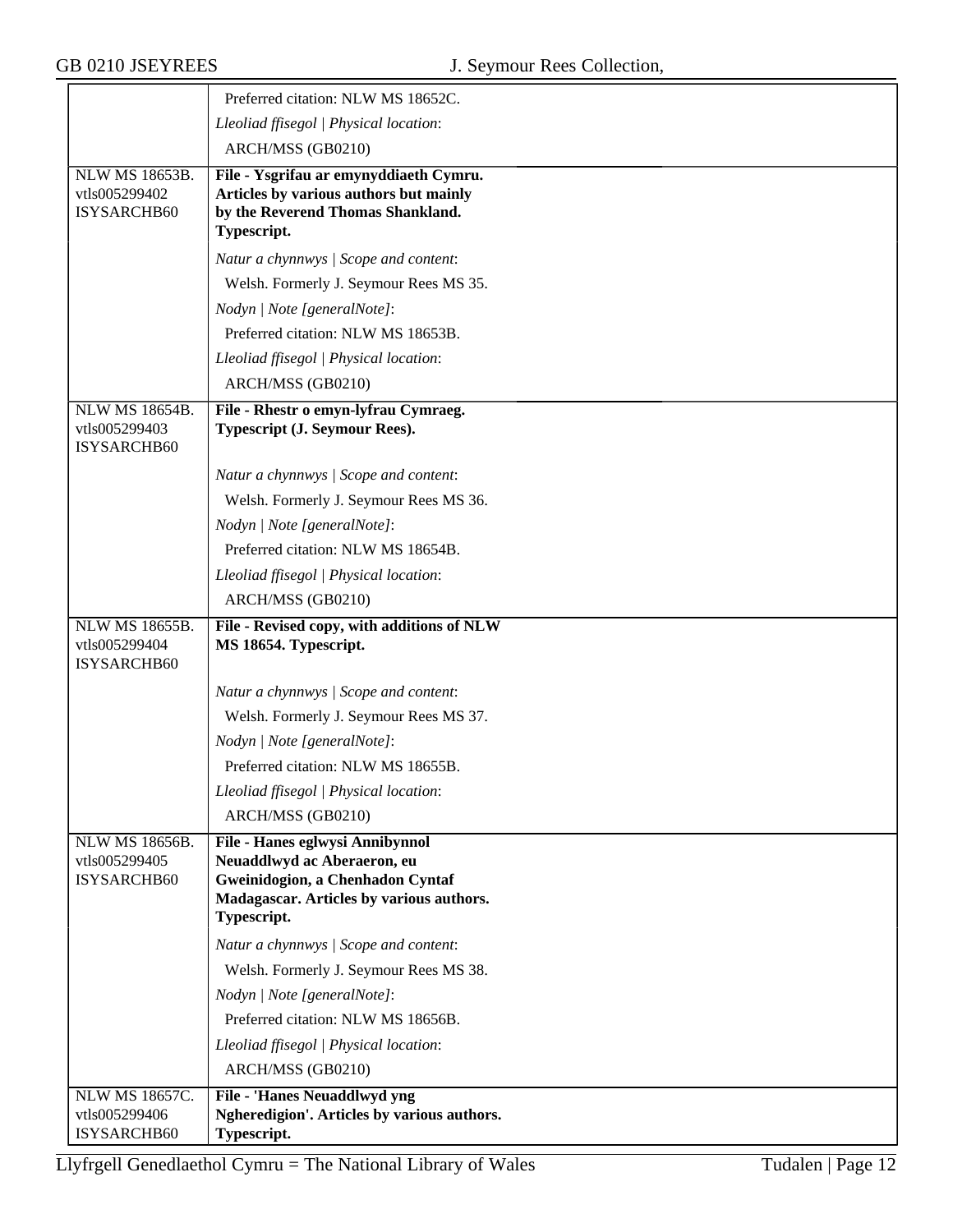|                                                              | Natur a chynnwys / Scope and content:<br>Welsh. Formerly J. Seymour Rees MS 39.<br>Nodyn / Note [generalNote]:<br>Preferred citation: NLW MS 18657C.<br>Lleoliad ffisegol   Physical location:<br>ARCH/MSS (GB0210)                   |
|--------------------------------------------------------------|---------------------------------------------------------------------------------------------------------------------------------------------------------------------------------------------------------------------------------------|
| <b>NLW MS 18658B.</b><br>vtls005299407<br><b>ISYSARCHB60</b> | File - 'Rhestr o enwau'r efrydwyr a fu<br>1942.<br>yn Athrofa Neuaddlwyd'. Typescript. (J.<br><b>Seymour Rees),</b><br>Natur a chynnwys / Scope and content:<br>Welsh. Formerly J. Seymour Rees MS 40.<br>Nodyn   Note [generalNote]: |
|                                                              | Preferred citation: NLW MS 18658B.<br>Lleoliad ffisegol   Physical location:<br>ARCH/MSS (GB0210)                                                                                                                                     |

### <span id="page-12-0"></span>**Cyfres | Series NLW MSS 18659-700. vtls005299408 ISYSARCHB60: Rhyddiaeth, cerddi, traethodau etc,**

Dyddiad | Date: 1788-1952. (dyddiad creu) | (date of creation)

Lleoliad ffisegol | Physical location: ARCH/MSS (GB0210)

Nodyn | Note [generalNote]:

Preferred citation: NLW MSS 18659-700.

| FFeil / rhestr eitemau   File / item list             |                                                                                                                                                                       |                   |                                |
|-------------------------------------------------------|-----------------------------------------------------------------------------------------------------------------------------------------------------------------------|-------------------|--------------------------------|
| Cod cyfeirnod                                         | Teitl   Title                                                                                                                                                         | Dyddiadau   Dates | Disgrifiad ffisegol   Physical |
| Reference code                                        |                                                                                                                                                                       |                   | description                    |
| <b>NLW MS 18659C.</b>                                 | File - 'Casgliad o ddarnau rhyddiaith                                                                                                                                 | 1927.             |                                |
| vtls005299409                                         | ynghyda nodiadau  ar gyfer rhai dan 20                                                                                                                                |                   |                                |
| ISYSARCHB60                                           | oed'. Typescript. (J. Seymour Rees),                                                                                                                                  |                   |                                |
|                                                       | Natur a chynnwys / Scope and content:                                                                                                                                 |                   |                                |
|                                                       | Welsh. Formerly J. Seymour Rees MS 41.                                                                                                                                |                   |                                |
|                                                       | Nodyn   Note [generalNote]:                                                                                                                                           |                   |                                |
|                                                       | Preferred citation: NLW MS 18659C.                                                                                                                                    |                   |                                |
|                                                       | Lleoliad ffisegol   Physical location:                                                                                                                                |                   |                                |
|                                                       | ARCH/MSS (GB0210)                                                                                                                                                     |                   |                                |
| NLW MS 18660C.<br>vtls005299410<br><b>ISYSARCHB60</b> | File - 'Detholiad o ddarnau rhyddiaeth<br>diweddar ynghyda nodiadau at wasanaeth<br>dosbarthiadau allanol y Brifysgol a'r<br>cyffelyb'. Typescript (J. Seymour Rees), | 1928.             |                                |
|                                                       | Natur a chynnwys / Scope and content:                                                                                                                                 |                   |                                |
|                                                       | Welsh. Formerly J. Seymour Rees MS 42.                                                                                                                                |                   |                                |
|                                                       | Nodyn   Note [generalNote]:                                                                                                                                           |                   |                                |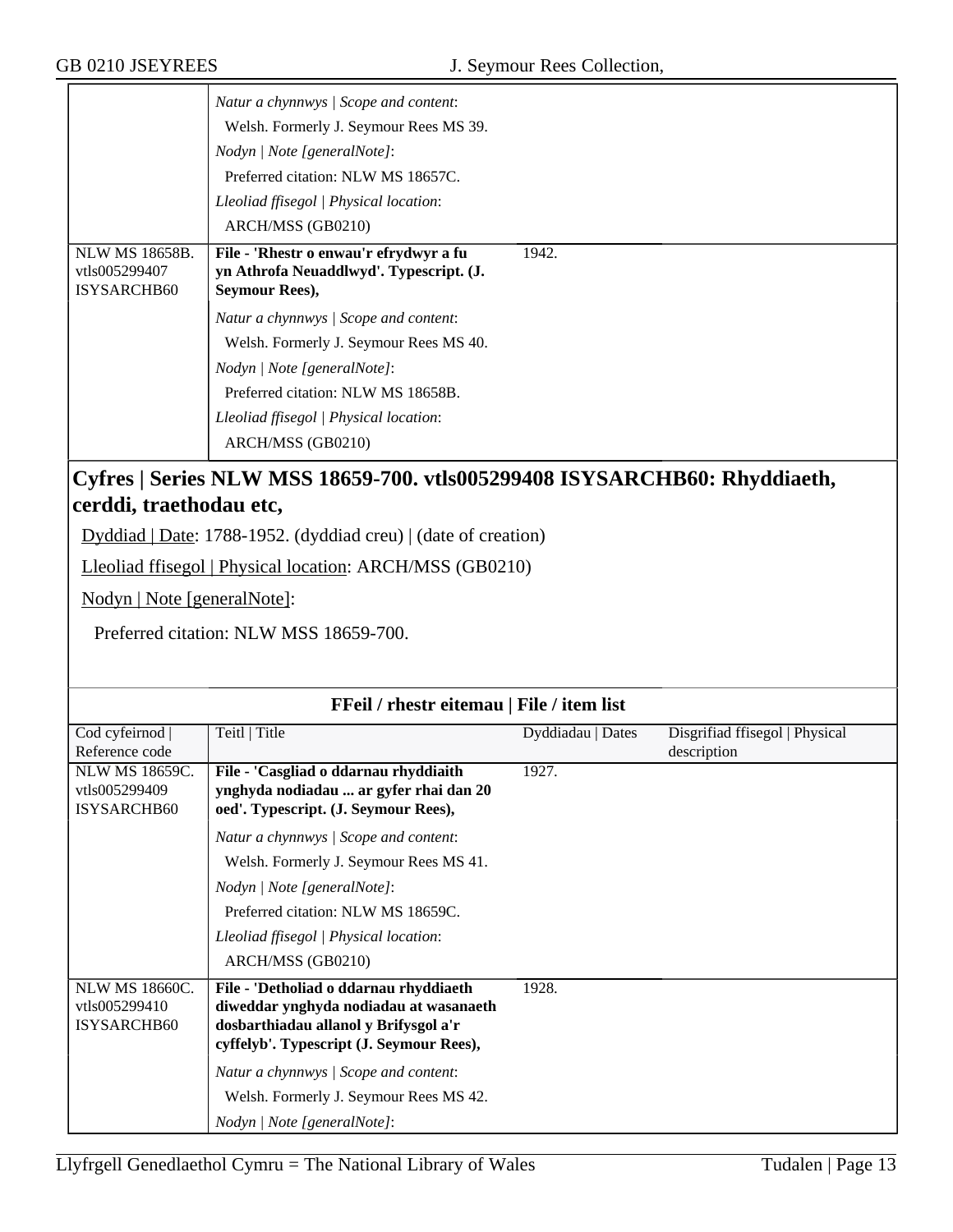|                                                                 | Preferred citation: NLW MS 18660C.                                                                                                                       |                                                                                                    |
|-----------------------------------------------------------------|----------------------------------------------------------------------------------------------------------------------------------------------------------|----------------------------------------------------------------------------------------------------|
|                                                                 | Lleoliad ffisegol   Physical location:                                                                                                                   |                                                                                                    |
|                                                                 | ARCH/MSS (GB0210)                                                                                                                                        |                                                                                                    |
| <b>NLW MSS</b><br>18661-18662B.<br>vtls005299411<br>ISYSARCHB60 | File - 'Blodeuglwm o Ryddiaith Gymraeg,<br>ar gynllun yr 'Oxford Book of English<br>Prose' mewn argraff wedi ei ddiweddaru'.<br>Typescript (J. Seymour , | 1949.                                                                                              |
|                                                                 | Natur a chynnwys / Scope and content:                                                                                                                    |                                                                                                    |
|                                                                 | ddiweddaru'. Typescript (J. Seymour Rees). Welsh. Formerly J. Seymour Rees MS 43.                                                                        | 'Blodeuglwm o Ryddiaith Gymraeg, ar gynllun yr 'Oxford Book of English Prose' mewn argraff wedi ei |
|                                                                 | Nodyn   Note [generalNote]:                                                                                                                              |                                                                                                    |
|                                                                 | Preferred citation: NLW MSS 18661-18662B.                                                                                                                |                                                                                                    |
|                                                                 | Lleoliad ffisegol   Physical location:                                                                                                                   |                                                                                                    |
|                                                                 | ARCH/MSS (GB0210)                                                                                                                                        |                                                                                                    |
| <b>NLW MSS</b><br>18663-18665B.<br>vtls005299412<br>ISYSARCHB60 | File - Revised version with additions of<br>NLW MSS 18661-18662B. Typescript,                                                                            | 1950.                                                                                              |
|                                                                 | Natur a chynnwys / Scope and content:                                                                                                                    |                                                                                                    |
|                                                                 | Welsh. Formerly J. Seymour Rees MS 44.                                                                                                                   |                                                                                                    |
|                                                                 | Nodyn   Note [generalNote]:                                                                                                                              |                                                                                                    |
|                                                                 | Preferred citation: NLW MSS 18663-18665B.                                                                                                                |                                                                                                    |
|                                                                 | Lleoliad ffisegol   Physical location:                                                                                                                   |                                                                                                    |
|                                                                 | ARCH/MSS (GB0210)                                                                                                                                        |                                                                                                    |
| <b>NLW MS 18666B.</b><br>vtls005299413<br>ISYSARCHB60           | File - 'Casgliad o englynion digri'.<br>Typescript,                                                                                                      | 1932.                                                                                              |
|                                                                 | Natur a chynnwys / Scope and content:                                                                                                                    |                                                                                                    |
|                                                                 | Welsh. Formerly J. Seymour Rees MS 47.                                                                                                                   |                                                                                                    |
|                                                                 | Nodyn   Note [generalNote]:                                                                                                                              |                                                                                                    |
|                                                                 | Preferred citation: NLW MS 18666B.                                                                                                                       |                                                                                                    |
|                                                                 | Lleoliad ffisegol   Physical location:                                                                                                                   |                                                                                                    |
|                                                                 | ARCH/MSS (GB0210)                                                                                                                                        |                                                                                                    |
| NLW MS 18667B.<br>vtls005299414<br>ISYSARCHB60                  | File - 'Casgliad o 256 o englynion.'<br>Typescript.                                                                                                      |                                                                                                    |
|                                                                 | Natur a chynnwys / Scope and content:                                                                                                                    |                                                                                                    |
|                                                                 | Welsh. Formerly J. Seymour Rees MS 48.                                                                                                                   |                                                                                                    |
|                                                                 | Nodyn   Note [generalNote]:                                                                                                                              |                                                                                                    |
|                                                                 | Preferred citation: NLW MS 18667B.                                                                                                                       |                                                                                                    |
|                                                                 | Lleoliad ffisegol   Physical location:                                                                                                                   |                                                                                                    |
|                                                                 | ARCH/MSS (GB0210)                                                                                                                                        |                                                                                                    |
| NLW MS 18668B.<br>vtls005299415<br>ISYSARCHB60                  | File - 'Casgliad o ddau gant o englynion'.<br>Typescript,                                                                                                | 1933.                                                                                              |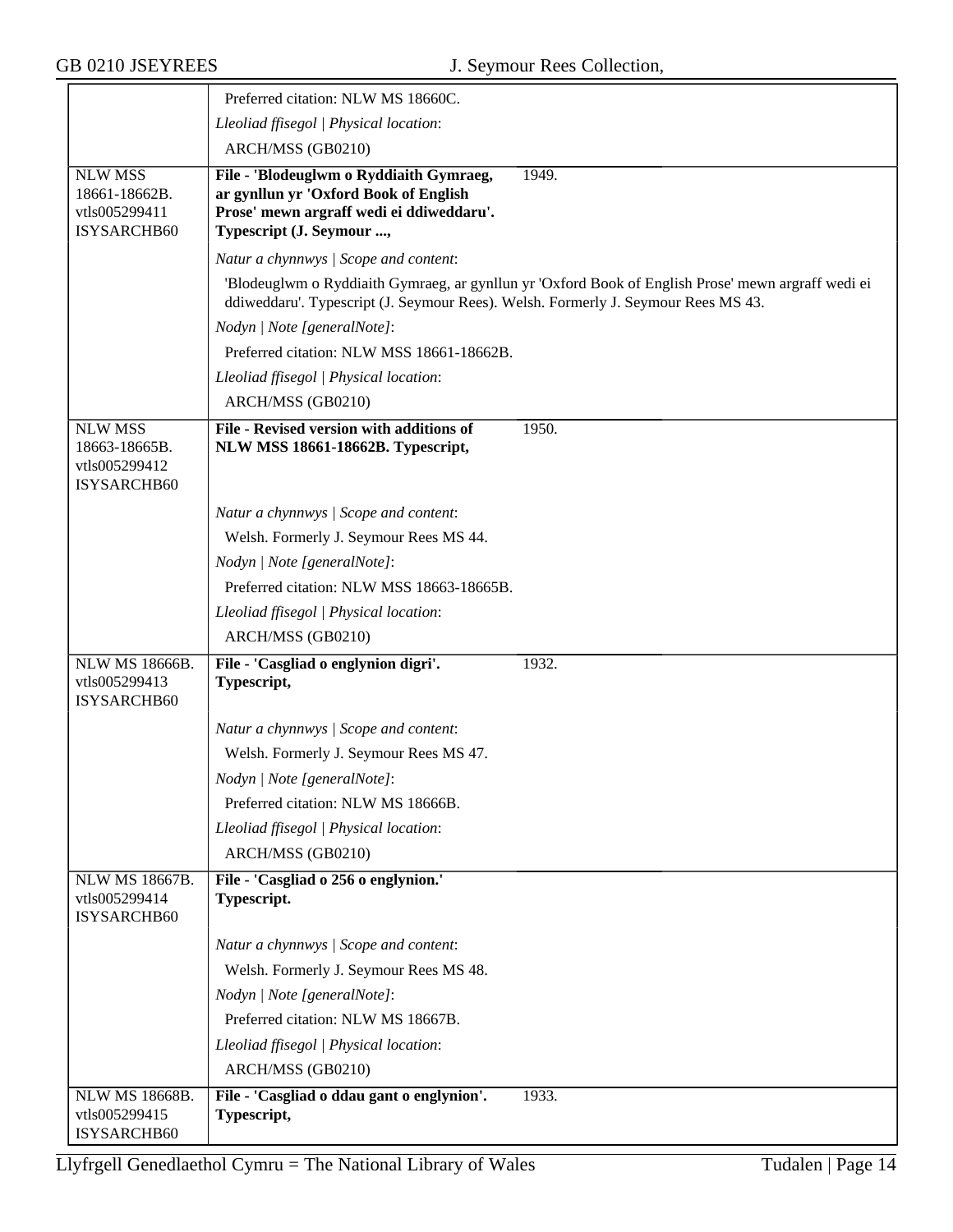|                                                       | Natur a chynnwys / Scope and content:                                                  |                                                                                                 |
|-------------------------------------------------------|----------------------------------------------------------------------------------------|-------------------------------------------------------------------------------------------------|
|                                                       | Welsh. Formerly J. Seymour Rees MS 49.                                                 |                                                                                                 |
|                                                       | Nodyn   Note [generalNote]:                                                            |                                                                                                 |
|                                                       | Preferred citation: NLW MS 18668B.                                                     |                                                                                                 |
|                                                       | Lleoliad ffisegol   Physical location:                                                 |                                                                                                 |
|                                                       | ARCH/MSS (GB0210)                                                                      |                                                                                                 |
| NLW MS 18669B.                                        | File - 'Allor y plant: llyfr gwasanaeth                                                | 1950.                                                                                           |
| vtls005299416<br>ISYSARCHB60                          | boreol yn Gymraeg ar gyfer plant yn<br>ardaloedd Seisnig Cymru'. Typescript,           |                                                                                                 |
|                                                       | Natur a chynnwys / Scope and content:                                                  |                                                                                                 |
|                                                       | Welsh. Formerly J. Seymour Rees MS 50.                                                 |                                                                                                 |
|                                                       | Nodyn   Note [generalNote]:                                                            |                                                                                                 |
|                                                       | Preferred citation: NLW MS 18669B.                                                     |                                                                                                 |
|                                                       | Lleoliad ffisegol   Physical location:                                                 |                                                                                                 |
|                                                       | ARCH/MSS (GB0210)                                                                      |                                                                                                 |
| <b>NLW MS 18670B.</b>                                 | File - 'Telyn y bore'. Casgliad o emynau                                               | 1950.                                                                                           |
| vtls005299417                                         | cyfaddas ar gyfer plant mewn ysgolion                                                  |                                                                                                 |
| ISYSARCHB60                                           | uwchradd, gyda nodiadau angenrheidiol ar<br>yr emynau a'r ,                            |                                                                                                 |
|                                                       | Natur a chynnwys / Scope and content:                                                  |                                                                                                 |
|                                                       |                                                                                        |                                                                                                 |
|                                                       | angenrheidiol ar yr emynau a'r awduron. Drafft. Welsh. Formerly J. Seymour Rees MS 51. | 'Telyn y bore'. Casgliad o emynau cyfaddas ar gyfer plant mewn ysgolion uwchradd, gyda nodiadau |
|                                                       | Nodyn   Note [generalNote]:                                                            |                                                                                                 |
|                                                       | Preferred citation: NLW MS 18670B.                                                     |                                                                                                 |
|                                                       | Lleoliad ffisegol   Physical location:                                                 |                                                                                                 |
|                                                       | ARCH/MSS (GB0210)                                                                      |                                                                                                 |
| <b>NLW MS 18671B.</b><br>vtls005299418<br>ISYSARCHB60 | File - Final copy of NLW MS 18670.<br>Typescript,                                      | $[c.1950]$ .                                                                                    |
|                                                       | Natur a chynnwys / Scope and content:                                                  |                                                                                                 |
|                                                       | Welsh. Formerly J. Seymour Rees MS 52.                                                 |                                                                                                 |
|                                                       | Nodyn   Note [generalNote]:                                                            |                                                                                                 |
|                                                       | Preferred citation: NLW MS 18671B.                                                     |                                                                                                 |
|                                                       | Lleoliad ffisegol   Physical location:                                                 |                                                                                                 |
|                                                       | ARCH/MSS (GB0210)                                                                      |                                                                                                 |
| NLW MS 18672C.                                        | File - 'Emynwyr Ceredigion'. Typescript,                                               | 1944.                                                                                           |
| vtls005299419<br>ISYSARCHB60                          |                                                                                        |                                                                                                 |
|                                                       | Natur a chynnwys / Scope and content:                                                  |                                                                                                 |
|                                                       | Welsh. Formerly J. Seymour Rees MS 53.                                                 |                                                                                                 |
|                                                       | Nodyn   Note [generalNote]:                                                            |                                                                                                 |
|                                                       | Preferred citation: NLW MS 18672C.                                                     |                                                                                                 |
|                                                       |                                                                                        |                                                                                                 |
|                                                       | Lleoliad ffisegol   Physical location:                                                 |                                                                                                 |
|                                                       | ARCH/MSS (GB0210)                                                                      |                                                                                                 |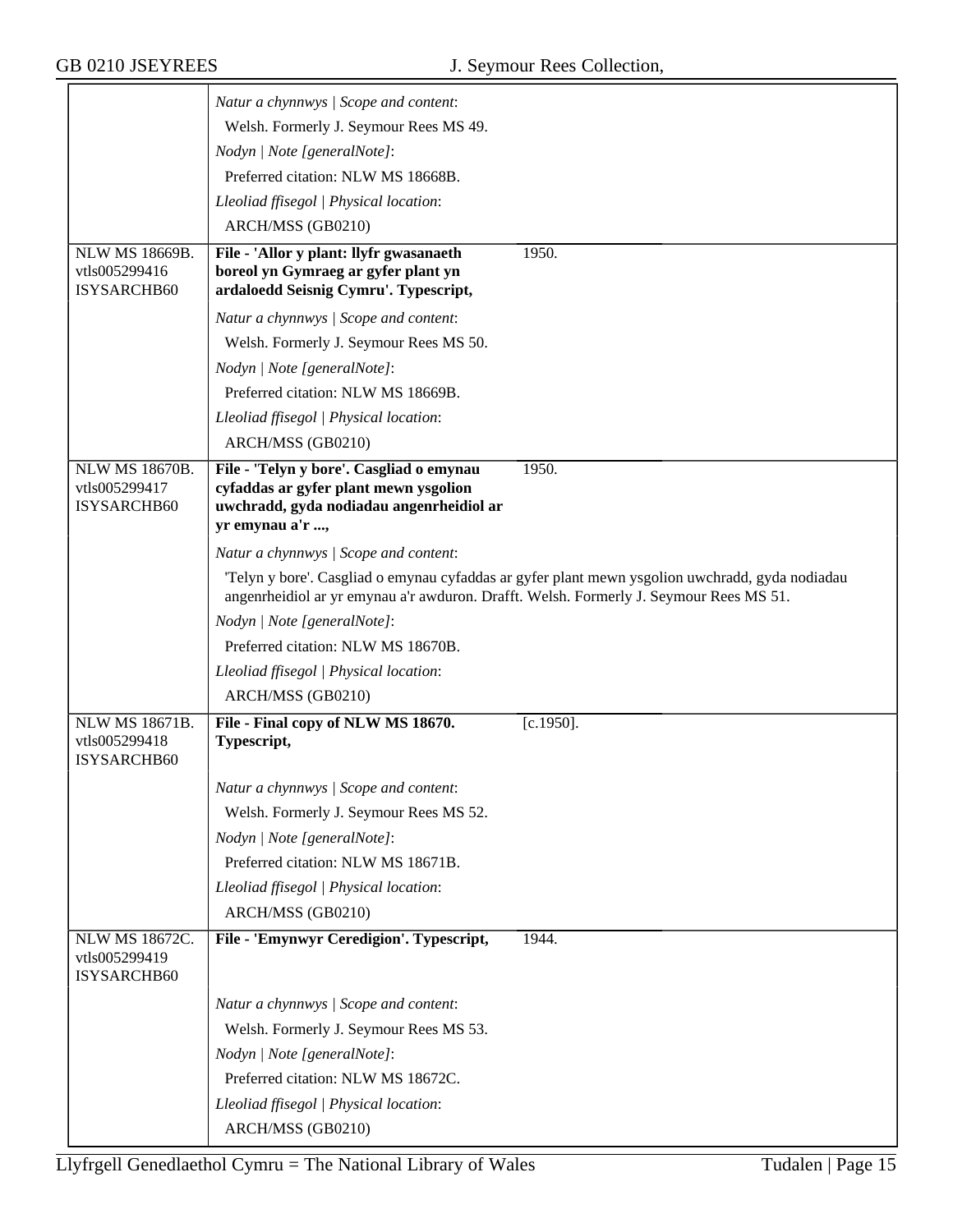| NLW MS 18673B.                                 | File - Casgliad o emynau. Typescript.                                        |
|------------------------------------------------|------------------------------------------------------------------------------|
| vtls005299420                                  |                                                                              |
| ISYSARCHB60                                    |                                                                              |
|                                                | Natur a chynnwys / Scope and content:                                        |
|                                                | Welsh. Formerly J. Seymour Rees MS 54.                                       |
|                                                | Nodyn   Note [generalNote]:                                                  |
|                                                | Preferred citation: NLW MS 18673B.                                           |
|                                                | Lleoliad ffisegol   Physical location:                                       |
|                                                | ARCH/MSS (GB0210)                                                            |
| <b>NLW MS 18674C.</b>                          | File - Emynau'r Parchedig J. R. Davies,<br>1939.                             |
| vtls005299421<br>ISYSARCHB60                   | Pentyrch. Typescript,                                                        |
|                                                | Natur a chynnwys / Scope and content:                                        |
|                                                | Welsh. Formerly J. Seymour Rees MS 55.                                       |
|                                                | Nodyn   Note [generalNote]:                                                  |
|                                                | Preferred citation: NLW MS 18674C.                                           |
|                                                | Lleoliad ffisegol   Physical location:                                       |
|                                                | ARCH/MSS (GB0210)                                                            |
| <b>NLW MS 18675A.</b>                          |                                                                              |
| vtls005299422<br>ISYSARCHB60                   | File - Casgliad o emynau Cymraeg a<br>chyfieithiadau o waith H. Elvet Lewis. |
|                                                | Natur a chynnwys / Scope and content:                                        |
|                                                | Cf. NLW MS 18798. Welsh. Formerly J. Seymour Rees MS 56.                     |
|                                                | Nodyn   Note [generalNote]:                                                  |
|                                                | Preferred citation: NLW MS 18675A.                                           |
|                                                | Lleoliad ffisegol   Physical location:                                       |
|                                                | ARCH/MSS (GB0210)                                                            |
| <b>NLW MS 18676A.</b>                          | File - A collection of English hymns by H.                                   |
| vtls005299423                                  | Elvet Lewis. Original compositions and                                       |
| ISYSARCHB60                                    | translations. Typescript.                                                    |
|                                                | Natur a chynnwys / Scope and content:                                        |
|                                                | Cf. NLW MS 18799. English. Formerly J. Seymour Rees MS 57.                   |
|                                                | Nodyn   Note [generalNote]:                                                  |
|                                                | Preferred citation: NLW MS 18676A.                                           |
|                                                | Lleoliad ffisegol   Physical location:                                       |
|                                                | ARCH/MSS (GB0210)                                                            |
| NLW MS 18677A.<br>vtls005299424<br>ISYSARCHB60 | File - Casgliad o emynau gan yr Athro J.<br><b>Vernon Lewis.</b>             |
|                                                | Natur a chynnwys / Scope and content:                                        |
|                                                | Welsh. Formerly J. Seymour Rees MS 58.                                       |
|                                                | Nodyn   Note [generalNote]:                                                  |
|                                                | Preferred citation: NLW MS 18677A.                                           |
|                                                | Lleoliad ffisegol   Physical location:                                       |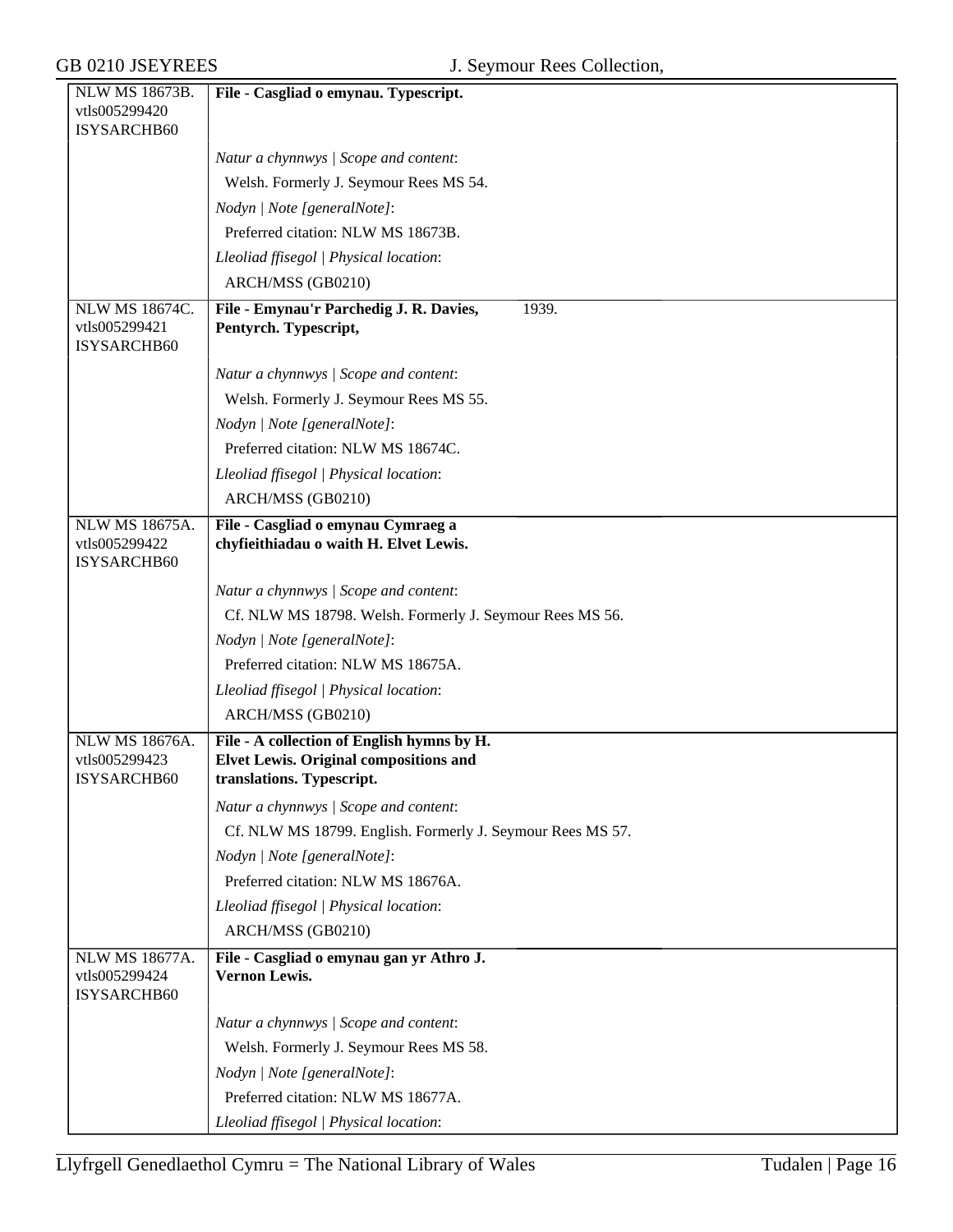|                                                       | ARCH/MSS (GB0210)                                                            |
|-------------------------------------------------------|------------------------------------------------------------------------------|
| <b>NLW MS 18678C.</b>                                 | File - Emynau a chaniadau gan y                                              |
| vtls005299425<br>ISYSARCHB60                          | Parchedig Ben Davies, Pant-teg.<br>Typescript.                               |
|                                                       |                                                                              |
|                                                       | Natur a chynnwys / Scope and content:                                        |
|                                                       | Welsh. Formerly J. Seymour Rees MS 59.                                       |
|                                                       | Nodyn   Note [generalNote]:                                                  |
|                                                       | Preferred citation: NLW MS 18678C.                                           |
|                                                       | Lleoliad ffisegol   Physical location:                                       |
|                                                       | ARCH/MSS (GB0210)                                                            |
| <b>NLW MS 18679C.</b><br>vtls005299426<br>ISYSARCHB60 | File - Casgliad o garolau gan J. M. Howell,<br>Aberaeron. Typescript.        |
|                                                       | Natur a chynnwys / Scope and content:                                        |
|                                                       | Welsh. Formerly J. Seymour Rees MS 60.                                       |
|                                                       | Nodyn   Note [generalNote]:                                                  |
|                                                       | Preferred citation: NLW MS 18679C.                                           |
|                                                       | Lleoliad ffisegol   Physical location:                                       |
|                                                       | ARCH/MSS (GB0210)                                                            |
| <b>NLW MS 18680C.</b><br>vtls005299427<br>ISYSARCHB60 | File - Casgliad o farddoniaeth James<br>Evans. Typescript.                   |
|                                                       | Natur a chynnwys / Scope and content:                                        |
|                                                       | Welsh. Formerly J. Seymour Rees MS 61.                                       |
|                                                       | Nodyn   Note [generalNote]:                                                  |
|                                                       | Preferred citation: NLW MS 18680C.                                           |
|                                                       | Lleoliad ffisegol   Physical location:                                       |
|                                                       | ARCH/MSS (GB0210)                                                            |
| NLW MS 18681C.<br>vtls005299428<br>ISYSARCHB60        | File - Dau gasgliad o farddoniaeth David<br>James, 'Dewi Emrys'. Typescript. |
|                                                       | Natur a chynnwys / Scope and content:                                        |
|                                                       | Welsh. Formerly J. Seymour Rees MS 62.                                       |
|                                                       | Nodyn   Note [generalNote]:                                                  |
|                                                       | Preferred citation: NLW MS 18681C.                                           |
|                                                       | Lleoliad ffisegol   Physical location:                                       |
|                                                       | ARCH/MSS (GB0210)                                                            |
| NLW MS 18682B.<br>vtls005299429<br>ISYSARCHB60        | File - Casgliad o farddoniaeth I.D.<br>Hooson. Typescript.                   |
|                                                       | Natur a chynnwys / Scope and content:                                        |
|                                                       | Welsh. Formerly J. Seymour Rees MS 63.                                       |
|                                                       | Nodyn   Note [generalNote]:                                                  |
|                                                       | Preferred citation: NLW MS 18682B.                                           |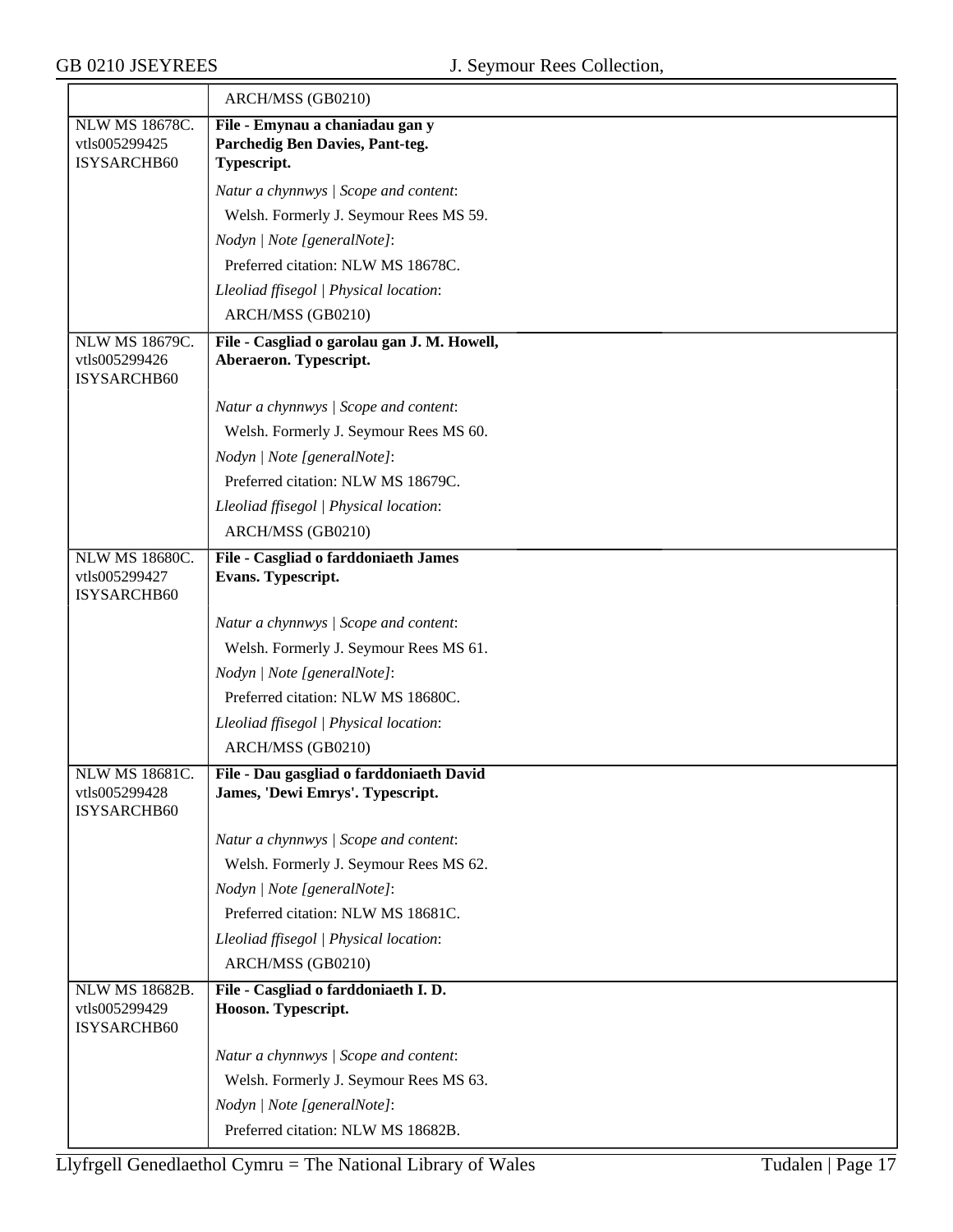|                                                             | Lleoliad ffisegol   Physical location:                                                                                                                |
|-------------------------------------------------------------|-------------------------------------------------------------------------------------------------------------------------------------------------------|
|                                                             | ARCH/MSS (GB0210)                                                                                                                                     |
| <b>NLW MS 18683B.</b>                                       | File - 'Blodau'r Eithin'. Barddoniaeth                                                                                                                |
| vtls005299430                                               | a rhyddiaith T. J. Thomas, 'Sarnicol'.                                                                                                                |
| ISYSARCHB60                                                 | Typescript.                                                                                                                                           |
|                                                             | Natur a chynnwys / Scope and content:                                                                                                                 |
|                                                             | Welsh. Formerly J. Seymour Rees MS 64.                                                                                                                |
|                                                             | Nodyn   Note [generalNote]:                                                                                                                           |
|                                                             | Preferred citation: NLW MS 18683B.                                                                                                                    |
|                                                             | Lleoliad ffisegol   Physical location:                                                                                                                |
|                                                             | ARCH/MSS (GB0210)                                                                                                                                     |
| <b>NLW MSS</b><br>18684-5B.<br>vtls005299431<br>ISYSARCHB60 | File - Casgliad o ryddiaith T. J. Thomas,<br>'Sarnicol'. 2 gyfrol gyda'r teitl 'O Fôr i<br>Deifi'. Typescript.                                        |
|                                                             | Natur a chynnwys / Scope and content:                                                                                                                 |
|                                                             | Welsh. Formerly J. Seymour Rees MS 65.                                                                                                                |
|                                                             | Nodyn   Note [generalNote]:                                                                                                                           |
|                                                             | Preferred citation: NLW MSS 18684-5B.                                                                                                                 |
|                                                             | Lleoliad ffisegol   Physical location:                                                                                                                |
|                                                             | ARCH/MSS (GB0210)                                                                                                                                     |
| NLW MS 18686B.<br>vtls005299432<br>ISYSARCHB60              | File - 'Atgofion a Lledgofion Elfed'. Copi<br>1930.<br>llawnach na'r atgofion a gyhoeddwyd gan<br>H. Elvet Lewis yn Y Dysgedydd, 1930.<br>Typescript, |
|                                                             | Natur a chynnwys / Scope and content:                                                                                                                 |
|                                                             | Welsh. Formerly J. Seymour Rees MS 66.                                                                                                                |
|                                                             | Nodyn   Note [generalNote]:                                                                                                                           |
|                                                             | Preferred citation: NLW MS 18686B.                                                                                                                    |
|                                                             | Lleoliad ffisegol   Physical location:                                                                                                                |
|                                                             | ARCH/MSS (GB0210)                                                                                                                                     |
| <b>NLW MSS</b><br>18687-8B.<br>vtls005299433<br>ISYSARCHB60 | File - 'Annibyniaeth a Henaduriaeth'.<br>Y ddadl rhwng Dr Lewis Edwards a'r<br>Parchedig Samuel Roberts, ar natur<br>eglwys. Typescript.              |
|                                                             | Natur a chynnwys / Scope and content:                                                                                                                 |
|                                                             | Welsh. Formerly J. Seymour Rees MSS 67-68.                                                                                                            |
|                                                             | Nodyn   Note [generalNote]:                                                                                                                           |
|                                                             | Preferred citation: NLW MSS 18687-8B.                                                                                                                 |
|                                                             | Lleoliad ffisegol   Physical location:                                                                                                                |
|                                                             | ARCH/MSS (GB0210)                                                                                                                                     |
| NLW MS 18689B.<br>vtls005299434<br>ISYSARCHB60              | File - Ysgrifau ar emynyddiaeth allan o'r<br>1951-52.<br>Tyst. (cf NLW MS 18637),                                                                     |
|                                                             | Natur a chynnwys / Scope and content:                                                                                                                 |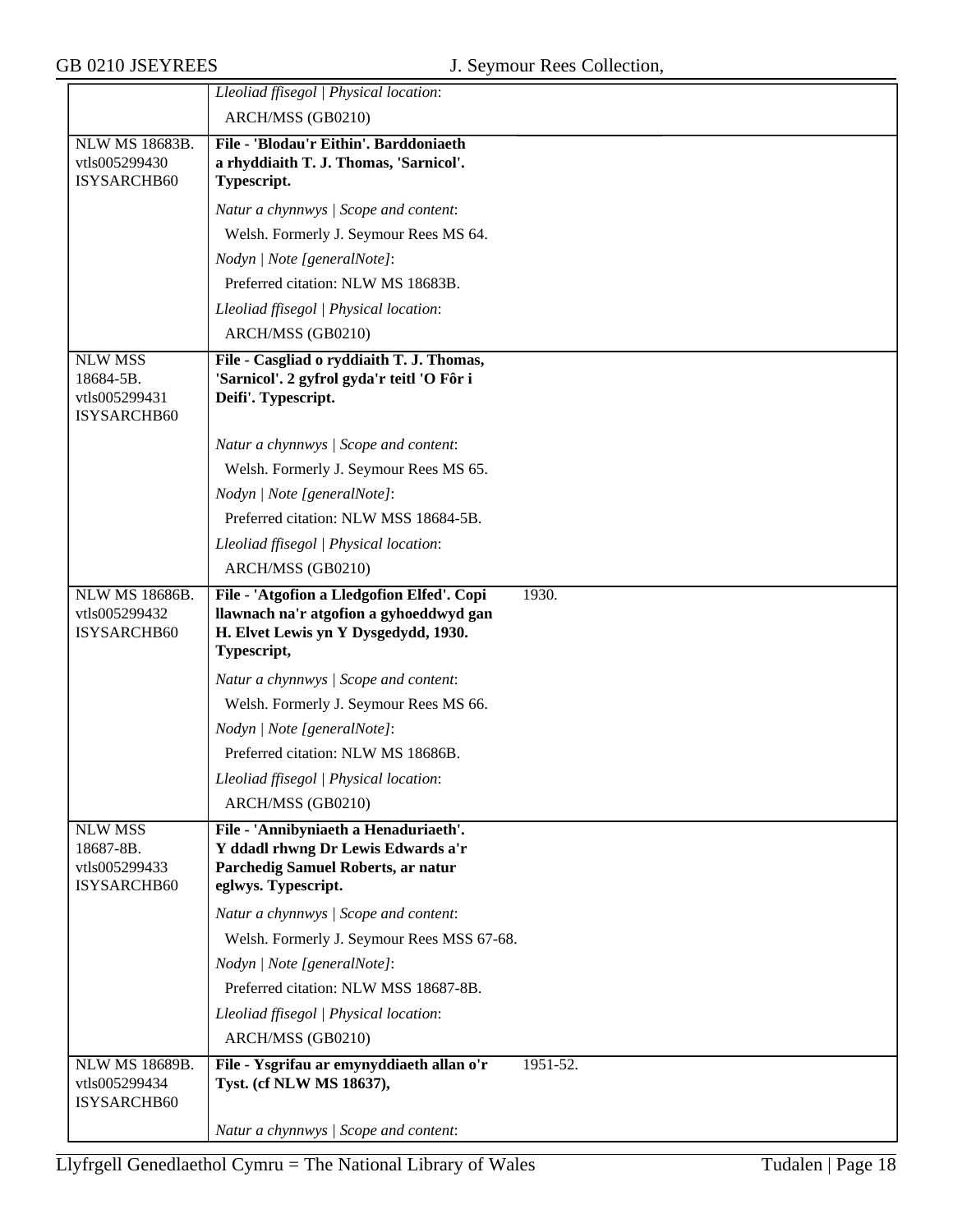|                              | Printed. Welsh. Formerly J. Seymour Rees MS 69.                                                                        |
|------------------------------|------------------------------------------------------------------------------------------------------------------------|
|                              | Nodyn   Note [generalNote]:                                                                                            |
|                              | Preferred citation: NLW MS 18689B.                                                                                     |
|                              | Lleoliad ffisegol   Physical location:                                                                                 |
|                              | ARCH/MSS (GB0210)                                                                                                      |
| NLW MS 18690B.               | File - Ysgrifau o'r Traethodydd, Cyfrol                                                                                |
| vtls005299435                | VII.                                                                                                                   |
| ISYSARCHB60                  |                                                                                                                        |
|                              | Natur a chynnwys / Scope and content:                                                                                  |
|                              | Typescript and printed. Welsh. Formerly J. Seymour Rees MS 70.                                                         |
|                              | Nodyn   Note [generalNote]:                                                                                            |
|                              | Preferred citation: NLW MS 18690B.                                                                                     |
|                              | Lleoliad ffisegol   Physical location:                                                                                 |
|                              | ARCH/MSS (GB0210)                                                                                                      |
| NLW MS 18691B.               | File - W. Llewelyn Williams Rhamant                                                                                    |
| vtls005299436<br>ISYSARCHB60 | Hanes Cymru (Caerdydd, 1918).                                                                                          |
|                              | Natur a chynnwys / Scope and content:                                                                                  |
|                              | Printed and typescript. Also list of the works of W. Llewelyn Williams, etc. Welsh. Formerly J. Seymour<br>Rees MS 71. |
|                              | Nodyn   Note [generalNote]:                                                                                            |
|                              | Preferred citation: NLW MS 18691B.                                                                                     |
|                              | Lleoliad ffisegol   Physical location:                                                                                 |
|                              | ARCH/MSS (GB0210)                                                                                                      |
| NLW MS 18692B.               | File - Detholion o ryddiaith W. Llewelyn                                                                               |
| vtls005299437                | Williams ac ysgrifau ar W. Llewelyn                                                                                    |
| <b>ISYSARCHB60</b>           | Williams allan o bapurau newydd a<br>chylchgronau.                                                                     |
|                              | Natur a chynnwys / Scope and content:                                                                                  |
|                              | Typescript and manuscript. Welsh. Formerly J. Seymour Rees MS 72.                                                      |
|                              | Nodyn   Note [generalNote]:                                                                                            |
|                              | Preferred citation: NLW MS 18692B.                                                                                     |
|                              | Lleoliad ffisegol   Physical location:                                                                                 |
|                              | ARCH/MSS (GB0210)                                                                                                      |
| NLW MS 18693A.               | File - 'Hanes byr o fywyd Howell Harris,                                                                               |
| vtls005299438<br>ISYSARCHB60 | ysw., o Drefecca: a dynwyd allan o'i<br>ysgrifeniadau ef ei hun' (Merthyr, 1838).                                      |
|                              | Natur a chynnwys / Scope and content:                                                                                  |
|                              | Printed and typescript copy. Welsh. Formerly J. Seymour Rees MS 73.                                                    |
|                              | Nodyn   Note [generalNote]:                                                                                            |
|                              | Preferred citation: NLW MS 18693A.                                                                                     |
|                              | Lleoliad ffisegol   Physical location:                                                                                 |
|                              | ARCH/MSS (GB0210)                                                                                                      |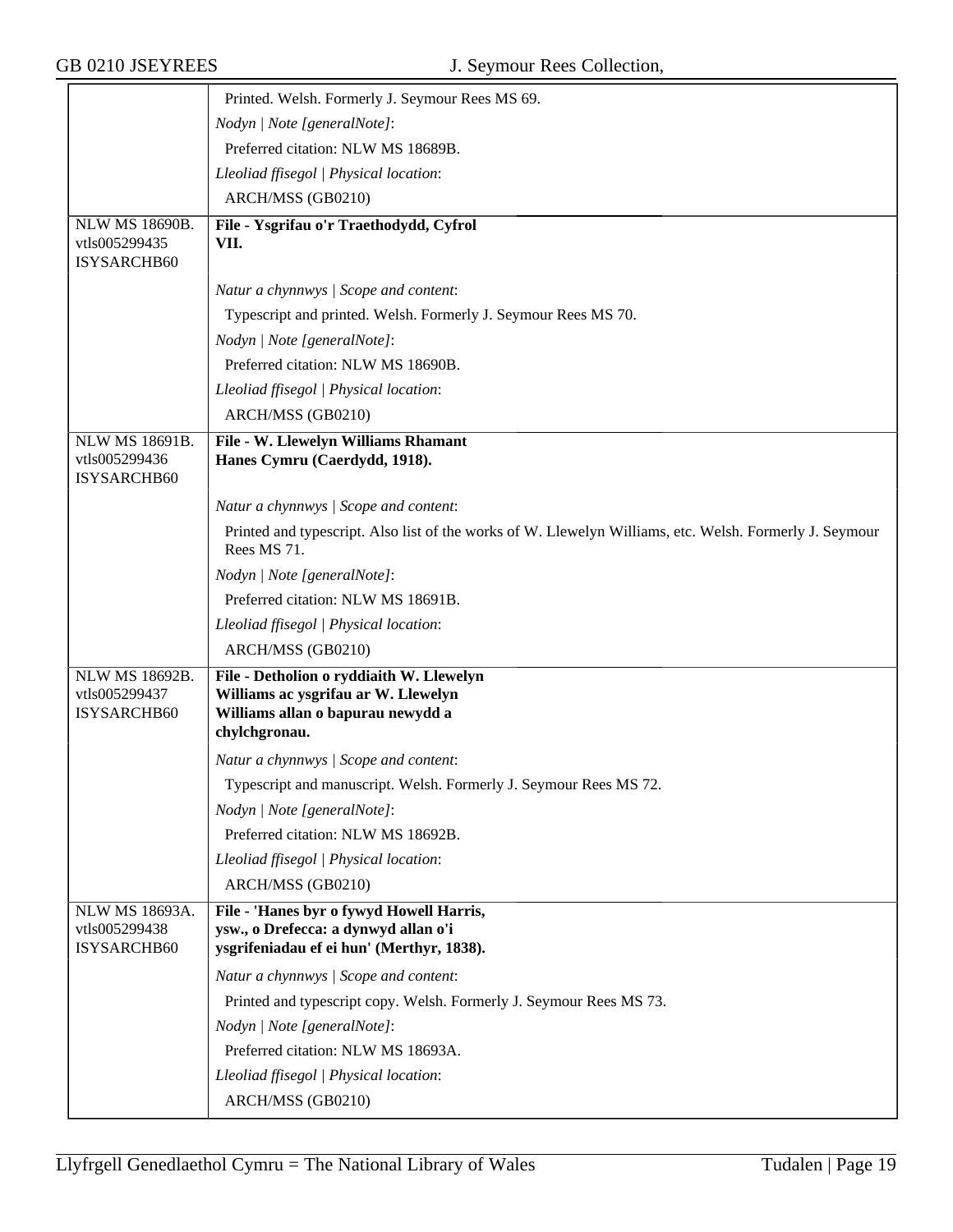| <b>NLW MS 18694B.</b>                                 | File - Rhad Ras neu Lyfr Profiad, Mewn                                                                                                                                                                                                                                                                    |  |
|-------------------------------------------------------|-----------------------------------------------------------------------------------------------------------------------------------------------------------------------------------------------------------------------------------------------------------------------------------------------------------|--|
| vtls005299439                                         | Byr Hanes Am Ddaioni yr Arglwydd, Tuag                                                                                                                                                                                                                                                                    |  |
| ISYSARCHB60                                           | at ei wael Wasanaethwr, Ioan Thomas                                                                                                                                                                                                                                                                       |  |
|                                                       | Natur a chynnwys / Scope and content:                                                                                                                                                                                                                                                                     |  |
|                                                       | Rhad Ras neu Lyfr Profiad, Mewn Byr Hanes Am Ddaioni yr Arglwydd, Tuag at ei wael Wasanaethwr,<br>Ioan Thomas,  O'i Febyd Hyd Yma. (Abertawe, 1810). Typescript copy. Welsh. Formerly J. Seymour<br>Rees MS 74.                                                                                           |  |
|                                                       | Nodyn   Note [generalNote]:                                                                                                                                                                                                                                                                               |  |
|                                                       | Preferred citation: NLW MS 18694B.                                                                                                                                                                                                                                                                        |  |
|                                                       | Lleoliad ffisegol   Physical location:                                                                                                                                                                                                                                                                    |  |
|                                                       | ARCH/MSS (GB0210)                                                                                                                                                                                                                                                                                         |  |
| NLW MS 18695B.<br>vtls005299440<br>ISYSARCHB60        | File - Caniadau Sion  Yr ail argraffiad.<br><b>Gan John Thomas, Rhaeadr Gwy</b><br>(Trefecca 1788).                                                                                                                                                                                                       |  |
|                                                       | Natur a chynnwys / Scope and content:                                                                                                                                                                                                                                                                     |  |
|                                                       | Typescript copy. Hefyd rhai emynau ychwanegol a llyfryddiaeth. Welsh. Formerly J. Seymour Rees MS<br>75.                                                                                                                                                                                                  |  |
|                                                       | Nodyn   Note [generalNote]:                                                                                                                                                                                                                                                                               |  |
|                                                       | Preferred citation: NLW MS 18695B.                                                                                                                                                                                                                                                                        |  |
|                                                       | Lleoliad ffisegol   Physical location:                                                                                                                                                                                                                                                                    |  |
|                                                       | ARCH/MSS (GB0210)                                                                                                                                                                                                                                                                                         |  |
| NLW MS 18696C.<br>vtls005299441<br>ISYSARCHB60        | File - Sweet Singers of Wales. A Story of<br>Welsh Hymns and their Authors. With<br><b>Original Translations by H. Elvet Lewis.</b>                                                                                                                                                                       |  |
|                                                       | London                                                                                                                                                                                                                                                                                                    |  |
|                                                       | Natur a chynnwys / Scope and content:                                                                                                                                                                                                                                                                     |  |
|                                                       | Sweet Singers of Wales. A Story of Welsh Hymns and their Authors. With Original Translations by<br>H. Elvet Lewis. London. The Religious Tract Society. Typescript copy. With an appendix containing a<br>collection of some of the original Welsh hymns. Welsh, English. Formerly J. Seymour Rees MS 76. |  |
|                                                       | Nodyn   Note [generalNote]:                                                                                                                                                                                                                                                                               |  |
|                                                       | Preferred citation: NLW MS 18696C                                                                                                                                                                                                                                                                         |  |
|                                                       | Lleoliad ffisegol   Physical location:                                                                                                                                                                                                                                                                    |  |
|                                                       | ARCH/MSS (GB0210)                                                                                                                                                                                                                                                                                         |  |
| NLW MS 18697B.<br>vtls005299442<br>ISYSARCHB60        | File - 'Hymns  by Richard Davis,<br>Eighth Edition '. London. 1833.                                                                                                                                                                                                                                       |  |
|                                                       | Natur a chynnwys / Scope and content:                                                                                                                                                                                                                                                                     |  |
|                                                       | Typescript copy. With biographical notes appended. Welsh, English. Formerly J. Seymour Rees MS 77.                                                                                                                                                                                                        |  |
|                                                       | Nodyn   Note [generalNote]:                                                                                                                                                                                                                                                                               |  |
|                                                       | Preferred citation: NLW MS 18697B.                                                                                                                                                                                                                                                                        |  |
|                                                       | Lleoliad ffisegol   Physical location:                                                                                                                                                                                                                                                                    |  |
|                                                       | ARCH/MSS (GB0210)                                                                                                                                                                                                                                                                                         |  |
| <b>NLW MS 18698B.</b><br>vtls005299443<br>ISYSARCHB60 | File - Hymns by Robert Williams, 'Robert<br>ab Gwilym Ddu', and Azariah Shadrach.                                                                                                                                                                                                                         |  |
|                                                       | Natur a chynnwys / Scope and content:                                                                                                                                                                                                                                                                     |  |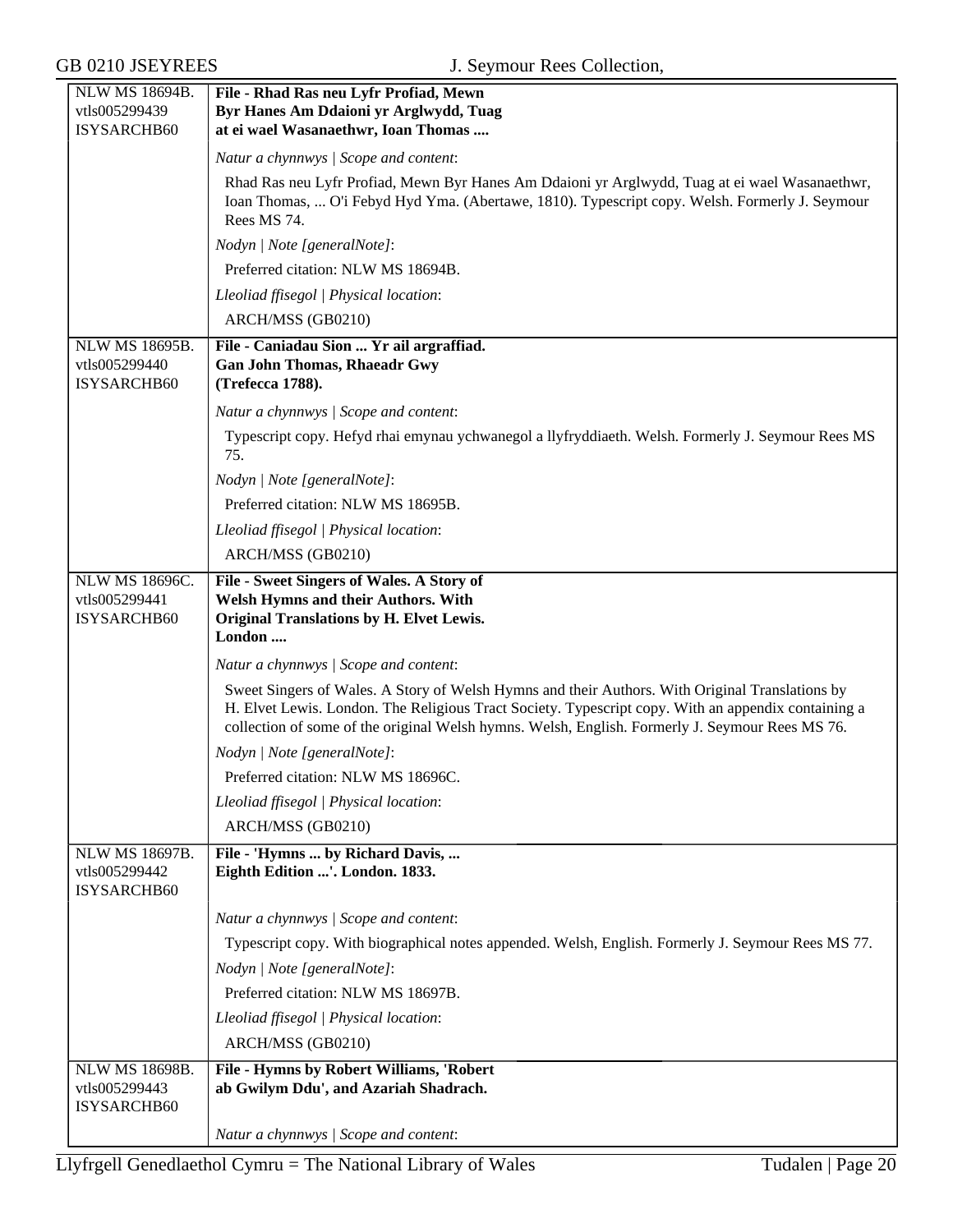| <b>GB 0210 JSEYREES</b>                               | J. Seymour Rees Collection,                                                                                                                                                                                                             |  |
|-------------------------------------------------------|-----------------------------------------------------------------------------------------------------------------------------------------------------------------------------------------------------------------------------------------|--|
|                                                       | Typescript copies from various published works. Welsh. Formerly J. Seymour Rees MS 78.                                                                                                                                                  |  |
|                                                       | Nodyn   Note [generalNote]:                                                                                                                                                                                                             |  |
|                                                       | Preferred citation: NLW MS 18698B.                                                                                                                                                                                                      |  |
|                                                       | Lleoliad ffisegol   Physical location:                                                                                                                                                                                                  |  |
|                                                       | ARCH/MSS (GB0210)                                                                                                                                                                                                                       |  |
| NLW MS 18699B.<br>vtls005299444<br>ISYSARCHB60        | File - Ychydig o Hymnau Efengylaidd<br>gan Thomas Phillips, D.D., Neuaddlwyd,<br>Llanelli: 1842.                                                                                                                                        |  |
|                                                       | Natur a chynnwys / Scope and content:                                                                                                                                                                                                   |  |
|                                                       | Ychydig o Hymnau Efengylaidd  gan Thomas Phillips, D.D., Neuaddlwyd, Llanelli: 1842;. Emynau i<br>Blant y Diwygiad gan y Parch Joseph Jones, Ffosyffin. Aberystwyth: 1859. Typescript copies. Welsh.<br>Formerly J. Seymour Rees MS 79. |  |
|                                                       | Nodyn   Note [generalNote]:                                                                                                                                                                                                             |  |
|                                                       | Preferred citation: NLW MS 18699B.                                                                                                                                                                                                      |  |
|                                                       | Lleoliad ffisegol   Physical location:                                                                                                                                                                                                  |  |
|                                                       | ARCH/MSS (GB0210)                                                                                                                                                                                                                       |  |
| <b>NLW MS 18700B.</b><br>vtls005299445<br>ISYSARCHB60 | File - Hymns by Jenkin Jones (published<br>1768) and David Owen, 'Brutus'.                                                                                                                                                              |  |
|                                                       | Natur a chynnwys / Scope and content:                                                                                                                                                                                                   |  |
|                                                       | Typescript copies from printed sources. Welsh. Formerly J. Seymour Rees MS 80.                                                                                                                                                          |  |
|                                                       | Nodyn   Note [generalNote]:                                                                                                                                                                                                             |  |
|                                                       | Preferred citation: NLW MS 18700B.                                                                                                                                                                                                      |  |
|                                                       | Lleoliad ffisegol   Physical location:                                                                                                                                                                                                  |  |
|                                                       | ARCH/MSS (GB0210)                                                                                                                                                                                                                       |  |
| pregethau, traethodau etc,                            | Cyfres   Series NLW MSS 18701-775. vtls005299446 ISYSARCHB60: Emynau,                                                                                                                                                                   |  |
|                                                       | Dyddiad   Date: 1763-1962. (dyddiad creu)   (date of creation)                                                                                                                                                                          |  |
|                                                       | Lleoliad ffisegol   Physical location: ARCH/MSS (GB0210)                                                                                                                                                                                |  |
| Nodyn   Note [generalNote]:                           |                                                                                                                                                                                                                                         |  |
|                                                       | Preferred citation: NLW MSS 18701-775.                                                                                                                                                                                                  |  |
|                                                       | FFeil / rhestr eitemau   File / item list                                                                                                                                                                                               |  |

<span id="page-20-0"></span>

| Cod cyfeirnod         | Teitl   Title                                             | Dyddiadau   Dates | Disgrifiad ffisegol   Physical |
|-----------------------|-----------------------------------------------------------|-------------------|--------------------------------|
| Reference code        |                                                           |                   | description                    |
| <b>NLW MS 18701B.</b> | File - Hymns by Peter Jones, 'Pedr                        |                   |                                |
| vtls005299447         | Fardd' (published 1830) and Morris Davies                 |                   |                                |
| ISYSARCHB60           | (published 1853).                                         |                   |                                |
|                       | Natur a chynnwys / Scope and content:                     |                   |                                |
|                       | Typescript copies. Welsh. Formerly J. Seymour Rees MS 81. |                   |                                |
|                       | Nodyn / Note [generalNote]:                               |                   |                                |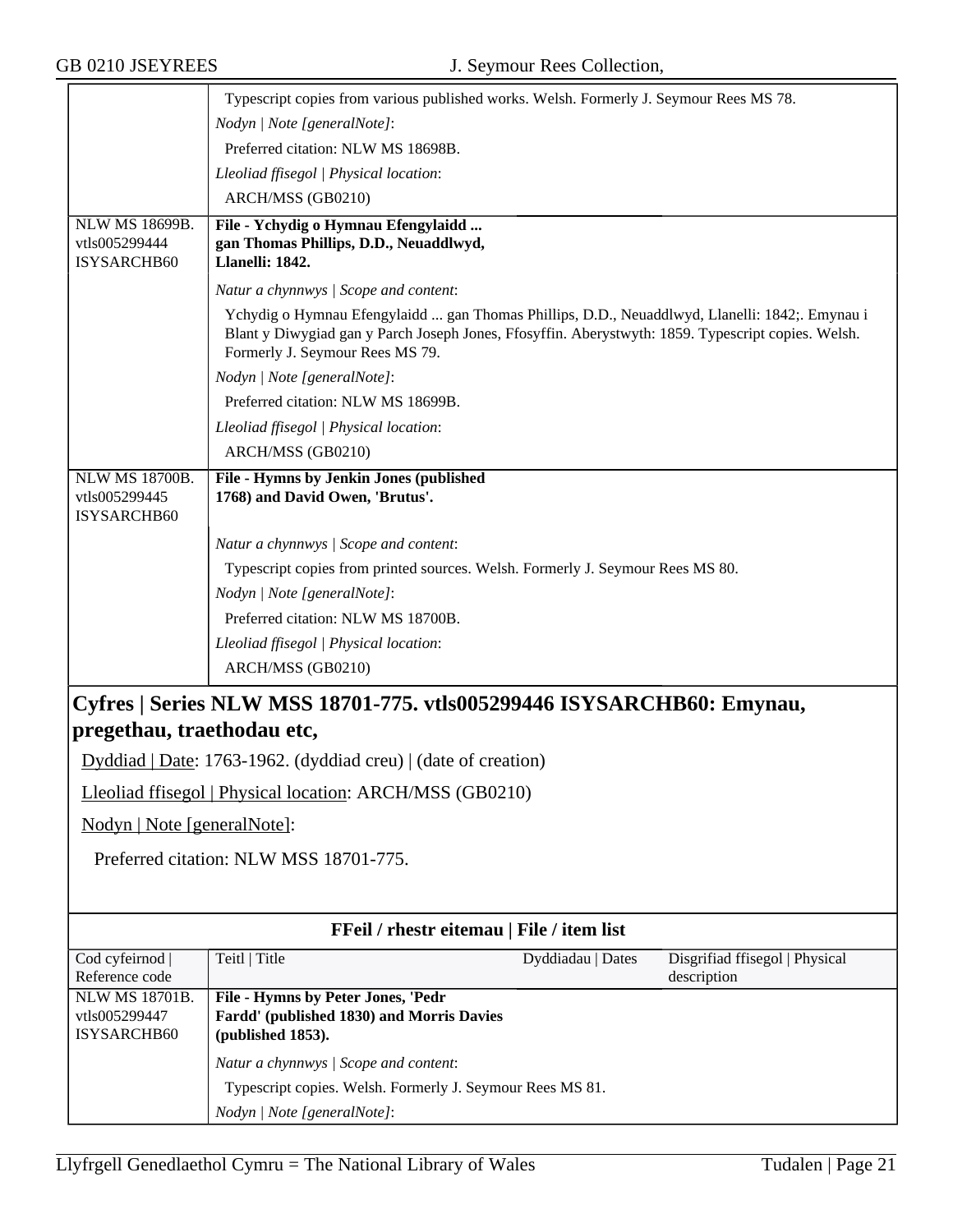|                                                            | Preferred citation: NLW MS 18701B.                                                                                                                                                                                                                   |  |
|------------------------------------------------------------|------------------------------------------------------------------------------------------------------------------------------------------------------------------------------------------------------------------------------------------------------|--|
|                                                            | Lleoliad ffisegol   Physical location:                                                                                                                                                                                                               |  |
|                                                            | ARCH/MSS (GB0210)                                                                                                                                                                                                                                    |  |
| NLW MS 18702B.<br>vtls005299448<br>ISYSARCHB60             | File - Hymns.                                                                                                                                                                                                                                        |  |
|                                                            | Natur a chynnwys / Scope and content:                                                                                                                                                                                                                |  |
|                                                            | Hymns:. (I) Can y Pererinion  gan D. Morys, gerllaw Lledrod', Caerfyrddin: 1773. (Ii) Hymnau<br>ar Amryw Destunau o Gyfansoddiad Mrs M. Owen, Cwmbychan, Sir Forgannwg, Llanelli: 1840.<br>Typescript copies. Welsh. Formerly J. Seymour Rees MS 82. |  |
|                                                            | Nodyn   Note [generalNote]:                                                                                                                                                                                                                          |  |
|                                                            | Preferred citation: NLW MS 18702B.                                                                                                                                                                                                                   |  |
|                                                            | Lleoliad ffisegol   Physical location:                                                                                                                                                                                                               |  |
|                                                            | ARCH/MSS (GB0210)                                                                                                                                                                                                                                    |  |
| <b>NLW MS 18703B.</b><br>vtls005299449<br>ISYSARCHB60      | File - Hymns. 'Caniadau Gwraig yr<br>Oen ', Caerfyrddin, 1807.                                                                                                                                                                                       |  |
|                                                            | Natur a chynnwys / Scope and content:                                                                                                                                                                                                                |  |
|                                                            | Typescript copy. Welsh. Formerly J. Seymour Rees MS 83.                                                                                                                                                                                              |  |
|                                                            | Nodyn   Note [generalNote]:                                                                                                                                                                                                                          |  |
|                                                            | Preferred citation: NLW MS 18703B.                                                                                                                                                                                                                   |  |
|                                                            | Lleoliad ffisegol   Physical location:                                                                                                                                                                                                               |  |
|                                                            | ARCH/MSS (GB0210)                                                                                                                                                                                                                                    |  |
| NLW MS 18704B.<br>vtls005299450<br>ISYSARCHB60             | File - Hymns. Selection from Casgliad o<br>Dros Saith Cant a Thri Ugain o Hymnau.<br>3ydd argraffiad: 1826. Gan Dafydd Jones,<br>Treffynnon                                                                                                          |  |
|                                                            | Natur a chynnwys / Scope and content:                                                                                                                                                                                                                |  |
|                                                            | Hymns. Selection from Casgliad o Dros Saith Cant a Thri Ugain o Hymnau. 3ydd argraffiad: 1826. Gan<br>Dafydd Jones, Treffynnon and from Caniedydd Cynulleidfaol Newydd. Typescript. Welsh. Formerly J.<br>Seymour Rees MS 84.                        |  |
|                                                            | Nodyn   Note [generalNote]:                                                                                                                                                                                                                          |  |
|                                                            | Preferred citation: NLW MS 18704B.                                                                                                                                                                                                                   |  |
|                                                            | Lleoliad ffisegol   Physical location:                                                                                                                                                                                                               |  |
|                                                            | ARCH/MSS (GB0210)                                                                                                                                                                                                                                    |  |
| <b>NLW MS</b><br>18705-6B.<br>vtls005299451<br>ISYSARCHB60 | File - Sermons, notes and extracts from<br>printed material.                                                                                                                                                                                         |  |
|                                                            | Natur a chynnwys / Scope and content:                                                                                                                                                                                                                |  |
|                                                            | Welsh, English. Formerly J. Seymour Rees MSS 85-86.                                                                                                                                                                                                  |  |
|                                                            | Nodyn   Note [generalNote]:                                                                                                                                                                                                                          |  |
|                                                            | Preferred citation: NLW MS 18705-6B.                                                                                                                                                                                                                 |  |
|                                                            | Lleoliad ffisegol   Physical location:                                                                                                                                                                                                               |  |
|                                                            | ARCH/MSS (GB0210)                                                                                                                                                                                                                                    |  |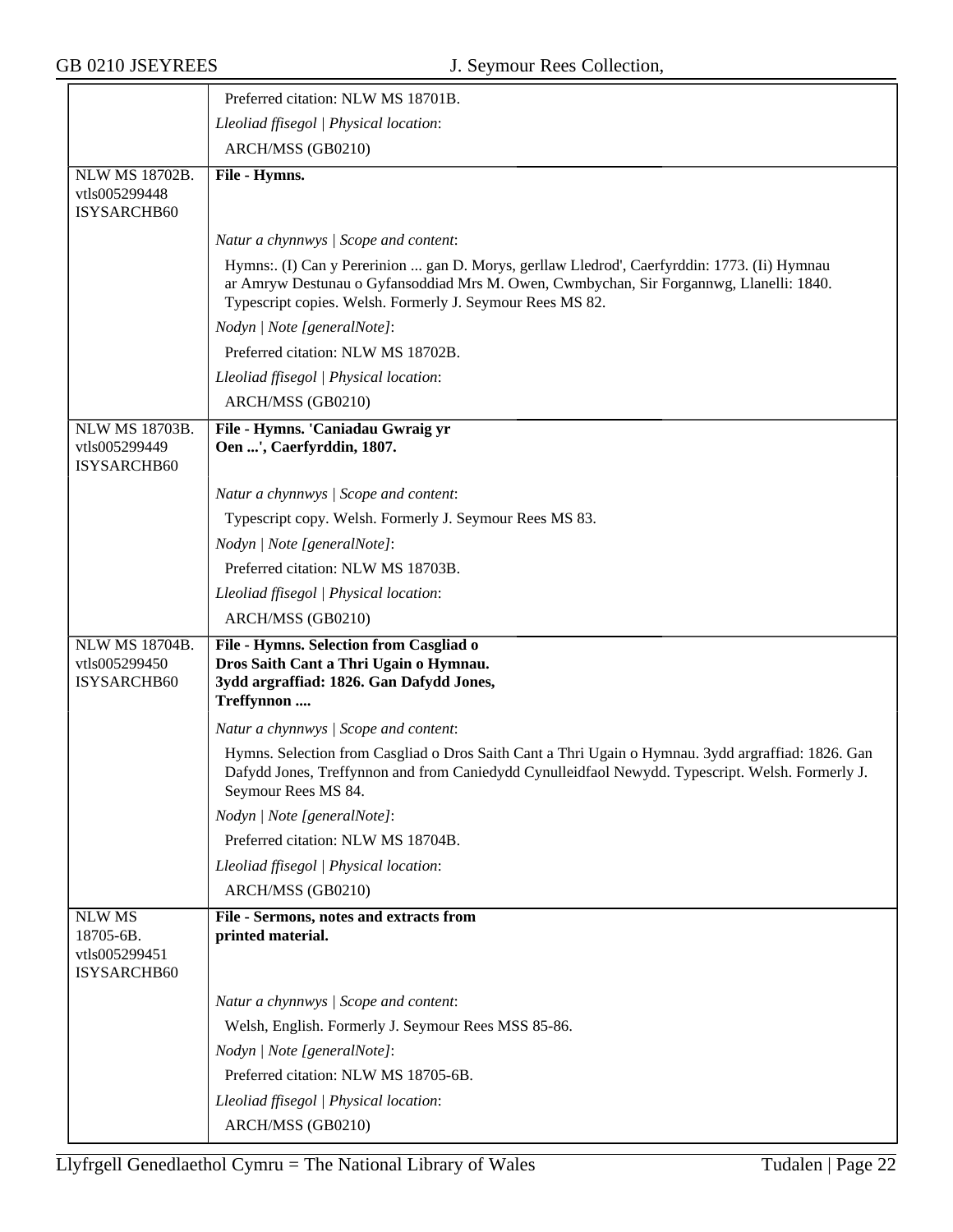| <b>NLW MS 18707E.</b>                                 | File - Pryddestau,                                                                                                                                       | [c.1936-c.1962].                                                                                                                                                                                                                                                                                 |
|-------------------------------------------------------|----------------------------------------------------------------------------------------------------------------------------------------------------------|--------------------------------------------------------------------------------------------------------------------------------------------------------------------------------------------------------------------------------------------------------------------------------------------------|
| vtls005299452                                         |                                                                                                                                                          |                                                                                                                                                                                                                                                                                                  |
| ISYSARCHB60                                           |                                                                                                                                                          |                                                                                                                                                                                                                                                                                                  |
|                                                       | Natur a chynnwys / Scope and content:                                                                                                                    |                                                                                                                                                                                                                                                                                                  |
|                                                       | Formerly J. Seymour Rees MSS 87-89.                                                                                                                      | Pryddestau: (I) 'Yr Het Silc (Neu y Sasiwn ym Mangor)', gan y Parchedig James Evans. (Ii) 'Daniel<br>Owen', cyflwynwyd i gystadleuaeth yn Eisteddfod Gadeiriol Glyn Nedd, Gorffennaf 1936. (Iii)<br>'Cynnydd', cyflwynwyd i gystadleuaeth yn Eisteddfod y Glowyr, Porthcawl, Hydref 1962. Welsh. |
|                                                       | Nodyn   Note [generalNote]:                                                                                                                              |                                                                                                                                                                                                                                                                                                  |
|                                                       | Preferred citation: NLW MS 18707E.                                                                                                                       |                                                                                                                                                                                                                                                                                                  |
|                                                       | Lleoliad ffisegol   Physical location:                                                                                                                   |                                                                                                                                                                                                                                                                                                  |
|                                                       | ARCH/MSS (GB0210)                                                                                                                                        |                                                                                                                                                                                                                                                                                                  |
| <b>NLW MS 18764B.</b><br>vtls005299453<br>ISYSARCHB60 | File - 'Casgliad o'r Can Llyfr Gorau ar<br>gyfer y Cartref '. Detholiad ar gyfer                                                                         | $[c.1932]$ .                                                                                                                                                                                                                                                                                     |
|                                                       | cystadleuaeth yn Eisteddfod Genedlaethol<br>Aberafan, 1932. Typescript,                                                                                  |                                                                                                                                                                                                                                                                                                  |
|                                                       | Natur a chynnwys / Scope and content:                                                                                                                    |                                                                                                                                                                                                                                                                                                  |
|                                                       | Welsh. Formerly J. Seymour Rees MS 45.                                                                                                                   |                                                                                                                                                                                                                                                                                                  |
|                                                       | Nodyn   Note [generalNote]:                                                                                                                              |                                                                                                                                                                                                                                                                                                  |
|                                                       | Preferred citation: NLW MS 18764B.                                                                                                                       |                                                                                                                                                                                                                                                                                                  |
|                                                       | Lleoliad ffisegol   Physical location:                                                                                                                   |                                                                                                                                                                                                                                                                                                  |
|                                                       | ARCH/MSS (GB0210)                                                                                                                                        |                                                                                                                                                                                                                                                                                                  |
| <b>NLW MS 18765B.</b>                                 | File - 'Detholiad o Gan (100) Hir-                                                                                                                       | $[c.1932]$ .                                                                                                                                                                                                                                                                                     |
| vtls005299454<br>ISYSARCHB60                          | a-Thoddaid'. Y gyfrol fuddugol yn<br>Eisteddfod Genedlaethol Aberafan, 1932.<br>Typescript,                                                              |                                                                                                                                                                                                                                                                                                  |
|                                                       |                                                                                                                                                          |                                                                                                                                                                                                                                                                                                  |
|                                                       | Natur a chynnwys / Scope and content:<br>Welsh. Formerly J. Seymour Rees MS 46.                                                                          |                                                                                                                                                                                                                                                                                                  |
|                                                       | Nodyn   Note [generalNote]:                                                                                                                              |                                                                                                                                                                                                                                                                                                  |
|                                                       | Preferred citation: NLW MS 18765B.                                                                                                                       |                                                                                                                                                                                                                                                                                                  |
|                                                       | Lleoliad ffisegol   Physical location:                                                                                                                   |                                                                                                                                                                                                                                                                                                  |
|                                                       | ARCH/MSS (GB0210)                                                                                                                                        |                                                                                                                                                                                                                                                                                                  |
| <b>NLW MS 18766C.</b><br>vtls005299455<br>ISYSARCHB60 | File - Telynegion; Emynau; Casgliad<br>o Farddoniaeth; Drama Un Act 'Y<br>Canfasiwr'; Ymddiddan Dychmygol rhwng<br>Owen Glyndwr a Chymro'r dyddiau hyn', | 1908-50.                                                                                                                                                                                                                                                                                         |
|                                                       | Natur a chynnwys / Scope and content:                                                                                                                    |                                                                                                                                                                                                                                                                                                  |
|                                                       | Welsh. Formerly J. Seymour Rees MSS 90-95.                                                                                                               |                                                                                                                                                                                                                                                                                                  |
|                                                       | Nodyn   Note [generalNote]:                                                                                                                              |                                                                                                                                                                                                                                                                                                  |
|                                                       | Preferred citation: NLW MS 18766C.                                                                                                                       |                                                                                                                                                                                                                                                                                                  |
|                                                       | Lleoliad ffisegol   Physical location:                                                                                                                   |                                                                                                                                                                                                                                                                                                  |
|                                                       | ARCH/MSS (GB0210)                                                                                                                                        |                                                                                                                                                                                                                                                                                                  |
| NLW MS 18767B.<br>vtls005299456<br>ISYSARCHB60        | File - Hunangofiant 'Ystori Teifi o'r<br>Tharddle i'r Môr'. Cyflwynwyd i<br>gystadleuaeth yn Eisteddfod Genedlaethol<br>Aberystwyth, 1952. Typescript,   | $[c.1952]$ .                                                                                                                                                                                                                                                                                     |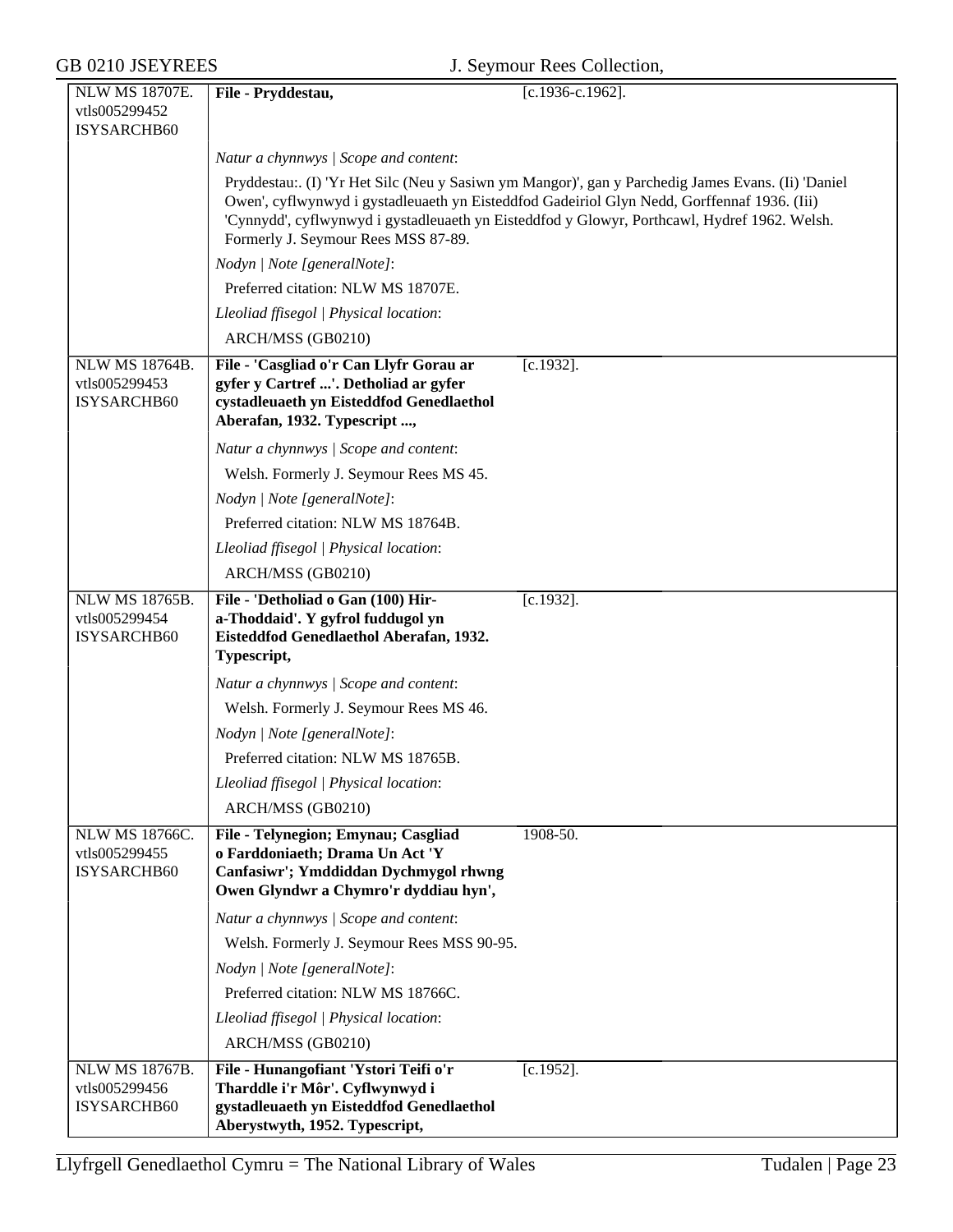|                                                       | Natur a chynnwys / Scope and content:                                                                                                                                                              |
|-------------------------------------------------------|----------------------------------------------------------------------------------------------------------------------------------------------------------------------------------------------------|
|                                                       | Welsh. Formerly J. Seymour Rees MS 96.                                                                                                                                                             |
|                                                       | Nodyn   Note [generalNote]:                                                                                                                                                                        |
|                                                       | Preferred citation: NLW MS 18767B.                                                                                                                                                                 |
|                                                       | Lleoliad ffisegol   Physical location:                                                                                                                                                             |
|                                                       | ARCH/MSS (GB0210)                                                                                                                                                                                  |
| <b>NLW MS 18768C.</b>                                 | File - Copi o NLW 18767B wedi'i ddiwygio.<br>$[c.1952]$ .                                                                                                                                          |
| vtls005299457<br>ISYSARCHB60                          | Typescript,                                                                                                                                                                                        |
|                                                       | Natur a chynnwys / Scope and content:                                                                                                                                                              |
|                                                       | Welsh. Formerly J. Seymour Rees MS 97.                                                                                                                                                             |
|                                                       | Nodyn   Note [generalNote]:                                                                                                                                                                        |
|                                                       | Preferred citation: NLW MS 18768C.                                                                                                                                                                 |
|                                                       | Lleoliad ffisegol   Physical location:                                                                                                                                                             |
|                                                       | ARCH/MSS (GB0210)                                                                                                                                                                                  |
| NLW MS 18769B.<br>vtls005299458<br>ISYSARCHB60        | File - Hunangofiannau ('Hen Weinidog',<br>etc.). Autobiographies composed for<br>Eisteddfodic competitions. One item in<br><b>English entitled 'The Junior Member for</b><br>Treorchy'. Typescript |
|                                                       | Natur a chynnwys / Scope and content:                                                                                                                                                              |
|                                                       | Welsh, English. Formerly J. Seymour Rees MSS 98-101 a 103.                                                                                                                                         |
|                                                       | Nodyn   Note [generalNote]:                                                                                                                                                                        |
|                                                       | Preferred citation: NLW MS 18769B.                                                                                                                                                                 |
|                                                       | Lleoliad ffisegol   Physical location:                                                                                                                                                             |
|                                                       | ARCH/MSS (GB0210)                                                                                                                                                                                  |
| <b>NLW MS 18770B.</b><br>vtls005299459<br>ISYSARCHB60 | $[c.1932]$ .<br>File - 'Atgofion hen eisteddfodwr'.<br>Cyflwynwyd i gystadleuaeth yn Eisteddfod<br>Genedlaethol Aberafan, 1932. Typescript,                                                        |
|                                                       | Natur a chynnwys / Scope and content:                                                                                                                                                              |
|                                                       | Welsh. Formerly J. Seymour Rees MS 102.                                                                                                                                                            |
|                                                       | Nodyn   Note [generalNote]:                                                                                                                                                                        |
|                                                       | Preferred citation: NLW MS 18770B.                                                                                                                                                                 |
|                                                       | Lleoliad ffisegol   Physical location:                                                                                                                                                             |
|                                                       | ARCH/MSS (GB0210)                                                                                                                                                                                  |
| <b>NLW MS 18771C.</b>                                 | File - Short stories (one in English).                                                                                                                                                             |
| vtls005299460<br>ISYSARCHB60                          | Typescript.                                                                                                                                                                                        |
|                                                       | Natur a chynnwys / Scope and content:                                                                                                                                                              |
|                                                       | English, Welsh. Formerly J. Seymour Rees MSS 104-107.                                                                                                                                              |
|                                                       | Nodyn   Note [generalNote]:                                                                                                                                                                        |
|                                                       | Preferred citation: NLW MS 18771C.                                                                                                                                                                 |
|                                                       | Lleoliad ffisegol   Physical location:                                                                                                                                                             |
|                                                       | ARCH/MSS (GB0210)                                                                                                                                                                                  |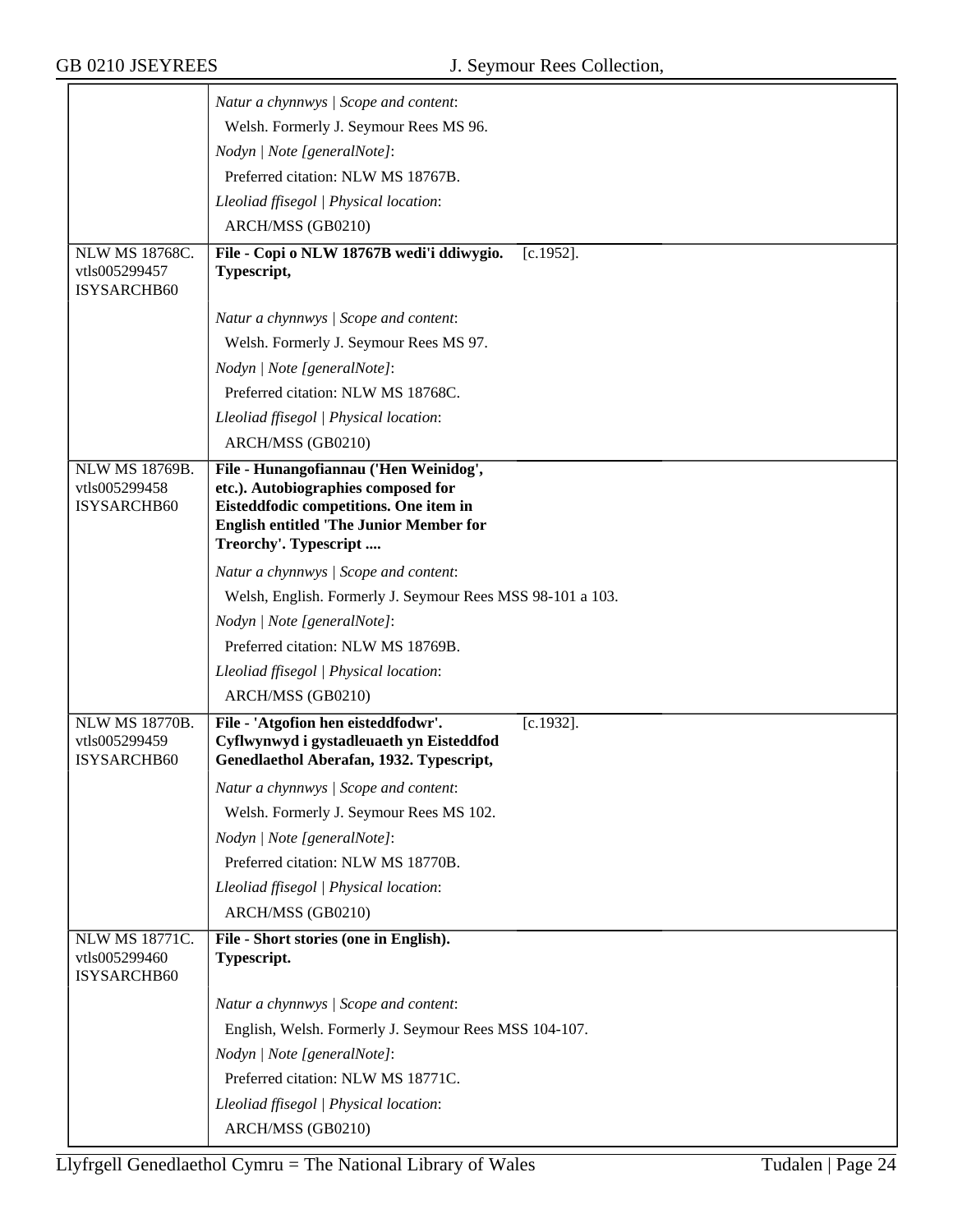<span id="page-24-0"></span>

| <b>NLW MS 18772B.</b>                                    | File - 'Tair ysgrif byd natur' a 'Dau                                                                                               |
|----------------------------------------------------------|-------------------------------------------------------------------------------------------------------------------------------------|
| vtls005299461                                            | ddarlun mewn rhyddiaith'. Typescript.                                                                                               |
| ISYSARCHB60                                              |                                                                                                                                     |
|                                                          | Natur a chynnwys / Scope and content:                                                                                               |
|                                                          | Welsh. Formerly J. Seymour Rees MSS 108-110.                                                                                        |
|                                                          | Nodyn   Note [generalNote]:                                                                                                         |
|                                                          | Preferred citation: NLW MS 18772B.                                                                                                  |
|                                                          | Lleoliad ffisegol   Physical location:                                                                                              |
|                                                          | ARCH/MSS (GB0210)                                                                                                                   |
| <b>NLW MS 18773B.</b><br>vtls005299462<br>ISYSARCHB60    | File - Essays and letters composed for<br>1901-04.<br>eisteddfodic competitions [by John Rees,<br>Glasgow House, Aberaeron]. Welsh, |
|                                                          | Natur a chynnwys / Scope and content:                                                                                               |
|                                                          | Formerly J. Seymour Rees MSS 111-116.                                                                                               |
|                                                          | Nodyn   Note [generalNote]:                                                                                                         |
|                                                          | Preferred citation: NLW MS 18773B.                                                                                                  |
|                                                          | Lleoliad ffisegol   Physical location:                                                                                              |
|                                                          | ARCH/MSS (GB0210)                                                                                                                   |
| <b>NLW MS 18774B.</b><br>vtls005299463<br>ISYSARCHB60    | 1902.<br>File - 'Bywyd cymdeithas rhanbarthau<br>gwledig' [gan John Rees, Glasgow House,<br>Aberaeron],                             |
|                                                          | Natur a chynnwys / Scope and content:                                                                                               |
|                                                          | Welsh. Formerly J. Seymour Rees MS 117.                                                                                             |
|                                                          | Nodyn   Note [generalNote]:                                                                                                         |
|                                                          | Preferred citation: NLW MS 18774B.                                                                                                  |
|                                                          | Lleoliad ffisegol   Physical location:                                                                                              |
|                                                          | ARCH/MSS (GB0210)                                                                                                                   |
| <b>NLW MS 18775B.</b><br>vtls005299464<br>ISYSARCHB60    | File - Essays composed for eisteddfodic<br>1903-10.<br>competitions [by John Rees, Glasgow<br>House, Aberaeron],                    |
|                                                          | Natur a chynnwys / Scope and content:                                                                                               |
|                                                          | Welsh. Formerly J. Seymour Rees MS 118-124.                                                                                         |
|                                                          | Nodyn   Note [generalNote]:                                                                                                         |
|                                                          | Preferred citation: NLW MS 18775B.                                                                                                  |
|                                                          | Lleoliad ffisegol   Physical location:                                                                                              |
|                                                          | ARCH/MSS (GB0210)                                                                                                                   |
|                                                          | Cyfres   Series NLW MSS 18776-97. vtls005299465 ISYSARCHB60: Traethodau etc.                                                        |
| Lleoliad ffisegol   Physical location: ARCH/MSS (GB0210) |                                                                                                                                     |
| Nodyn   Note [generalNote]:                              |                                                                                                                                     |
|                                                          | Preferred citation: NLW MSS 18776-97.                                                                                               |
|                                                          |                                                                                                                                     |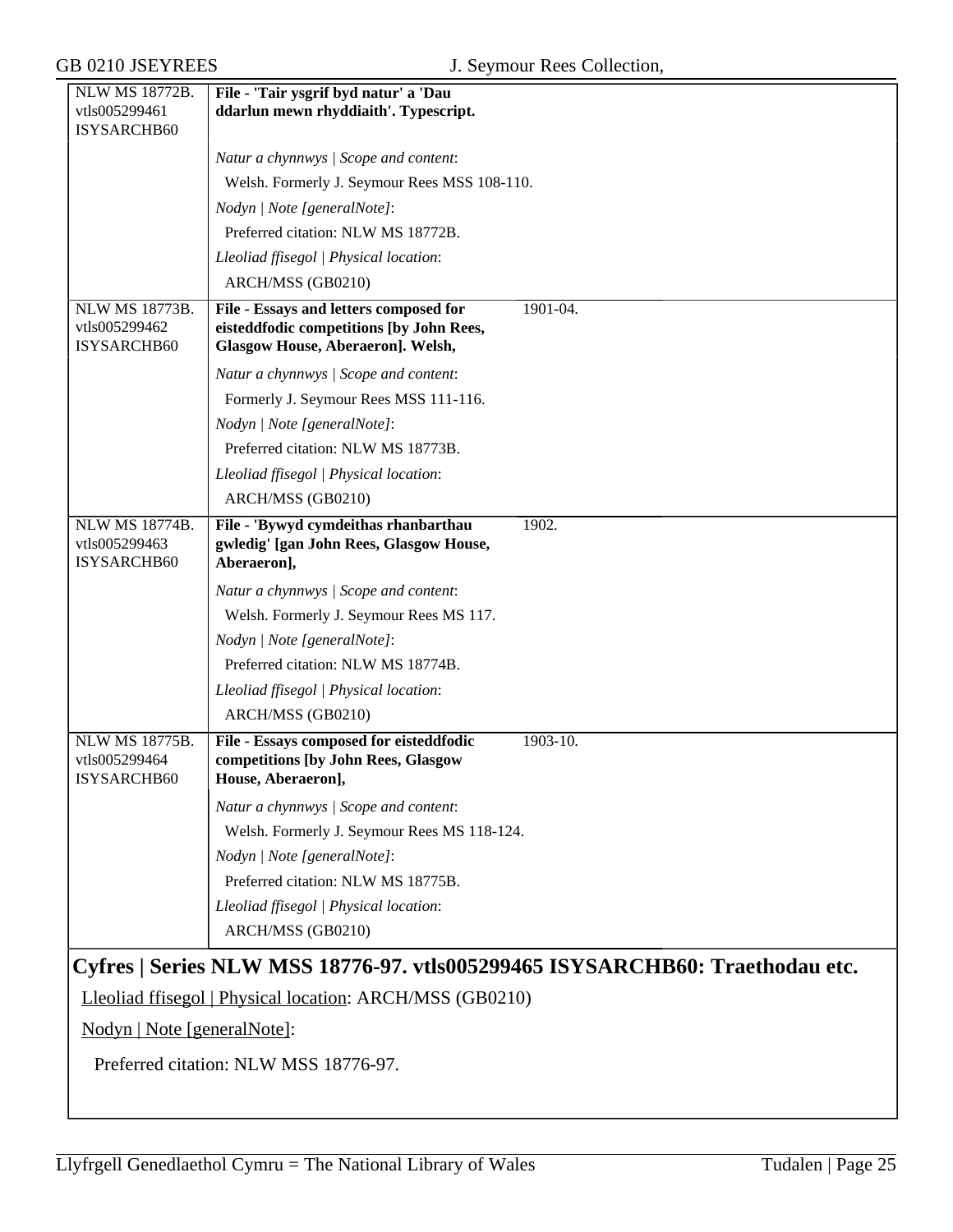$\overline{\phantom{0}}$ 

| FFeil / rhestr eitemau   File / item list             |                                                                                                                                                                                                        |  |  |
|-------------------------------------------------------|--------------------------------------------------------------------------------------------------------------------------------------------------------------------------------------------------------|--|--|
| Cod cyfeirnod  <br>Reference code                     | Teitl   Title<br>Dyddiadau   Dates<br>Disgrifiad ffisegol   Physical<br>description                                                                                                                    |  |  |
| <b>NLW MS 18776E.</b><br>vtls005299466<br>ISYSARCHB60 | File - Essays composed for eisteddfodic<br>competitions [by John Rees, Glasgow<br>House, Aberaeron, Annie Seymour Rees<br>and 'Renoir'.                                                                |  |  |
|                                                       | Natur a chynnwys / Scope and content:                                                                                                                                                                  |  |  |
|                                                       | Welsh. Formerly J. Seymour Rees MSS 125-131.                                                                                                                                                           |  |  |
|                                                       | Nodyn   Note [generalNote]:                                                                                                                                                                            |  |  |
|                                                       | Preferred citation: NLW MS 18776E.                                                                                                                                                                     |  |  |
|                                                       | Lleoliad ffisegol   Physical location:                                                                                                                                                                 |  |  |
|                                                       | ARCH/MSS (GB0210)                                                                                                                                                                                      |  |  |
| <b>NLW MS 18777B.</b><br>vtls005299467<br>ISYSARCHB60 | File - 'Emynwyr ac emynyddiaeth yr<br>hen ymneilltuwyr Cymreig hyd at 1811'.<br>Teipysgrif a llawysgrif.                                                                                               |  |  |
|                                                       | Natur a chynnwys / Scope and content:                                                                                                                                                                  |  |  |
|                                                       | Welsh. Formerly J. Seymour Rees MS 132.                                                                                                                                                                |  |  |
|                                                       | Nodyn   Note [generalNote]:                                                                                                                                                                            |  |  |
|                                                       | Preferred citation: NLW MS 18777B.                                                                                                                                                                     |  |  |
|                                                       | Lleoliad ffisegol   Physical location:                                                                                                                                                                 |  |  |
|                                                       | ARCH/MSS (GB0210)                                                                                                                                                                                      |  |  |
| NLW MS 18778B.<br>vtls005299468<br>ISYSARCHB60        | File - Copïau diwygiedig o NLW MS<br>18777B.                                                                                                                                                           |  |  |
|                                                       | Natur a chynnwys / Scope and content:                                                                                                                                                                  |  |  |
|                                                       | Welsh. Formerly J. Seymour Rees MS 133.                                                                                                                                                                |  |  |
|                                                       | Nodyn   Note [generalNote]:                                                                                                                                                                            |  |  |
|                                                       | Preferred citation: NLW MS 18778B.                                                                                                                                                                     |  |  |
|                                                       | Lleoliad ffisegol   Physical location:                                                                                                                                                                 |  |  |
|                                                       | ARCH/MSS (GB0210)                                                                                                                                                                                      |  |  |
| <b>NLW MS 18779B.</b><br>vtls005299469<br>ISYSARCHB60 | File - 'Hanes Cymdeithas yr Iaith<br>$[c.1952]$ .<br>Gymraeg, gyda sylw arbennig ar<br>gysylltiad David Jones ('Defynnog') a hi'.<br><b>Buddugol yn Eisteddfod Genedlaethol</b><br>Aberystwyth ,       |  |  |
|                                                       | Natur a chynnwys / Scope and content:                                                                                                                                                                  |  |  |
|                                                       | 'Hanes Cymdeithas yr Iaith Gymraeg, gyda sylw arbennig ar gysylltiad David Jones ('Defynnog') a hi'.<br>Buddugol yn Eisteddfod Genedlaethol Aberystwyth, 1952. Welsh. Formerly J. Seymour Rees MS 134. |  |  |
|                                                       | Nodyn   Note [generalNote]:                                                                                                                                                                            |  |  |
|                                                       | Preferred citation: NLW MS 18779B.                                                                                                                                                                     |  |  |
|                                                       | Lleoliad ffisegol   Physical location:                                                                                                                                                                 |  |  |
|                                                       | ARCH/MSS (GB0210)                                                                                                                                                                                      |  |  |
| <b>NLW MSS</b><br>18780-18781D.                       | File - 'Bywyd a syniadau Robert Roberts:<br>1953.<br>'Ysgolhaig ar Grwydr'. Translation into                                                                                                           |  |  |

#### **FFeil / rhestr eitemau | File / item list**

٦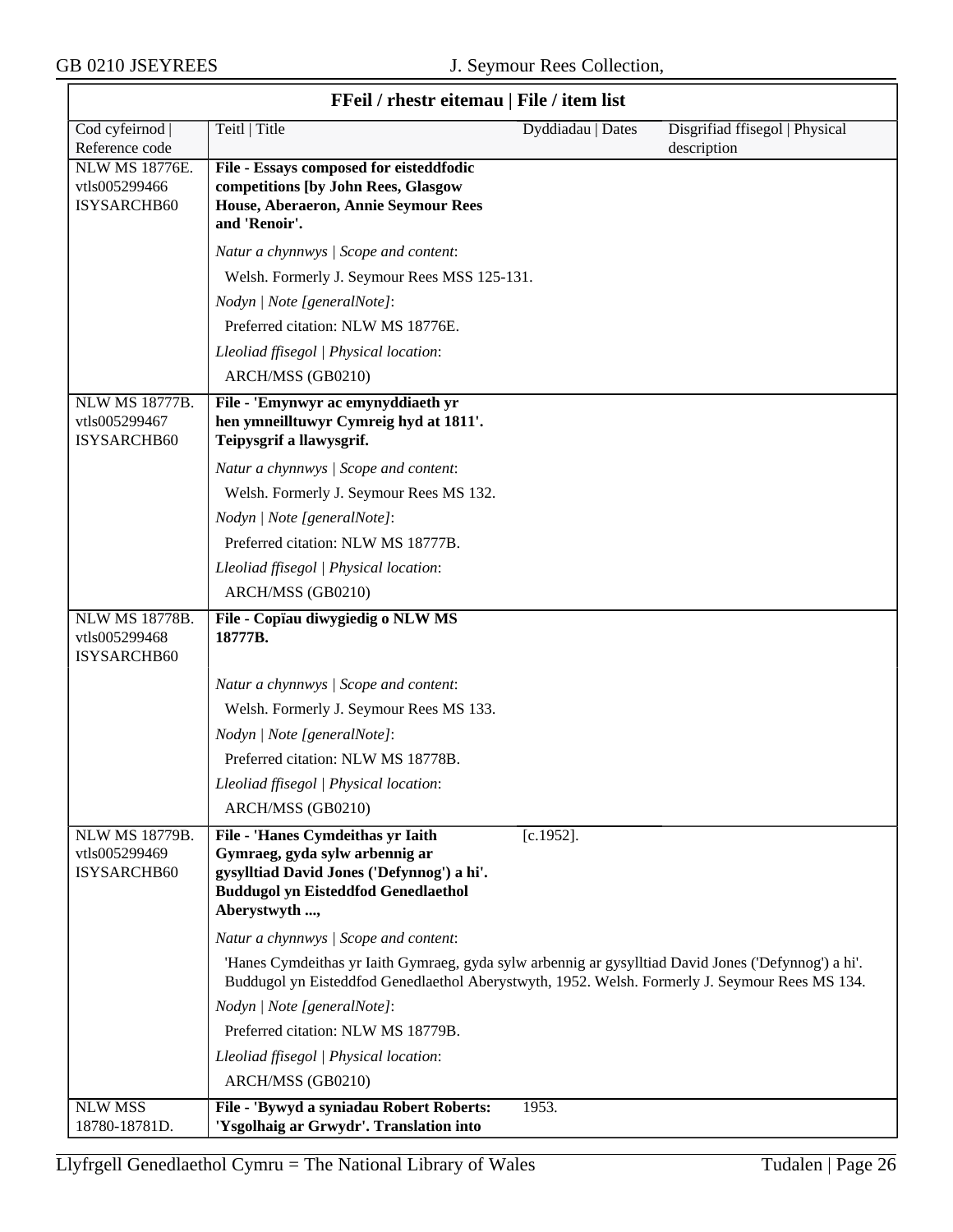| vtls005299470                                         | Welsh of 'The life & opinions of Robert                                                                                                                                                                                                                                                                                                                                                                                                   |  |  |
|-------------------------------------------------------|-------------------------------------------------------------------------------------------------------------------------------------------------------------------------------------------------------------------------------------------------------------------------------------------------------------------------------------------------------------------------------------------------------------------------------------------|--|--|
| ISYSARCHB60                                           | Roberts',                                                                                                                                                                                                                                                                                                                                                                                                                                 |  |  |
|                                                       | Natur a chynnwys / Scope and content:                                                                                                                                                                                                                                                                                                                                                                                                     |  |  |
|                                                       | Welsh. Formerly J. Seymour Rees MS 135.                                                                                                                                                                                                                                                                                                                                                                                                   |  |  |
|                                                       | Nodyn   Note [generalNote]:                                                                                                                                                                                                                                                                                                                                                                                                               |  |  |
|                                                       | Preferred citation: NLW MSS 18780-18781D.                                                                                                                                                                                                                                                                                                                                                                                                 |  |  |
|                                                       | Lleoliad ffisegol   Physical location:                                                                                                                                                                                                                                                                                                                                                                                                    |  |  |
|                                                       | ARCH/MSS (GB0210)                                                                                                                                                                                                                                                                                                                                                                                                                         |  |  |
| NLW MS 18782C.                                        | File - 'William Llewelyn Williams',<br>1954.                                                                                                                                                                                                                                                                                                                                                                                              |  |  |
| vtls005299471                                         |                                                                                                                                                                                                                                                                                                                                                                                                                                           |  |  |
| ISYSARCHB60                                           |                                                                                                                                                                                                                                                                                                                                                                                                                                           |  |  |
|                                                       | Natur a chynnwys / Scope and content:                                                                                                                                                                                                                                                                                                                                                                                                     |  |  |
|                                                       | See also NLW 18644C. Welsh. Formerly J. Seymour Rees MS 136.                                                                                                                                                                                                                                                                                                                                                                              |  |  |
|                                                       | Nodyn   Note [generalNote]:                                                                                                                                                                                                                                                                                                                                                                                                               |  |  |
|                                                       | Preferred citation: NLW MS 18782C.                                                                                                                                                                                                                                                                                                                                                                                                        |  |  |
|                                                       | Lleoliad ffisegol   Physical location:                                                                                                                                                                                                                                                                                                                                                                                                    |  |  |
|                                                       | ARCH/MSS (GB0210)                                                                                                                                                                                                                                                                                                                                                                                                                         |  |  |
| <b>NLW MS 18783B.</b>                                 | File - 'John Thomas, 'Pencerdd Gwalia': ei                                                                                                                                                                                                                                                                                                                                                                                                |  |  |
| vtls005299472                                         | fywyd a'i waith'. Typescript.                                                                                                                                                                                                                                                                                                                                                                                                             |  |  |
| ISYSARCHB60                                           |                                                                                                                                                                                                                                                                                                                                                                                                                                           |  |  |
|                                                       | Natur a chynnwys / Scope and content:                                                                                                                                                                                                                                                                                                                                                                                                     |  |  |
|                                                       | Welsh. Formerly J. Seymour Rees MS 137.                                                                                                                                                                                                                                                                                                                                                                                                   |  |  |
|                                                       | Nodyn   Note [generalNote]:                                                                                                                                                                                                                                                                                                                                                                                                               |  |  |
|                                                       | Preferred citation: NLW MS 18783B.                                                                                                                                                                                                                                                                                                                                                                                                        |  |  |
|                                                       | Lleoliad ffisegol   Physical location:                                                                                                                                                                                                                                                                                                                                                                                                    |  |  |
|                                                       | ARCH/MSS (GB0210)                                                                                                                                                                                                                                                                                                                                                                                                                         |  |  |
| <b>NLW MS 18784B.</b>                                 | File - 'Syr Owen Morgan Edwards'.                                                                                                                                                                                                                                                                                                                                                                                                         |  |  |
| vtls005299473<br>ISYSARCHB60                          | Typescript.                                                                                                                                                                                                                                                                                                                                                                                                                               |  |  |
|                                                       | Natur a chynnwys / Scope and content:                                                                                                                                                                                                                                                                                                                                                                                                     |  |  |
|                                                       | Welsh. Formerly J. Seymour Rees MSS 138-39.                                                                                                                                                                                                                                                                                                                                                                                               |  |  |
|                                                       | Nodyn   Note [generalNote]:                                                                                                                                                                                                                                                                                                                                                                                                               |  |  |
|                                                       | Preferred citation: NLW MS 18784B.                                                                                                                                                                                                                                                                                                                                                                                                        |  |  |
|                                                       | Lleoliad ffisegol   Physical location:                                                                                                                                                                                                                                                                                                                                                                                                    |  |  |
|                                                       | ARCH/MSS (GB0210)                                                                                                                                                                                                                                                                                                                                                                                                                         |  |  |
| <b>NLW MS 18785C.</b><br>vtls005299474<br>ISYSARCHB60 | File - Appreciations and pictures.<br>Typescript.                                                                                                                                                                                                                                                                                                                                                                                         |  |  |
|                                                       | Natur a chynnwys / Scope and content:                                                                                                                                                                                                                                                                                                                                                                                                     |  |  |
|                                                       | 'Appreciations of:. (I) Ben Davies, Tailor's Hall, [Aberaeron]. (Ii) Judith Davies, Tailor's Hall, Aberaeron.<br>(Iii) E. O. James, [Aberaeron]. Typescripts. Tri Darlun:. (I) Ben Davies yn yr Eisteddfod Genedlaethol.<br>(Ii) Idwal Jones yng Ngholeg Aberystwyth. (Iii) Caradog Roberts mewn Cymanfa Ganu. 'Hanner dwsin<br>o enwogion Dyffryn Cynon'. 'Chwech o gartrefi Morgannwg'. Welsh. Formerly J. Seymour Rees MSS<br>140-146. |  |  |
|                                                       | Nodyn   Note [generalNote]:                                                                                                                                                                                                                                                                                                                                                                                                               |  |  |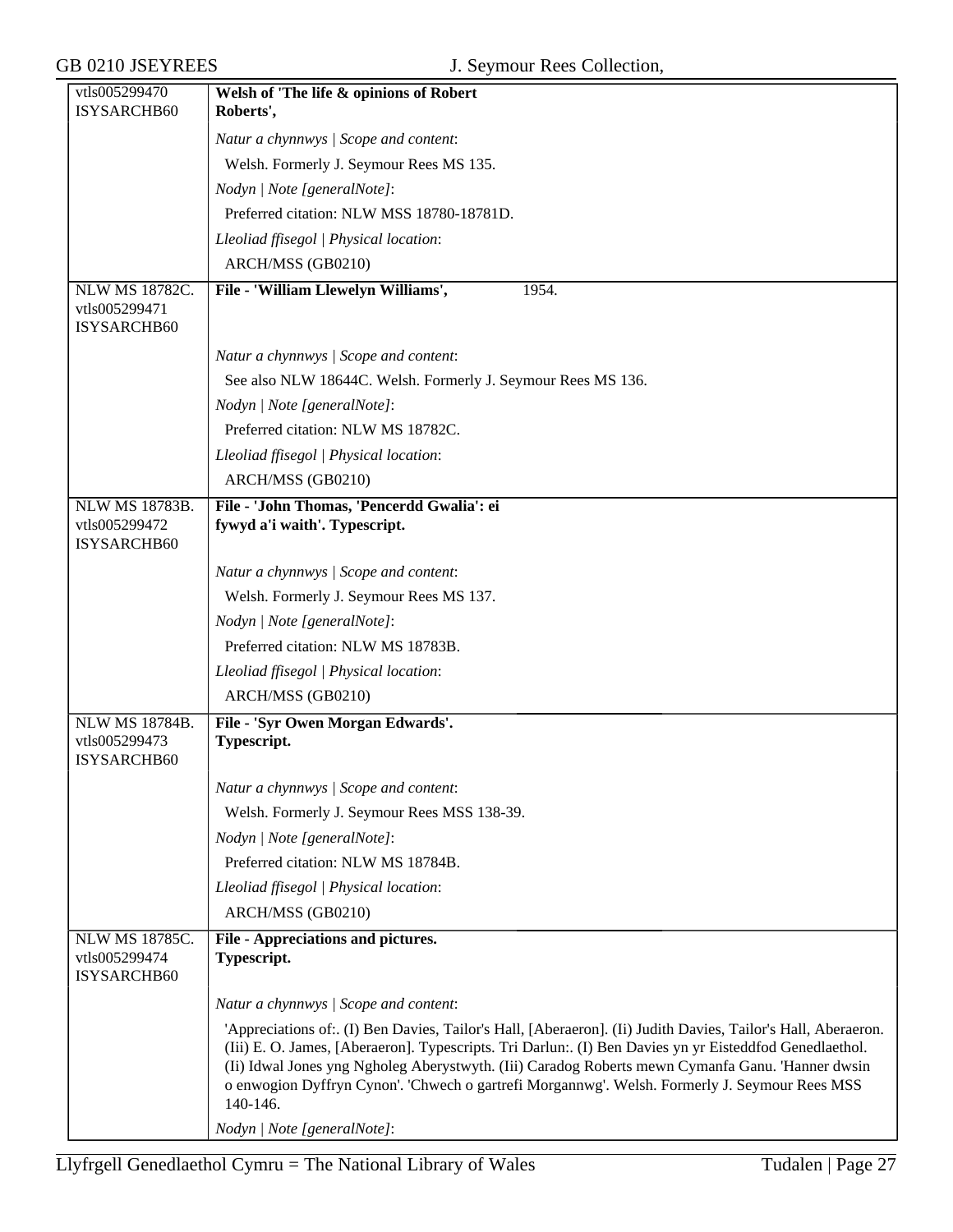|                                                       | Preferred citation: NLW MS 18785C.                                                                                                   |
|-------------------------------------------------------|--------------------------------------------------------------------------------------------------------------------------------------|
|                                                       | Lleoliad ffisegol   Physical location:                                                                                               |
|                                                       | ARCH/MSS (GB0210)                                                                                                                    |
| <b>NLW MS 18786B.</b><br>vtls005299475<br>ISYSARCHB60 | File - Llyfr taith: 'Cartrefi Dyfed'.<br>Typescript.                                                                                 |
|                                                       | Natur a chynnwys / Scope and content:                                                                                                |
|                                                       | Welsh. Formerly J. Seymour Rees MS 147.                                                                                              |
|                                                       | Nodyn   Note [generalNote]:                                                                                                          |
|                                                       | Preferred citation: NLW MS 18786B.                                                                                                   |
|                                                       | Lleoliad ffisegol   Physical location:                                                                                               |
|                                                       | ARCH/MSS (GB0210)                                                                                                                    |
| NLW MS 18787B.<br>vtls005299476<br>ISYSARCHB60        | File - 'Llyfryn ar gyfer ymwelwyr ag<br>$[c.1954-c.1956]$ .<br>Aberteifi a'r cylch'. 1956,                                           |
|                                                       | Natur a chynnwys / Scope and content:                                                                                                |
|                                                       | Teithiau yn sir Frycheiniog'. 1954. 'Journeys in Breconshire'. Typescripts. Welsh, English. Formerly J.<br>Seymour Rees MSS 148-151. |
|                                                       | Nodyn   Note [generalNote]:                                                                                                          |
|                                                       | Preferred citation: NLW MS 18787B.                                                                                                   |
|                                                       | Lleoliad ffisegol   Physical location:                                                                                               |
|                                                       | ARCH/MSS (GB0210)                                                                                                                    |
| <b>NLW MS 18788C.</b><br>vtls005299477<br>ISYSARCHB60 | File - 'Llawlyfr ar enwogion sir<br>1954.<br>Frycheiniog ar gyfer plant o 11-15 oed'.<br>Typescript,                                 |
|                                                       | Natur a chynnwys / Scope and content:                                                                                                |
|                                                       | Welsh. Formerly J. Seymour Rees MS 152.                                                                                              |
|                                                       | Nodyn   Note [generalNote]:                                                                                                          |
|                                                       | Preferred citation: NLW MS 18788C.                                                                                                   |
|                                                       | Lleoliad ffisegol   Physical location:                                                                                               |
|                                                       | ARCH/MSS (GB0210)                                                                                                                    |
| <b>NLW MS 18789B.</b><br>vtls005299478<br>ISYSARCHB60 | File - 'Hanes a neges yr emyn Gymraeg'.<br>Typescript.                                                                               |
|                                                       | Natur a chynnwys / Scope and content:                                                                                                |
|                                                       | Welsh. Formerly J. Seymour Rees MS 154.                                                                                              |
|                                                       | Nodyn   Note [generalNote]:                                                                                                          |
|                                                       | Preferred citation: NLW MS 18789B.                                                                                                   |
|                                                       | Lleoliad ffisegol   Physical location:                                                                                               |
|                                                       | ARCH/MSS (GB0210)                                                                                                                    |
| <b>NLW MS 18790E.</b><br>vtls005299479<br>ISYSARCHB60 | File - 'Rhai o hen feirdd Merthyr a'r<br>cylch'. Llawysgrif.                                                                         |
|                                                       |                                                                                                                                      |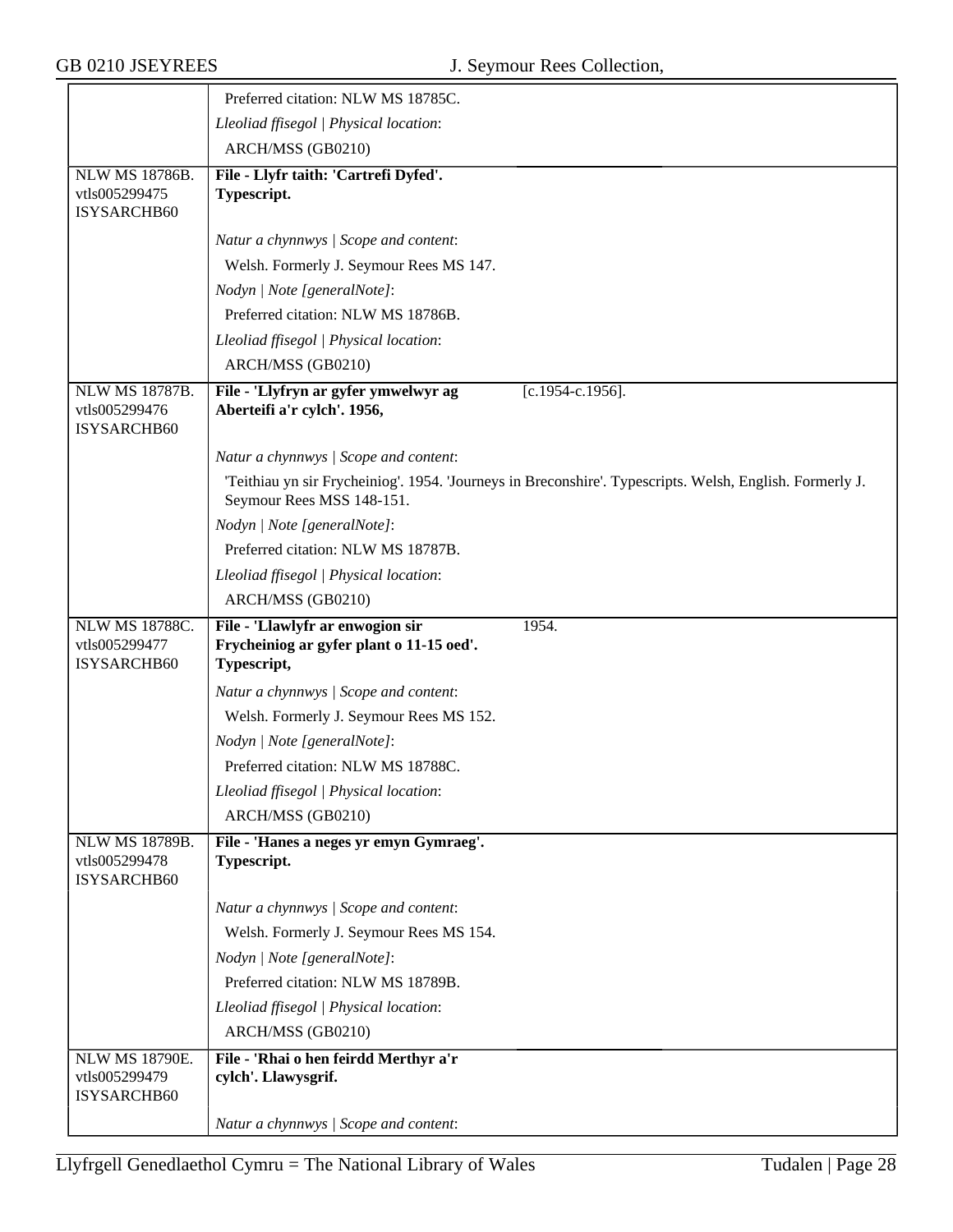|                                                       | Welsh. Formerly J. Seymour Rees MS 155.                                                                                                                                                                                            |  |  |
|-------------------------------------------------------|------------------------------------------------------------------------------------------------------------------------------------------------------------------------------------------------------------------------------------|--|--|
|                                                       | Nodyn   Note [generalNote]:                                                                                                                                                                                                        |  |  |
|                                                       | Preferred citation: NLW MS 18790E.                                                                                                                                                                                                 |  |  |
|                                                       | Lleoliad ffisegol   Physical location:                                                                                                                                                                                             |  |  |
|                                                       | ARCH/MSS (GB0210)                                                                                                                                                                                                                  |  |  |
| NLW MS 18791A.                                        | File - 'Gwerth ac amrywiaeth rhyddiaith                                                                                                                                                                                            |  |  |
| vtls005299480                                         | Gymraeg'. W. Llewelyn Williams.                                                                                                                                                                                                    |  |  |
| ISYSARCHB60                                           |                                                                                                                                                                                                                                    |  |  |
|                                                       | Natur a chynnwys / Scope and content:                                                                                                                                                                                              |  |  |
|                                                       | See also NLW 18782C. Welsh. Formerly J. Seymour Rees MS 158.                                                                                                                                                                       |  |  |
|                                                       | Nodyn   Note [generalNote]:                                                                                                                                                                                                        |  |  |
|                                                       | Preferred citation: NLW MS 18791A.                                                                                                                                                                                                 |  |  |
|                                                       | Lleoliad ffisegol   Physical location:                                                                                                                                                                                             |  |  |
|                                                       | ARCH/MSS (GB0210)                                                                                                                                                                                                                  |  |  |
| <b>NLW MS 18792A.</b><br>vtls005299481<br>ISYSARCHB60 | File - Notes on Welsh history.                                                                                                                                                                                                     |  |  |
|                                                       | Natur a chynnwys / Scope and content:                                                                                                                                                                                              |  |  |
|                                                       | English. Formerly J. Seymour Rees MS 157.                                                                                                                                                                                          |  |  |
|                                                       | Nodyn   Note [generalNote]:                                                                                                                                                                                                        |  |  |
|                                                       | Preferred citation: NLW MS 18792A.                                                                                                                                                                                                 |  |  |
|                                                       | Lleoliad ffisegol   Physical location:                                                                                                                                                                                             |  |  |
|                                                       | ARCH/MSS (GB0210)                                                                                                                                                                                                                  |  |  |
| <b>NLW MS 18793B.</b><br>vtls005299482<br>ISYSARCHB60 | File - Defnyddiau ar hanes a gwaith y<br>Parchedig William Edwards, o'r Groes<br>Wen.                                                                                                                                              |  |  |
|                                                       | Natur a chynnwys / Scope and content:                                                                                                                                                                                              |  |  |
|                                                       | Welsh. Formerly J. Seymour Rees MS 159.                                                                                                                                                                                            |  |  |
|                                                       | Nodyn   Note [generalNote]:                                                                                                                                                                                                        |  |  |
|                                                       | Preferred citation: NLW MS 18793B.                                                                                                                                                                                                 |  |  |
|                                                       | Lleoliad ffisegol   Physical location:                                                                                                                                                                                             |  |  |
|                                                       | ARCH/MSS (GB0210)                                                                                                                                                                                                                  |  |  |
| NLW MS 18794B.<br>vtls005299483<br>ISYSARCHB60        | File - Casgliad o ysgrifau gan wahanol<br>awduron ar y Parchedig D. Silvan Evans,<br>yr Henadur Morgan Evans, yr Henadur J.<br><b>M</b>                                                                                            |  |  |
|                                                       | Natur a chynnwys / Scope and content:                                                                                                                                                                                              |  |  |
|                                                       | Casgliad o ysgrifau gan wahanol awduron ar y Parchedig D. Silvan Evans, yr Henadur Morgan Evans, yr<br>Henadur J. M. Howell, y Parchedig E. Ceredig Jones, a'r Dr John Evans, Abertawe. Welsh. Formerly J.<br>Seymour Rees MS 160. |  |  |
|                                                       | Nodyn   Note [generalNote]:                                                                                                                                                                                                        |  |  |
|                                                       | Preferred citation: NLW MS 18794B.                                                                                                                                                                                                 |  |  |
|                                                       | Lleoliad ffisegol   Physical location:                                                                                                                                                                                             |  |  |
|                                                       | ARCH/MSS (GB0210)                                                                                                                                                                                                                  |  |  |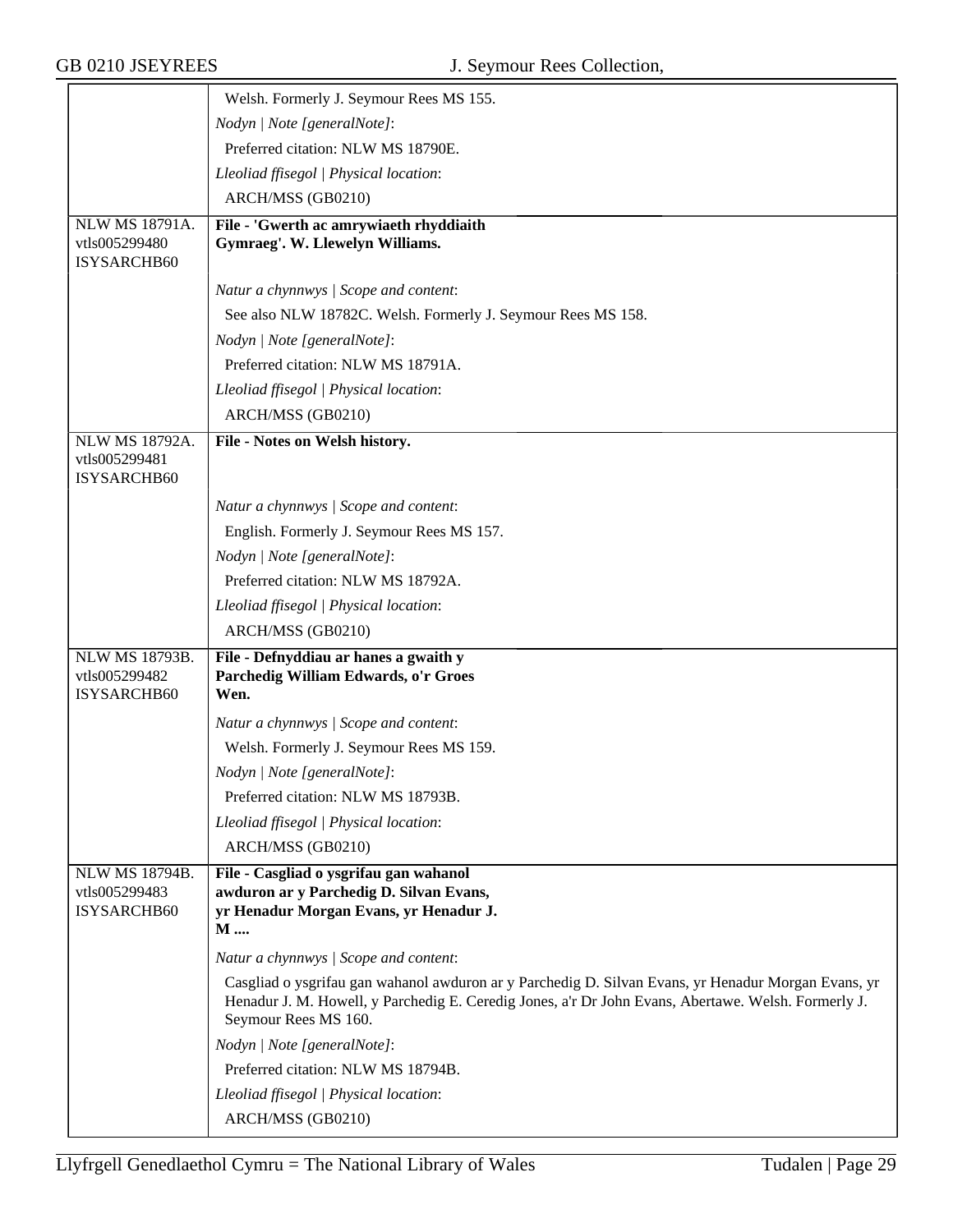<span id="page-29-0"></span>

| <b>NLW MS 18795B.</b>                                                                                                                     | File - 'Dyffryn Aeron a'i drigolion'.                                                   |  |  |
|-------------------------------------------------------------------------------------------------------------------------------------------|-----------------------------------------------------------------------------------------|--|--|
| vtls005299484                                                                                                                             | Casgliad o ysgrifau ac erthyglau gan                                                    |  |  |
| ISYSARCHB60                                                                                                                               | wahanol awduron.                                                                        |  |  |
|                                                                                                                                           | Natur a chynnwys / Scope and content:                                                   |  |  |
|                                                                                                                                           | Welsh. Formerly J. Seymour Rees MS 161.                                                 |  |  |
|                                                                                                                                           | Nodyn   Note [generalNote]:                                                             |  |  |
|                                                                                                                                           | Preferred citation: NLW MS 18795B.                                                      |  |  |
|                                                                                                                                           | Lleoliad ffisegol   Physical location:                                                  |  |  |
|                                                                                                                                           | ARCH/MSS (GB0210)                                                                       |  |  |
| <b>NLW MS 18796B.</b><br>vtls005299485<br>ISYSARCHB60                                                                                     | File - 'Ysgrifau ar Emynyddiaeth'.<br>1945.<br>Casgliad o ysgrifau gan wahanol awduron, |  |  |
|                                                                                                                                           | Natur a chynnwys / Scope and content:                                                   |  |  |
|                                                                                                                                           | Welsh. Formerly J. Seymour Rees MS 162.                                                 |  |  |
|                                                                                                                                           | Nodyn   Note [generalNote]:                                                             |  |  |
|                                                                                                                                           | Preferred citation: NLW MS 18796B.                                                      |  |  |
|                                                                                                                                           | Lleoliad ffisegol   Physical location:                                                  |  |  |
|                                                                                                                                           | ARCH/MSS (GB0210)                                                                       |  |  |
| <b>NLW MS 18797B.</b><br>vtls005299486<br>ISYSARCHB60                                                                                     | File - Ysgrifau ar Emynyddiaeth<br>Gymraeg'. Ysgrifau gan wahanol awduron.              |  |  |
|                                                                                                                                           | Natur a chynnwys / Scope and content:                                                   |  |  |
|                                                                                                                                           | Formerly J. Seymour Rees MS 163.                                                        |  |  |
|                                                                                                                                           | Nodyn   Note [generalNote]:                                                             |  |  |
|                                                                                                                                           | Preferred citation: NLW MS 18797B.                                                      |  |  |
|                                                                                                                                           | Lleoliad ffisegol   Physical location:                                                  |  |  |
|                                                                                                                                           | ARCH/MSS (GB0210)                                                                       |  |  |
| Cyfres   Series NLW MSS 18798-18812. vtls005299487 ISYSARCHB60: Material<br>relating to the life and work of Dr H. Elvet Lewis ('Elfed'), |                                                                                         |  |  |
|                                                                                                                                           | Dyddiad   Date: [c.1936-c.1948]. (dyddiad creu)   (date of creation)                    |  |  |
|                                                                                                                                           | Natur a chynnwys   Scope and content:                                                   |  |  |
| Formerly J. Seymour Rees MSS 164-179.                                                                                                     |                                                                                         |  |  |
| Lleoliad ffisegol   Physical location: ARCH/MSS (GB0210)                                                                                  |                                                                                         |  |  |
| Nodyn   Note [generalNote]:                                                                                                               |                                                                                         |  |  |
| Preferred citation: NLW MSS 18798-18812.                                                                                                  |                                                                                         |  |  |
|                                                                                                                                           |                                                                                         |  |  |
| FFeil / rhestr eitemau   File / item list                                                                                                 |                                                                                         |  |  |
| Cod cyfeirnod<br>Reference code                                                                                                           | Dyddiadau   Dates<br>Teitl   Title<br>Disgrifiad ffisegol   Physical<br>description     |  |  |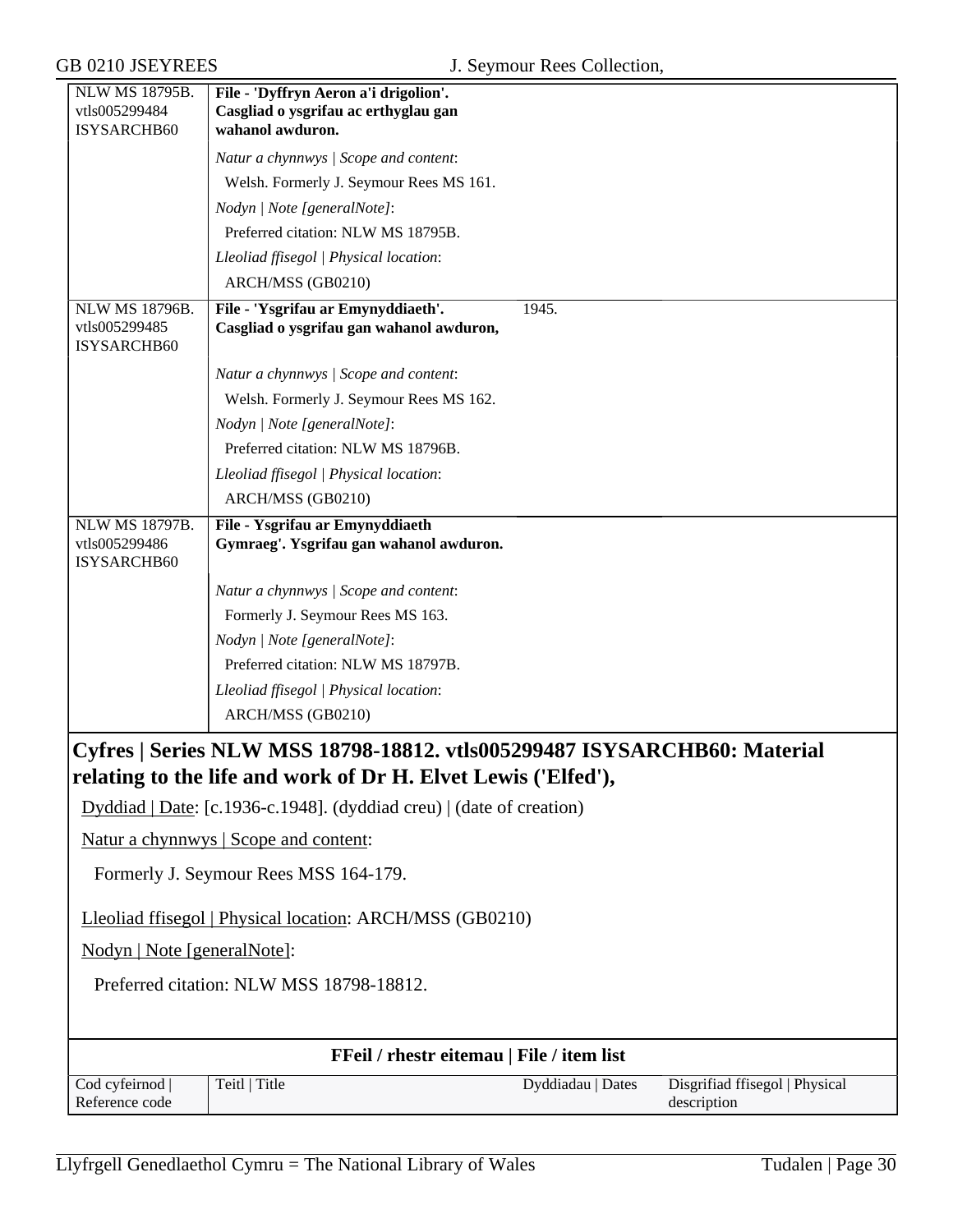| NLW MS 18798C.                                        | File - Casgliad o emynau Cymraeg a                                                 | 1936. |
|-------------------------------------------------------|------------------------------------------------------------------------------------|-------|
| vtls005299488<br>ISYSARCHB60                          | chyfieithiadau gan Elfed,                                                          |       |
|                                                       |                                                                                    |       |
|                                                       | Natur a chynnwys / Scope and content:                                              |       |
|                                                       | Welsh. Formerly J. Seymour Rees MS 164.                                            |       |
|                                                       | Nodyn   Note [generalNote]:                                                        |       |
|                                                       | Preferred citation: NLW MS 18798C.                                                 |       |
|                                                       | Lleoliad ffisegol   Physical location:                                             |       |
|                                                       | ARCH/MSS (GB0210)                                                                  |       |
| <b>NLW MS 18799C.</b><br>vtls005299489<br>ISYSARCHB60 | File - 'English Hymns by Dr H. Elfed<br>Lewis, M.A.',                              | 1940. |
|                                                       | Natur a chynnwys / Scope and content:                                              |       |
|                                                       | English. Formerly J. Seymour Rees MS 165.                                          |       |
|                                                       | Nodyn   Note [generalNote]:                                                        |       |
|                                                       | Preferred citation: NLW MS 18799C.                                                 |       |
|                                                       | Lleoliad ffisegol   Physical location:                                             |       |
|                                                       | ARCH/MSS (GB0210)                                                                  |       |
| <b>NLW MS 18800B.</b><br>vtls005299490<br>ISYSARCHB60 | File - Casgliad o ddefnyddiau ar Elfed.<br>C <sub>Y</sub> f. I.                    |       |
|                                                       | Natur a chynnwys / Scope and content:                                              |       |
|                                                       | English, Welsh. Formerly J. Seymour Rees MS 166.                                   |       |
|                                                       | Nodyn   Note [generalNote]:                                                        |       |
|                                                       | Preferred citation: NLW MS 18800B.                                                 |       |
|                                                       | Lleoliad ffisegol   Physical location:                                             |       |
|                                                       | ARCH/MSS (GB0210)                                                                  |       |
| <b>NLW MS 18801B.</b><br>vtls005299491<br>ISYSARCHB60 | File - 'Casgliad o ddefnyddiau ar Elfed a<br>pheth o waith Elfed ei hun'. Cyf. II, | 1948. |
|                                                       | Natur a chynnwys / Scope and content:                                              |       |
|                                                       | English, Welsh. Formerly J. Seymour Rees MS 167.                                   |       |
|                                                       | Nodyn   Note [generalNote]:                                                        |       |
|                                                       | Preferred citation: NLW MS 18801B.                                                 |       |
|                                                       | Lleoliad ffisegol   Physical location:                                             |       |
|                                                       | ARCH/MSS (GB0210)                                                                  |       |
| <b>NLW MS 18802B.</b><br>vtls005299492<br>ISYSARCHB60 | File - 'Dr Elfed Lewis, M.A. Casgliad o<br>ffeithiau ynglyn â'i Fywyd'. Cyf. III,  | 1940. |
|                                                       | Natur a chynnwys / Scope and content:                                              |       |
|                                                       | English, Welsh. Formerly J. Seymour Rees MS 168.                                   |       |
|                                                       | Nodyn   Note [generalNote]:                                                        |       |
|                                                       | Preferred citation: NLW MS 18802B.                                                 |       |
|                                                       | Lleoliad ffisegol   Physical location:                                             |       |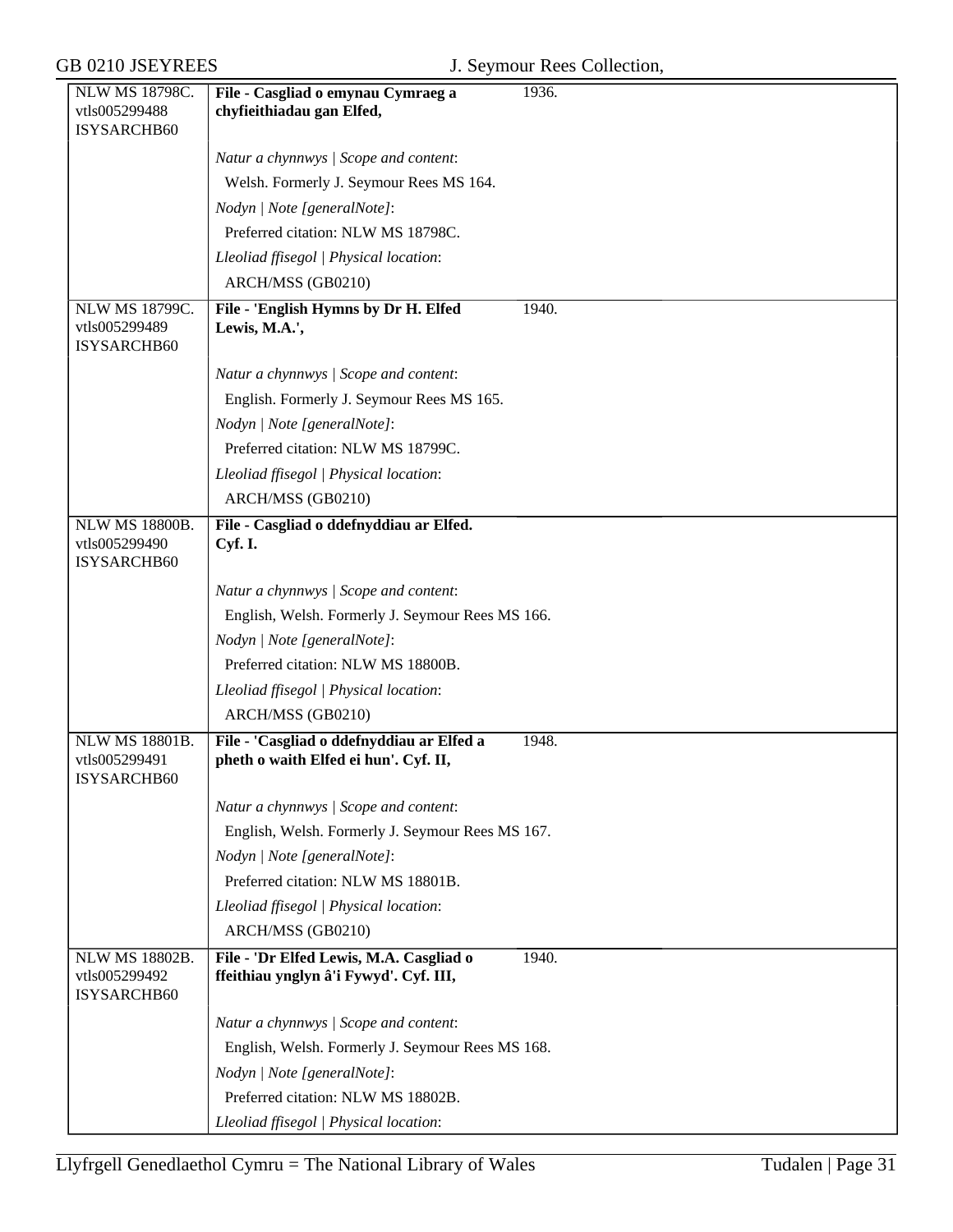|                              | ARCH/MSS (GB0210)                                                                                   |  |  |
|------------------------------|-----------------------------------------------------------------------------------------------------|--|--|
| NLW MS 18803B.               | File - Gweithiau Elfed. Works by Elfed.                                                             |  |  |
| vtls005299493<br>ISYSARCHB60 | Articles etc. by him and articles written at<br>the time of his death. Cyf. IV                      |  |  |
|                              | Natur a chynnwys / Scope and content:                                                               |  |  |
|                              | English, Welsh. Formerly J. Seymour Rees MS 169.                                                    |  |  |
|                              | Nodyn   Note [generalNote]:                                                                         |  |  |
|                              | Preferred citation: NLW MS 18803B.                                                                  |  |  |
|                              | Lleoliad ffisegol   Physical location:                                                              |  |  |
|                              | ARCH/MSS (GB0210)                                                                                   |  |  |
| <b>NLW MSS</b>               | File - Gweithiau gan Elfed ac erthyglau                                                             |  |  |
| 18804-18809B.                | etc. arno. Works by Elfed and articles                                                              |  |  |
| vtls005299494                | referring to him. Cyf. V - X.                                                                       |  |  |
| ISYSARCHB60                  |                                                                                                     |  |  |
|                              | Natur a chynnwys / Scope and content:                                                               |  |  |
|                              | Welsh, English. Formerly J. Seymour Rees MSS 170-75.                                                |  |  |
|                              | Nodyn   Note [generalNote]:                                                                         |  |  |
|                              | Preferred citation: NLW MSS 18804-18809B.                                                           |  |  |
|                              | Lleoliad ffisegol   Physical location:                                                              |  |  |
|                              | ARCH/MSS (GB0210)                                                                                   |  |  |
| <b>NLW MS 18810B.</b>        | File - 'Bywyd a gwaith Dr Elfed Lewis'.                                                             |  |  |
| vtls005299495<br>ISYSARCHB60 | Cyfrol o ysgrifau ac erthyglau etc. gan<br>Elfed ac ar Elfed. Cyf. XI.                              |  |  |
|                              | Natur a chynnwys / Scope and content:                                                               |  |  |
|                              | Mynegai ar y diwedd i'r cyfrolau ar Elfed. Index at end of volume to the volumes relating to Elfed. |  |  |
|                              | Welsh, English. Formerly J. Seymour Rees MS 176.                                                    |  |  |
|                              | Nodyn   Note [generalNote]:                                                                         |  |  |
|                              | Preferred citation: NLW MS 18810B.                                                                  |  |  |
|                              | Lleoliad ffisegol   Physical location:                                                              |  |  |
|                              | ARCH/MSS (GB0210)                                                                                   |  |  |
| NLW MS 18811B.               | File - Casgliad o ddywediadau Elfed o dan                                                           |  |  |
| vtls005299496<br>ISYSARCHB60 | wahanol benawdau.                                                                                   |  |  |
|                              | Natur a chynnwys / Scope and content:                                                               |  |  |
|                              | Welsh. Formerly J. Seymour Rees MS 177.                                                             |  |  |
|                              | Nodyn   Note [generalNote]:                                                                         |  |  |
|                              | Preferred citation: NLW MS 18811B.                                                                  |  |  |
|                              | Lleoliad ffisegol   Physical location:                                                              |  |  |
|                              | ARCH/MSS (GB0210)                                                                                   |  |  |
| <b>NLW MS 18812B.</b>        | File - Tentative bibliography of the work                                                           |  |  |
| vtls005299497                | of the Rev. H. Elvet Lewis and list of                                                              |  |  |
| ISYSARCHB60                  | important dates in his life.                                                                        |  |  |
|                              | Natur a chynnwys / Scope and content:                                                               |  |  |
|                              | English, Welsh. Formerly J. Seymour Rees MSS 178-79.                                                |  |  |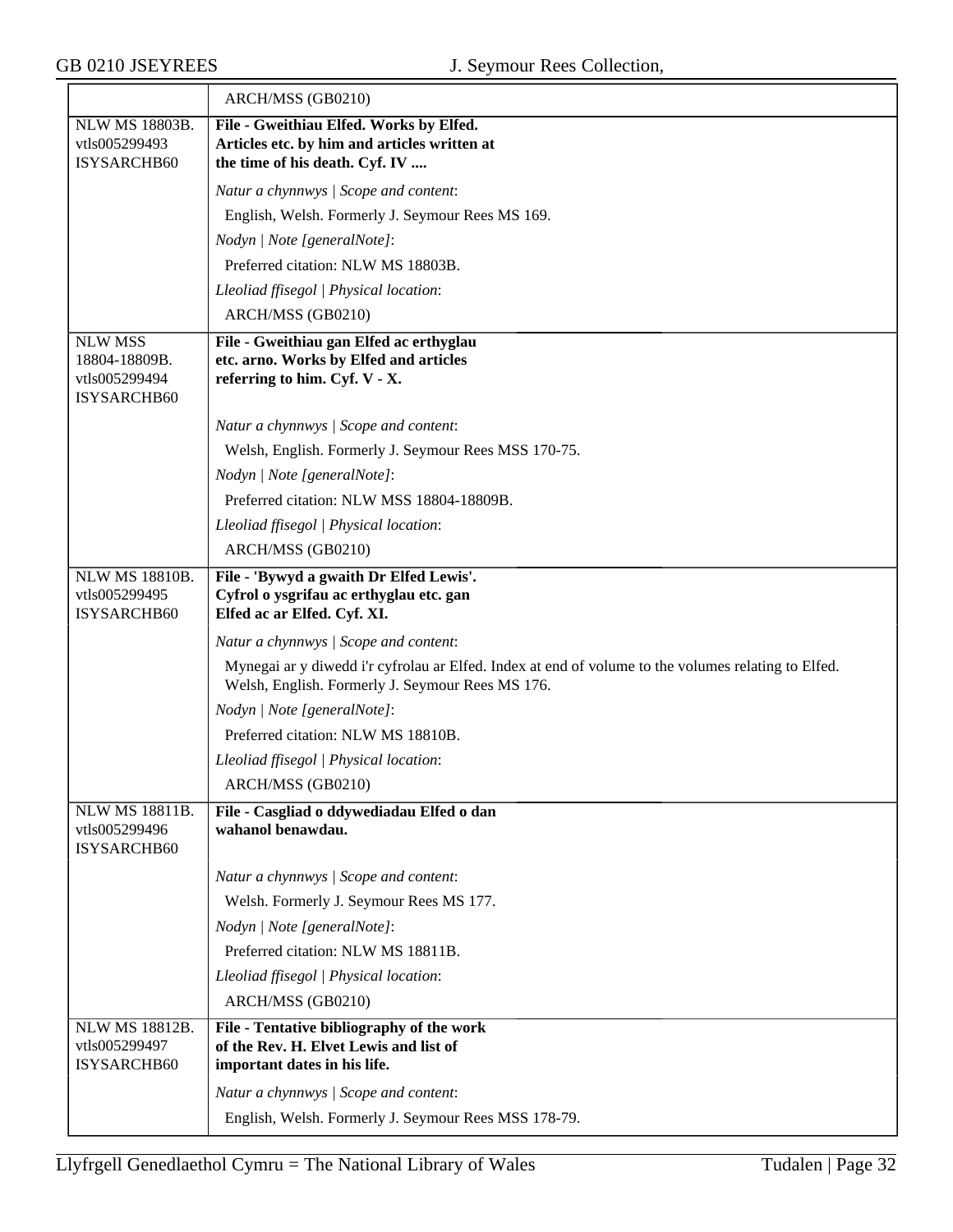*Nodyn | Note [generalNote]*: Preferred citation: NLW MS 18812B. *Lleoliad ffisegol | Physical location*: ARCH/MSS (GB0210)

### <span id="page-32-0"></span>**Cyfres | Series NLW MSS 18813-45. vtls005299498 ISYSARCHB60: Barddoniaeth a rhyddiaith,**

Dyddiad | Date: 1798-1954. (dyddiad creu) | (date of creation)

Natur a chynnwys | Scope and content:

NLW MS 18813B. [Nd]. Nodiadau ar emynau yn y Caniedydd Cynulleidfaol Newydd a Chasgliad o Emynau o waith awduron a gyfansoddodd un emyn yn unig. Welsh. Formerly J. Seymour Rees MS 180.

Lleoliad ffisegol | Physical location: ARCH/MSS (GB0210)

Nodyn | Note [generalNote]:

Preferred citation: NLW MSS 18813-45.

<span id="page-32-1"></span>**Is-gyfres | Subseries NLW MS 18814-18817. vtls005299499 ISYSARCHB60: Collections of the works of the Rev. David Emrys James 'Dewi Emrys' and notes on his life.**

Natur a chynnwys | Scope and content:

Formerly J. Seymour Rees MSS 181-85.

Lleoliad ffisegol | Physical location: ARCH/MSS (GB0210)

Nodyn | Note [generalNote]:

Preferred citation: NLW MS 18814-18817.

| FFeil / rhestr eitemau   File / item list |                   |                                |  |
|-------------------------------------------|-------------------|--------------------------------|--|
| Teitl   Title                             | Dyddiadau   Dates | Disgrifiad ffisegol   Physical |  |
|                                           |                   | description                    |  |
| File - Works and life.                    |                   |                                |  |
|                                           |                   |                                |  |
|                                           |                   |                                |  |
| Natur a chynnwys / Scope and content:     |                   |                                |  |
| Welsh. Formerly J. Seymour Rees MS 181.   |                   |                                |  |
| Nodyn   Note [generalNote]:               |                   |                                |  |
| Preferred citation: NLW MS 18814D.        |                   |                                |  |
| Lleoliad ffisegol   Physical location:    |                   |                                |  |
| ARCH/MSS (GB0210)                         |                   |                                |  |
|                                           |                   |                                |  |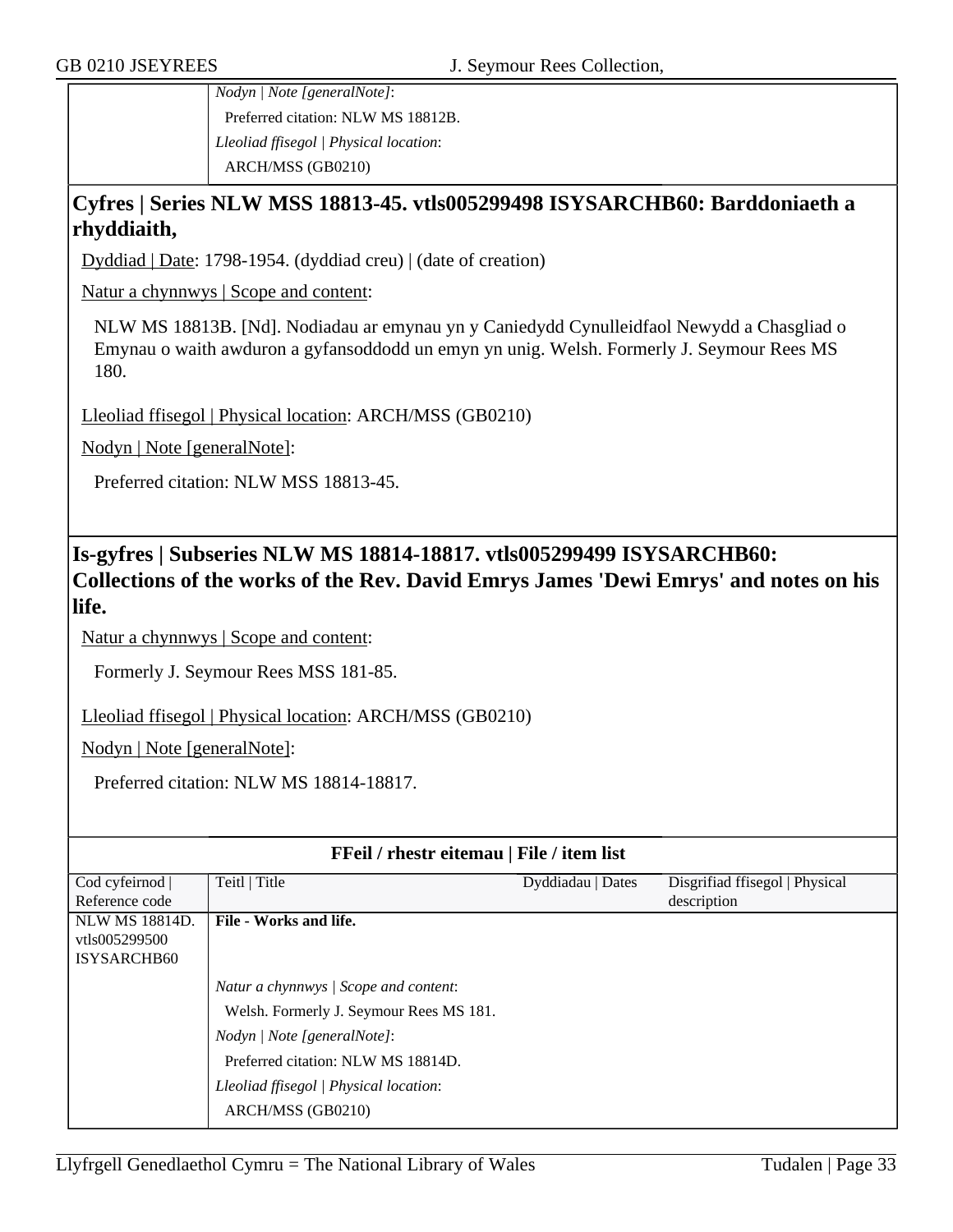| NLW MS 18815B.                                        | File - Poetry.                                            |
|-------------------------------------------------------|-----------------------------------------------------------|
| vtls005299501                                         |                                                           |
| ISYSARCHB60                                           |                                                           |
|                                                       | Natur a chynnwys / Scope and content:                     |
|                                                       | Welsh, English. Formerly J. Seymour Rees MS 182.          |
|                                                       | Nodyn   Note [generalNote]:                               |
|                                                       | Preferred citation: NLW MS 18815B.                        |
|                                                       | Lleoliad ffisegol   Physical location:                    |
|                                                       | ARCH/MSS (GB0210)                                         |
| <b>NLW MS 18816B.</b><br>vtls005299502<br>ISYSARCHB60 | File - Poetry.                                            |
|                                                       |                                                           |
|                                                       | Natur a chynnwys / Scope and content:                     |
|                                                       | Welsh. Formerly J. Seymour Rees MS 183.                   |
|                                                       | Nodyn   Note [generalNote]:                               |
|                                                       | Preferred citation: NLW MS 18816B.                        |
|                                                       | Lleoliad ffisegol   Physical location:                    |
|                                                       | ARCH/MSS (GB0210)                                         |
| <b>NLW MS 18817E.</b><br>vtls005299503<br>ISYSARCHB60 | File - Poetry.                                            |
|                                                       | Natur a chynnwys / Scope and content:                     |
|                                                       | Welsh, English. Formerly J. Seymour Rees MSS 184-185.     |
|                                                       | Nodyn   Note [generalNote]:                               |
|                                                       | Preferred citation: NLW MS 18817E.                        |
|                                                       | Lleoliad ffisegol   Physical location:                    |
|                                                       | ARCH/MSS (GB0210)                                         |
| <b>NLW MS 18818C.</b>                                 | File - 'Isfoel mewn Cywair Llon'.                         |
| vtls005299505                                         | Barddoniaeth gan David Jones. 'Isfoel'.                   |
| ISYSARCHB60                                           | 'Soar Fach. A short article.                              |
|                                                       | Natur a chynnwys / Scope and content:                     |
|                                                       | Welsh, English. Formerly J. Seymour Rees MSS 186 and 156. |
|                                                       | Nodyn   Note [generalNote]:                               |
|                                                       | Preferred citation: NLW MS 18818C.                        |
|                                                       | Lleoliad ffisegol   Physical location:                    |
|                                                       | ARCH/MSS (GB0210)                                         |
| NLW MS 18819B.<br>vtls005299506<br>ISYSARCHB60        | File - Casgliad o farddoniaeth R. Williams<br>Parry.      |
|                                                       | Natur a chynnwys / Scope and content:                     |
|                                                       | Welsh. Formerly J. Seymour Rees MS 187.                   |
|                                                       | Nodyn   Note [generalNote]:                               |
|                                                       | Preferred citation: NLW MS 18819B.                        |
|                                                       | Lleoliad ffisegol   Physical location:                    |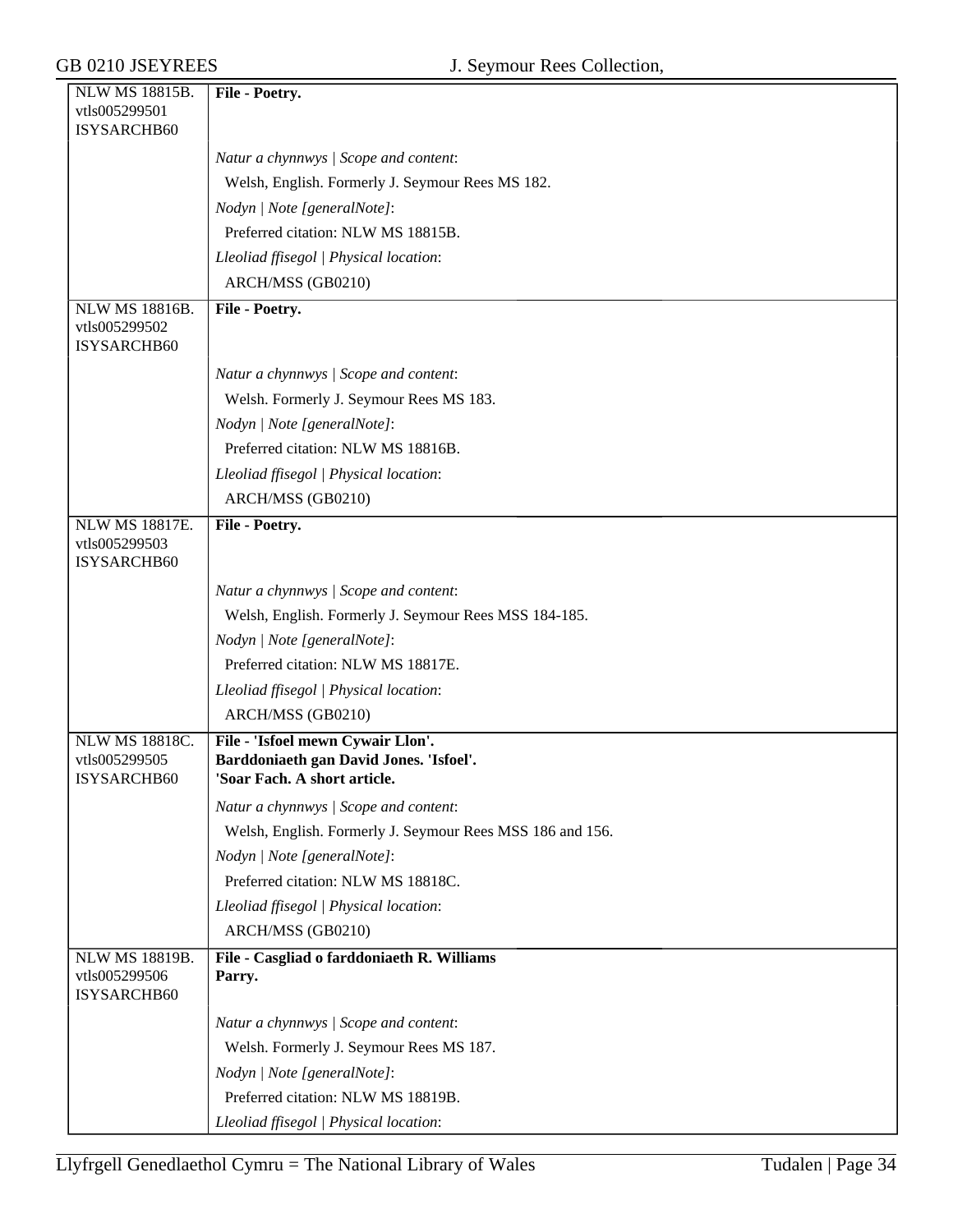|                                                       | ARCH/MSS (GB0210)                                                                                                                                            |                  |
|-------------------------------------------------------|--------------------------------------------------------------------------------------------------------------------------------------------------------------|------------------|
| <b>NLW MS 18820A.</b><br>vtls005299507<br>ISYSARCHB60 | File - 'Ar Glawr. Casgliad Arall'. Casgliad<br>o farddoniaeth gaeth.                                                                                         |                  |
|                                                       | Natur a chynnwys / Scope and content:                                                                                                                        |                  |
|                                                       | Welsh. Formerly J. Seymour Rees MS 188.                                                                                                                      |                  |
|                                                       | Nodyn   Note [generalNote]:                                                                                                                                  |                  |
|                                                       | Preferred citation: NLW MS 18820A.                                                                                                                           |                  |
|                                                       | Lleoliad ffisegol   Physical location:                                                                                                                       |                  |
|                                                       | ARCH/MSS (GB0210)                                                                                                                                            |                  |
| <b>NLW MS 18821B.</b><br>vtls005299508<br>ISYSARCHB60 | File - Cyfrol o farddoniaeth amrywiol.<br>Casgliad yn cynnwys rhai o gerddi<br>buddugol eisteddfodau yn y cyfnod<br>1932-1936, etc,                          | [c.1932-c.1936]. |
|                                                       | Natur a chynnwys / Scope and content:                                                                                                                        |                  |
|                                                       | Welsh. Formerly J. Seymour Rees MS 189.                                                                                                                      |                  |
|                                                       | Nodyn   Note [generalNote]:                                                                                                                                  |                  |
|                                                       | Preferred citation: NLW MS 18821B.                                                                                                                           |                  |
|                                                       | Lleoliad ffisegol   Physical location:                                                                                                                       |                  |
|                                                       | ARCH/MSS (GB0210)                                                                                                                                            |                  |
| <b>NLW MS 18822A.</b><br>vtls005299509<br>ISYSARCHB60 | File - 'Diliau'r Awen. Ar Gof a Chadw'.<br>Casgliad o farddoniaeth amrywiol.                                                                                 |                  |
|                                                       | Natur a chynnwys / Scope and content:                                                                                                                        |                  |
|                                                       | Welsh. Formerly J. Seymour Rees MS 190.                                                                                                                      |                  |
|                                                       | Nodyn   Note [generalNote]:                                                                                                                                  |                  |
|                                                       | Preferred citation: NLW MS 18822A.                                                                                                                           |                  |
|                                                       | Lleoliad ffisegol   Physical location:                                                                                                                       |                  |
|                                                       | ARCH/MSS (GB0210)                                                                                                                                            |                  |
| NLW MS 18823E.<br>vtls005299510<br>ISYSARCHB60        | File - 'Gwobr Eifionydd': Casgliad o'i<br>weithiau ef ei hun  ynghyd â bywgraffiad<br>byr ohono. Anfuddugol yn Eisteddfod<br>Genedlaethol Caernarfon, 1935 , | $[c.1935]$ .     |
|                                                       | Natur a chynnwys / Scope and content:                                                                                                                        |                  |
|                                                       | Welsh. Formerly J. Seymour Rees MS 191.                                                                                                                      |                  |
|                                                       | Nodyn   Note [generalNote]:                                                                                                                                  |                  |
|                                                       | Preferred citation: NLW MS 18823E.                                                                                                                           |                  |
|                                                       | Lleoliad ffisegol   Physical location:                                                                                                                       |                  |
|                                                       | ARCH/MSS (GB0210)                                                                                                                                            |                  |
| <b>NLW MS 18824B.</b><br>vtls005299511<br>ISYSARCHB60 | File - Hen Atgofion (W. J. Gruffydd). Ail<br>gyfres (5 pennod), allan o Y Llenor.                                                                            |                  |
|                                                       | Natur a chynnwys / Scope and content:                                                                                                                        |                  |
|                                                       | Welsh. Formerly J. Seymour Rees MS 192.                                                                                                                      |                  |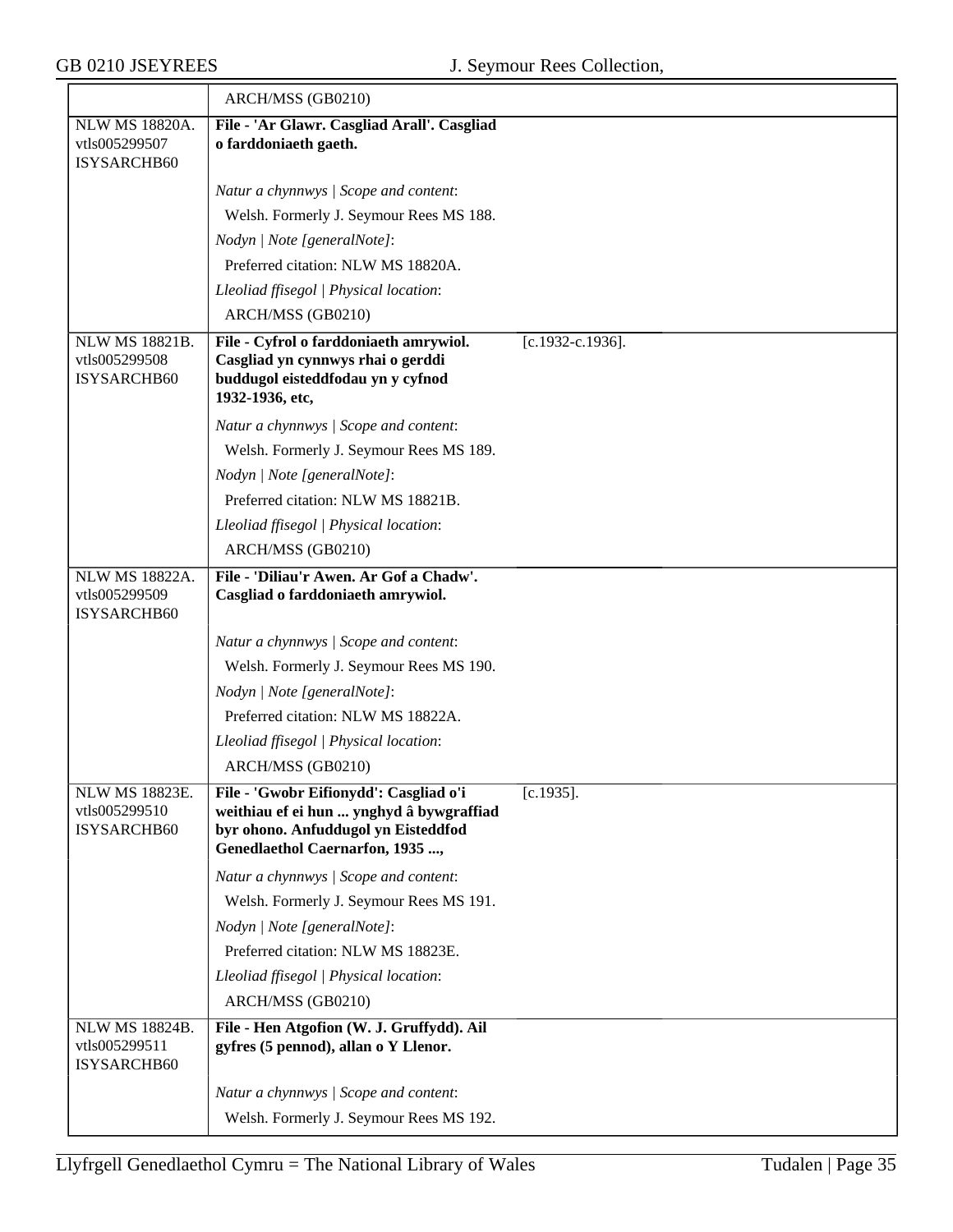|                                                       | Nodyn   Note [generalNote]:                                                                                                                                                                                                         |
|-------------------------------------------------------|-------------------------------------------------------------------------------------------------------------------------------------------------------------------------------------------------------------------------------------|
|                                                       | Preferred citation: NLW MS 18824B.                                                                                                                                                                                                  |
|                                                       | Lleoliad ffisegol   Physical location:                                                                                                                                                                                              |
|                                                       | ARCH/MSS (GB0210)                                                                                                                                                                                                                   |
| <b>NLW MS 18825A.</b><br>vtls005299512<br>ISYSARCHB60 | File - Detholion o 'At ohebwyr o<br>$[c.1929]$ .<br>Gymru' (gol. O. M. Edwards),                                                                                                                                                    |
|                                                       | Natur a chynnwys / Scope and content:                                                                                                                                                                                               |
|                                                       | 'Hen grefftau Ceredigion. Bywyd cefn gwlad'. Papur a ddarllenwyd gan Iorwerth Peate yng nghyfarfod<br>Cymdeithas Hynafiaethol sir Aberteifi yn Cilcennin, 1 Meh. 1929. Teipysgrifau. Welsh. Formerly J.<br>Seymour Rees MSS 193-94. |
|                                                       | Nodyn   Note [generalNote]:                                                                                                                                                                                                         |
|                                                       | Preferred citation: NLW MS 18825A.                                                                                                                                                                                                  |
|                                                       | Lleoliad ffisegol   Physical location:                                                                                                                                                                                              |
|                                                       | ARCH/MSS (GB0210)                                                                                                                                                                                                                   |
| <b>NLW MS 18826B.</b><br>vtls005299513<br>ISYSARCHB60 | File - 'Clwb yr Hosan Las'. Casgliad o<br>$[c.1893-c.1894]$ .<br>ysgrifau gan W. Llewelyn Williams a<br>godwyd o'r South Wales Weekly Post, 7<br>Hydref ,                                                                           |
|                                                       | Natur a chynnwys / Scope and content:                                                                                                                                                                                               |
|                                                       | 'Clwb yr Hosan Las'. Casgliad o ysgrifau gan W. Llewelyn Williams a godwyd o'r South Wales Weekly<br>Post, 7 Hydref 1893-26 Mai 1894. Welsh. Formerly J. Seymour Rees MS 196.                                                       |
|                                                       | Nodyn   Note [generalNote]:                                                                                                                                                                                                         |
|                                                       | Preferred citation: NLW MS 18826B.                                                                                                                                                                                                  |
|                                                       | Lleoliad ffisegol   Physical location:                                                                                                                                                                                              |
|                                                       | ARCH/MSS (GB0210)                                                                                                                                                                                                                   |
| <b>NLW MS 18827B.</b><br>vtls005299514<br>ISYSARCHB60 | File - Ten Stories by William Llewelyn<br>Williams.                                                                                                                                                                                 |
|                                                       | Natur a chynnwys / Scope and content:                                                                                                                                                                                               |
|                                                       | English. Formerly J. Seymour Rees MS 195.                                                                                                                                                                                           |
|                                                       | Nodyn   Note [generalNote]:                                                                                                                                                                                                         |
|                                                       | Preferred citation: NLW MS 18827B.                                                                                                                                                                                                  |
|                                                       | Lleoliad ffisegol   Physical location:                                                                                                                                                                                              |
|                                                       | ARCH/MSS (GB0210)                                                                                                                                                                                                                   |
| NLW MS 18828D.<br>vtls005299515<br>ISYSARCHB60        | File - 'Memoir of Alfred Wellesley Rees' by<br>J. K. Hudson.                                                                                                                                                                        |
|                                                       | Natur a chynnwys / Scope and content:                                                                                                                                                                                               |
|                                                       | English. Formerly J. Seymour Rees MS 197.                                                                                                                                                                                           |
|                                                       | Nodyn   Note [generalNote]:                                                                                                                                                                                                         |
|                                                       | Preferred citation: NLW MS 18828D.                                                                                                                                                                                                  |
|                                                       | Lleoliad ffisegol   Physical location:                                                                                                                                                                                              |
|                                                       | ARCH/MSS (GB0210)                                                                                                                                                                                                                   |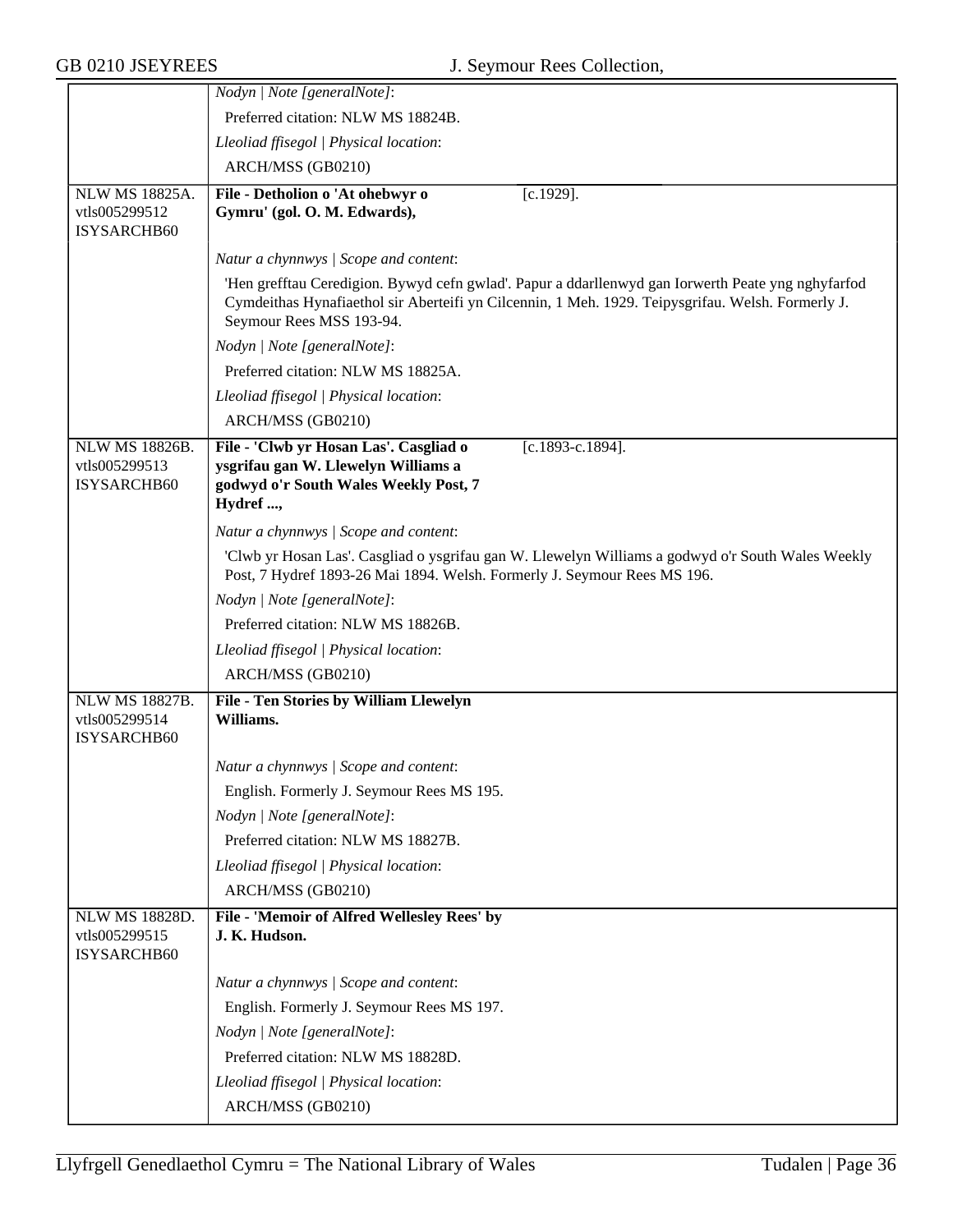| NLW MS 18829B.<br>vtls005299516                       | File - 'Llwybrau Bendith: Rhannau o'r<br>Ysgrythur Sanctaidd ar Gyfer Pob Sul o'r | 1940. |
|-------------------------------------------------------|-----------------------------------------------------------------------------------|-------|
| ISYSARCHB60                                           | Flwyddyn ',                                                                       |       |
|                                                       | Natur a chynnwys / Scope and content:                                             |       |
|                                                       | Welsh. Formerly J. Seymour Rees MS 199.                                           |       |
|                                                       | Nodyn   Note [generalNote]:                                                       |       |
|                                                       | Preferred citation: NLW MS 18829B.                                                |       |
|                                                       | Lleoliad ffisegol   Physical location:                                            |       |
|                                                       | ARCH/MSS (GB0210)                                                                 |       |
| <b>NLW MS 18830B.</b>                                 | File - Freemasonry. A Chaplain's                                                  |       |
| vtls005299517<br>ISYSARCHB60                          | Handbook'.                                                                        |       |
|                                                       | Natur a chynnwys / Scope and content:                                             |       |
|                                                       | English. Formerly J. Seymour Rees MS 200.                                         |       |
|                                                       | Nodyn   Note [generalNote]:                                                       |       |
|                                                       | Preferred citation: NLW MS 18830B.                                                |       |
|                                                       | Lleoliad ffisegol   Physical location:                                            |       |
|                                                       | ARCH/MSS (GB0210)                                                                 |       |
| <b>NLW MS 18831C.</b><br>vtls005299518<br>ISYSARCHB60 | File - Mynegai i'r Beirniad (gol. J. Morris<br>Jones),                            | 1952. |
|                                                       | Natur a chynnwys / Scope and content:                                             |       |
|                                                       | Welsh. Formerly J. Seymour Rees MS 202.                                           |       |
|                                                       | Nodyn   Note [generalNote]:                                                       |       |
|                                                       | Preferred citation: NLW MS 18831C.                                                |       |
|                                                       | Lleoliad ffisegol   Physical location:                                            |       |
|                                                       | ARCH/MSS (GB0210)                                                                 |       |
| NLW MS 18832D.<br>vtls005299519<br>ISYSARCHB60        | File - Copi diwygiedig o NLW MS 18831C,                                           | 1954. |
|                                                       | Natur a chynnwys / Scope and content:                                             |       |
|                                                       | Welsh. Formerly J. Seymour Rees MS 203.                                           |       |
|                                                       | Nodyn   Note [generalNote]:                                                       |       |
|                                                       | Preferred citation: NLW MS 18832D.                                                |       |
|                                                       | Lleoliad ffisegol   Physical location:                                            |       |
|                                                       | ARCH/MSS (GB0210)                                                                 |       |
| NLW MS 18833B.<br>vtls005299520<br>ISYSARCHB60        | File - Rhestr o ysgrifau yn Y Genhinen.<br>Mynegai.                               |       |
|                                                       | Natur a chynnwys / Scope and content:                                             |       |
|                                                       | Welsh. Formerly J. Seymour Rees MS 204.                                           |       |
|                                                       | Nodyn   Note [generalNote]:                                                       |       |
|                                                       | Preferred citation: NLW MS 18833B.                                                |       |
|                                                       | Lleoliad ffisegol   Physical location:                                            |       |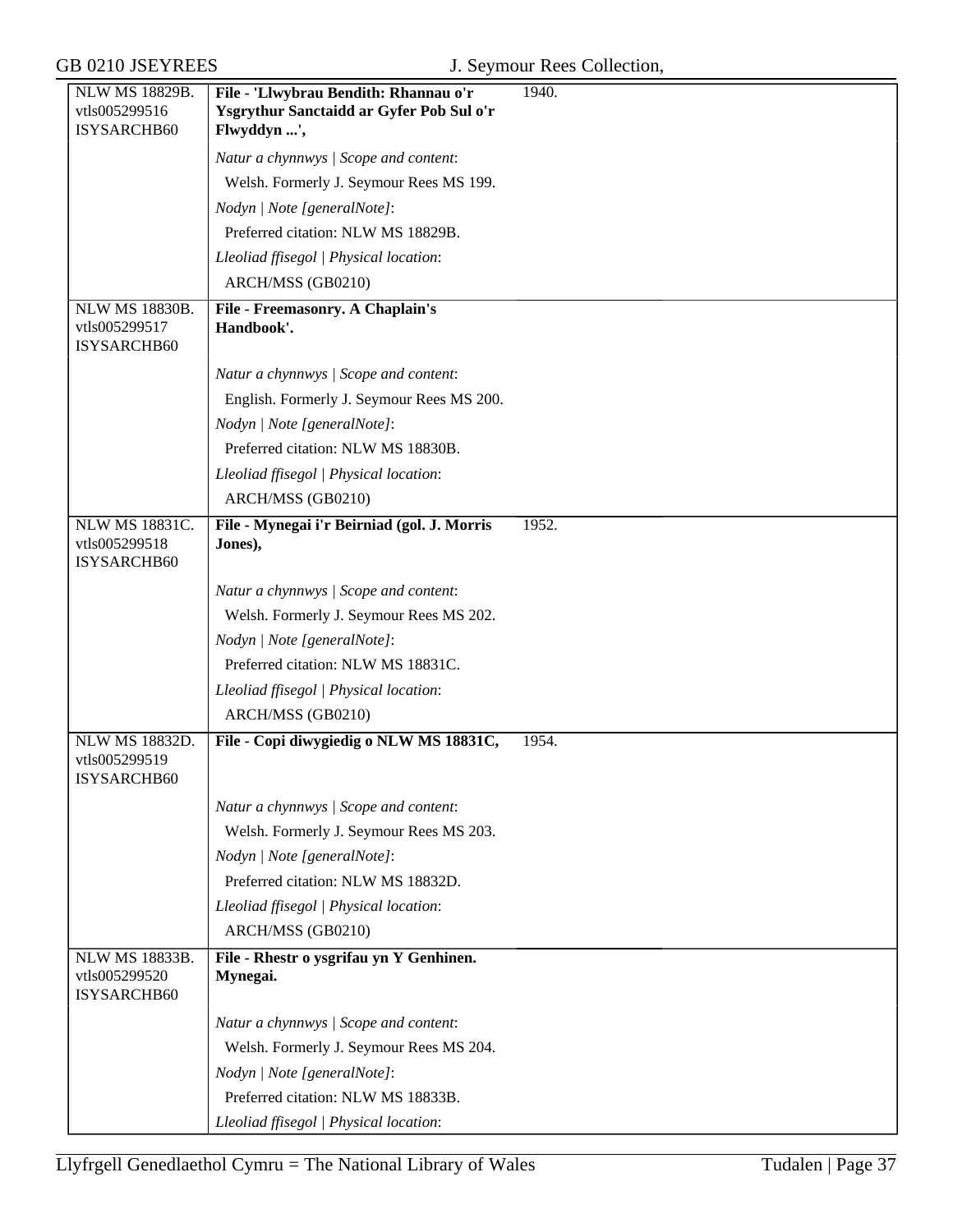|                                                       | ARCH/MSS (GB0210)                                                                                                                                                                                                                                 |  |  |
|-------------------------------------------------------|---------------------------------------------------------------------------------------------------------------------------------------------------------------------------------------------------------------------------------------------------|--|--|
| NLW MS 18834A.<br>vtls005299521<br>ISYSARCHB60        | File - 'Mynegai barddonol'. Casgliad<br>o gyfrolau barddonol Cymreig a<br>gyhoeddwyd 1800-1885.                                                                                                                                                   |  |  |
|                                                       | Natur a chynnwys / Scope and content:                                                                                                                                                                                                             |  |  |
|                                                       | Welsh. Formerly J. Seymour Rees MS 205.                                                                                                                                                                                                           |  |  |
|                                                       | Nodyn   Note [generalNote]:                                                                                                                                                                                                                       |  |  |
|                                                       | Preferred citation: NLW MS 18834A.                                                                                                                                                                                                                |  |  |
|                                                       | Lleoliad ffisegol   Physical location:                                                                                                                                                                                                            |  |  |
|                                                       | ARCH/MSS (GB0210)                                                                                                                                                                                                                                 |  |  |
| <b>NLW MS 18835C.</b><br>vtls005299522<br>ISYSARCHB60 | File - Mynegai i'r Geiriadur<br>Bywgraphyddol gan J. T. Jones (Aberdar:<br>1867).                                                                                                                                                                 |  |  |
|                                                       | Natur a chynnwys / Scope and content:                                                                                                                                                                                                             |  |  |
|                                                       | Welsh. Formerly J. Seymour Rees MS 206.                                                                                                                                                                                                           |  |  |
|                                                       | Nodyn   Note [generalNote]:                                                                                                                                                                                                                       |  |  |
|                                                       | Preferred citation: NLW MS 18835C.                                                                                                                                                                                                                |  |  |
|                                                       | Lleoliad ffisegol   Physical location:                                                                                                                                                                                                            |  |  |
|                                                       | ARCH/MSS (GB0210)                                                                                                                                                                                                                                 |  |  |
| <b>NLW MS 18836C.</b><br>vtls005299523<br>ISYSARCHB60 | File - 'Beirdd Ceredigion', 'Ysgrifau<br>diddorol yn Cymru' (gol. O. M. Edwards),<br>'Llafur Llenyddol Syr Owen Morgan<br>Edwards', 'Rhestr o enwau Cymraeg                                                                                       |  |  |
|                                                       | Natur a chynnwys / Scope and content:                                                                                                                                                                                                             |  |  |
|                                                       | 'Beirdd Ceredigion', 'Ysgrifau diddorol yn Cymru' (gol. O. M. Edwards), 'Llafur Llenyddol Syr Owen<br>Morgan Edwards', 'Rhestr o enwau Cymraeg ar flodau'. (J. S. Rees a Mrs Annie Seymour Rees). Welsh.<br>Formerly J. Seymour Rees MSS 207-211. |  |  |
|                                                       | Nodyn   Note [generalNote]:                                                                                                                                                                                                                       |  |  |
|                                                       | Preferred citation: NLW MS 18836C.                                                                                                                                                                                                                |  |  |
|                                                       | Lleoliad ffisegol   Physical location:                                                                                                                                                                                                            |  |  |
|                                                       | ARCH/MSS (GB0210)                                                                                                                                                                                                                                 |  |  |
| NLW MS 18837B.<br>vtls005299524<br>ISYSARCHB60        | <b>File - Rhestr Testunau Eisteddfod</b><br>$[c.1934]$ .<br>Genedlaethol Castell Nedd, 1934, gyda<br>llofnodion rhai Cymry amlwg arni,                                                                                                            |  |  |
|                                                       | Natur a chynnwys / Scope and content:                                                                                                                                                                                                             |  |  |
|                                                       | Welsh. Formerly J. Seymour Rees MS 212.                                                                                                                                                                                                           |  |  |
|                                                       | Nodyn   Note [generalNote]:                                                                                                                                                                                                                       |  |  |
|                                                       | Preferred citation: NLW MS 18837B.                                                                                                                                                                                                                |  |  |
|                                                       | Lleoliad ffisegol   Physical location:                                                                                                                                                                                                            |  |  |
|                                                       | ARCH/MSS (GB0210)                                                                                                                                                                                                                                 |  |  |
| <b>NLW MS 18838B.</b><br>vtls005299525<br>ISYSARCHB60 | File - Y Dydd yn Gwawrio  Wedi<br>ei chasglu gan M. Jones, Trelech<br>(Caerfyrddin, 1798).                                                                                                                                                        |  |  |
|                                                       | Natur a chynnwys / Scope and content:                                                                                                                                                                                                             |  |  |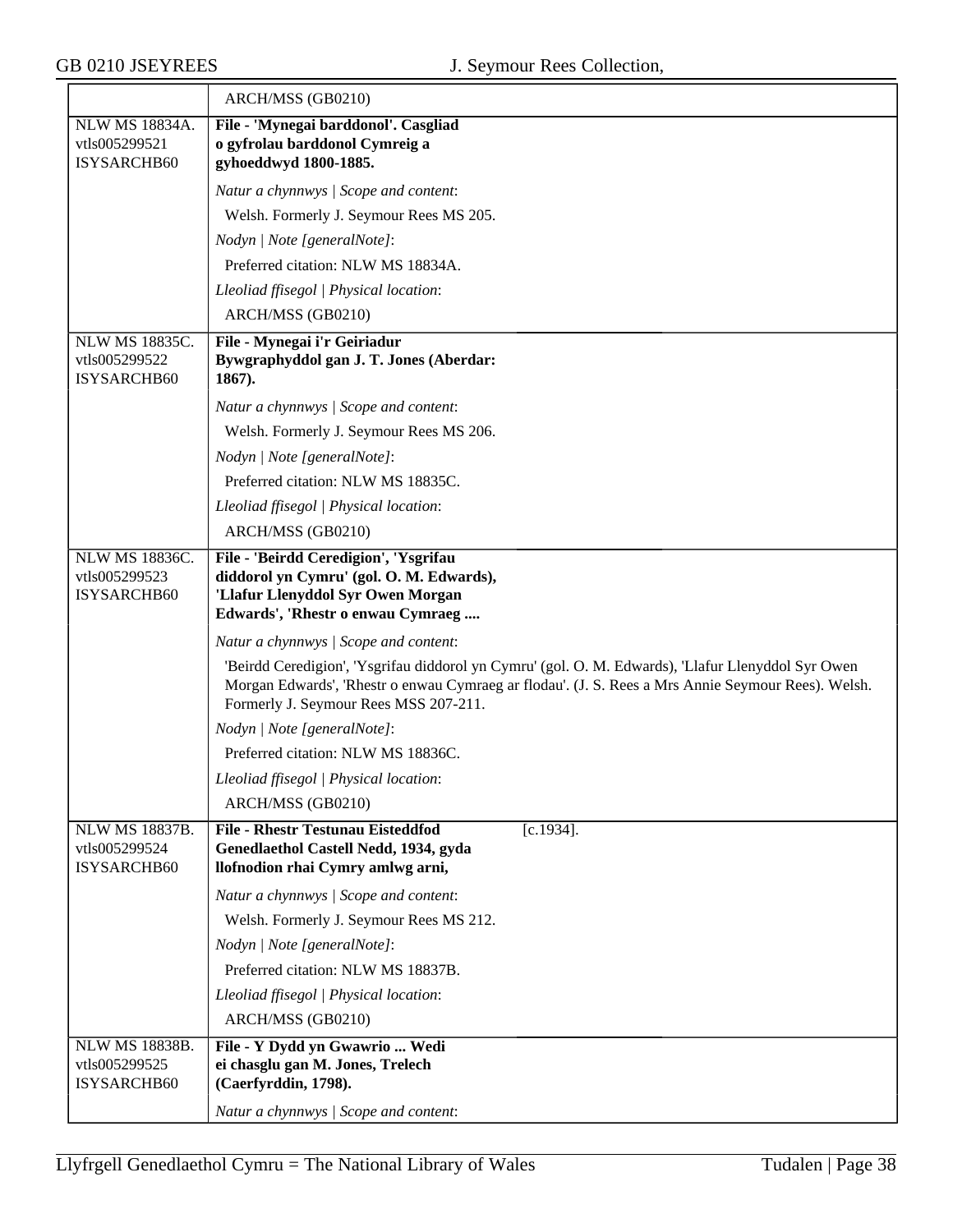|                                                | Hymnau y Parch David Davies, Ebeneser, Abertawe. Copiau teipysgrif. Welsh. Formerly J. Seymour<br>Rees MS 213.                |
|------------------------------------------------|-------------------------------------------------------------------------------------------------------------------------------|
|                                                | Nodyn   Note [generalNote]:                                                                                                   |
|                                                | Preferred citation: NLW MS 18838B.                                                                                            |
|                                                | Lleoliad ffisegol   Physical location:                                                                                        |
|                                                | ARCH/MSS (GB0210)                                                                                                             |
| NLW MS 18839C.                                 | File - Emynau y Parch David Davies,                                                                                           |
| vtls005299526<br>ISYSARCHB60                   | Castell-Hywel.                                                                                                                |
|                                                | Natur a chynnwys / Scope and content:                                                                                         |
|                                                | Welsh. Formerly J. Seymour Rees MS 214.                                                                                       |
|                                                | Nodyn   Note [generalNote]:                                                                                                   |
|                                                | Preferred citation: NLW MS 18839C.                                                                                            |
|                                                | Lleoliad ffisegol   Physical location:                                                                                        |
|                                                | ARCH/MSS (GB0210)                                                                                                             |
| <b>NLW MS 18840A.</b>                          | File - John Thomas Rhad Ras (gol. J.<br>$[c.1949]$ .                                                                          |
| vtls005299527<br>ISYSARCHB60                   | Dyfnallt Owen). (Caerdydd, 1949),                                                                                             |
|                                                | Natur a chynnwys / Scope and content:                                                                                         |
|                                                | Printiedig gyda nodiadau mewn llawysgrif. Welsh. Formerly J. Seymour Rees MS 215.                                             |
|                                                | Nodyn   Note [generalNote]:                                                                                                   |
|                                                | Preferred citation: NLW MS 18840A.                                                                                            |
|                                                | Lleoliad ffisegol   Physical location:                                                                                        |
|                                                | ARCH/MSS (GB0210)                                                                                                             |
| <b>NLW MS 18841B.</b>                          | File - Ysgrifau etc. gan y Dr R. T. Jenkins a<br>$[c.1945]$ .                                                                 |
| vtls005299528<br>ISYSARCHB60                   | llythyr oddi wrtho dyddiedig 1 Hydref,                                                                                        |
|                                                | Natur a chynnwys / Scope and content:                                                                                         |
|                                                | Ysgrifau etc. gan y Dr R. T. Jenkins a llythyr oddi wrtho dyddiedig 1 Hydref 1945. Welsh. Formerly J.<br>Seymour Rees MS 216. |
|                                                | Nodyn   Note [generalNote]:                                                                                                   |
|                                                | Preferred citation: NLW MS 18841B.                                                                                            |
|                                                | Lleoliad ffisegol   Physical location:                                                                                        |
|                                                | ARCH/MSS (GB0210)                                                                                                             |
| NLW MS 18842B.<br>vtls005299529<br>ISYSARCHB60 | File - Cyfrol o ddetholion o Yr Adolygydd.                                                                                    |
|                                                | Natur a chynnwys / Scope and content:                                                                                         |
|                                                | Welsh. Formerly J. Seymour Rees MS 217.                                                                                       |
|                                                | Nodyn   Note [generalNote]:                                                                                                   |
|                                                | Preferred citation: NLW MS 18842B.                                                                                            |
|                                                | Lleoliad ffisegol   Physical location:                                                                                        |
|                                                | ARCH/MSS (GB0210)                                                                                                             |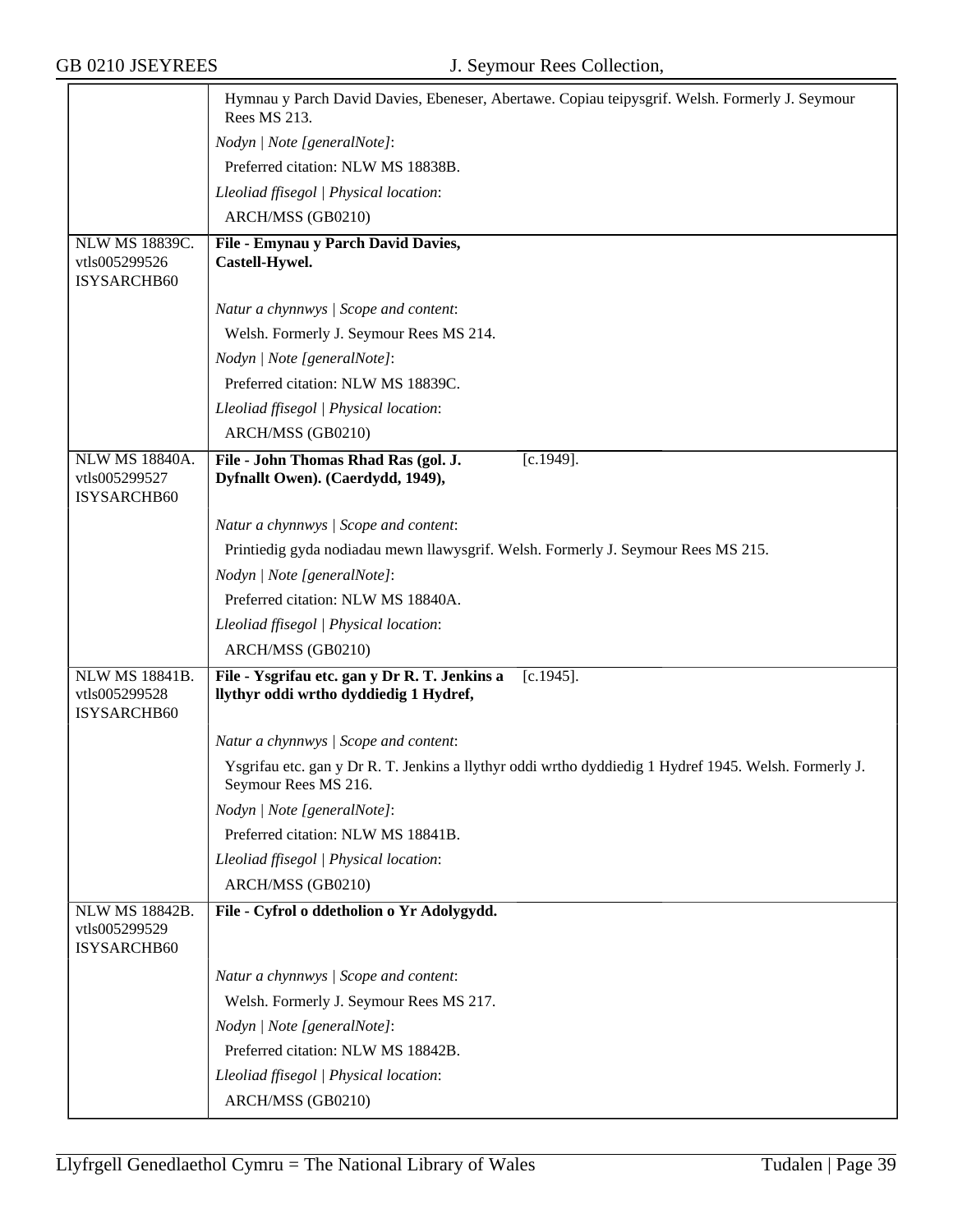| NLW MS 18843C.<br>vtls005299530                                                    | File - Ysgrifau allan o'r Tyst ar<br>emynyddiaeth.                               |  |                                |
|------------------------------------------------------------------------------------|----------------------------------------------------------------------------------|--|--------------------------------|
| ISYSARCHB60                                                                        |                                                                                  |  |                                |
|                                                                                    | Natur a chynnwys / Scope and content:                                            |  |                                |
|                                                                                    | Welsh. Formerly J. Seymour Rees MS 218.                                          |  |                                |
|                                                                                    | Nodyn   Note [generalNote]:                                                      |  |                                |
|                                                                                    | Preferred citation: NLW MS 18843C.                                               |  |                                |
|                                                                                    | Lleoliad ffisegol   Physical location:                                           |  |                                |
|                                                                                    | ARCH/MSS (GB0210)                                                                |  |                                |
| <b>NLW MS 18844B.</b><br>vtls005299531                                             | File - Cyfrol o ysgrifau etc. Copiau<br>teipscript.                              |  |                                |
| ISYSARCHB60                                                                        |                                                                                  |  |                                |
|                                                                                    | Natur a chynnwys / Scope and content:                                            |  |                                |
|                                                                                    | Welsh. Formerly J. Seymour Rees MS 219.                                          |  |                                |
|                                                                                    | Nodyn   Note [generalNote]:                                                      |  |                                |
|                                                                                    | Preferred citation: NLW MS 18844B.                                               |  |                                |
|                                                                                    | Lleoliad ffisegol   Physical location:                                           |  |                                |
|                                                                                    | ARCH/MSS (GB0210)                                                                |  |                                |
| <b>NLW MS 18845B.</b><br>vtls005299532<br>ISYSARCHB60                              | File - Cyfrol o ysgrifau gan T. J. Thomas,<br>'Sarnicol'. Printiedig.            |  |                                |
|                                                                                    | Natur a chynnwys / Scope and content:                                            |  |                                |
|                                                                                    | Welsh. Formerly J. Seymour Rees MS 220.                                          |  |                                |
|                                                                                    | Nodyn   Note [generalNote]:                                                      |  |                                |
|                                                                                    | Preferred citation: NLW MS 18845B.                                               |  |                                |
|                                                                                    | Lleoliad ffisegol   Physical location:                                           |  |                                |
|                                                                                    | ARCH/MSS (GB0210)                                                                |  |                                |
| Cyfres   Series NLW MSS 18846-65. vtls005299533 ISYSARCHB60: Cyfrolau<br>amrywiol, |                                                                                  |  |                                |
|                                                                                    | Dyddiad   Date: 1897-1957. (dyddiad creu)   (date of creation)                   |  |                                |
|                                                                                    | Lleoliad ffisegol   Physical location: ARCH/MSS (GB0210)                         |  |                                |
| Nodyn   Note [generalNote]:                                                        |                                                                                  |  |                                |
|                                                                                    | Preferred citation: NLW MSS 18846-65.                                            |  |                                |
|                                                                                    |                                                                                  |  |                                |
|                                                                                    | FFeil / rhestr eitemau   File / item list                                        |  |                                |
| Cod cyfeirnod                                                                      | Teitl   Title<br>Dyddiadau   Dates                                               |  | Disgrifiad ffisegol   Physical |
| Reference code                                                                     |                                                                                  |  | description                    |
| <b>NLW MS 18846B.</b><br>vtls005299534                                             | File - Cyfrol o ryddiaith J. Seymour<br>Rees, wedi eu torri allan o gylchgronau. |  |                                |
|                                                                                    |                                                                                  |  |                                |

*Natur a chynnwys | Scope and content*:

**Printiedig.**

<span id="page-39-0"></span>ISYSARCHB60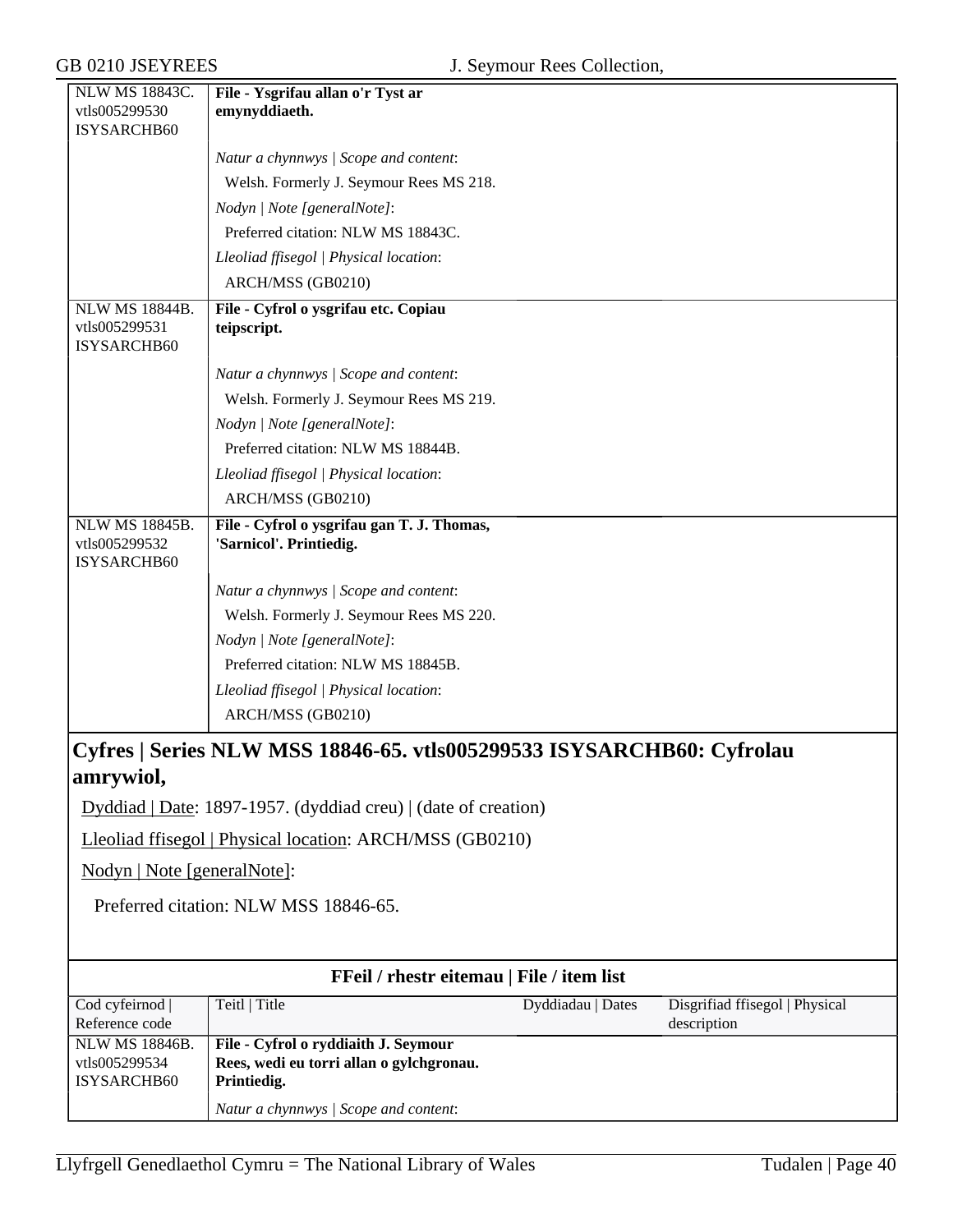|                                                       | Welsh. Formerly J. Seymour Rees MS 221.                                                                                                   |                                                                                                                                                                                                          |
|-------------------------------------------------------|-------------------------------------------------------------------------------------------------------------------------------------------|----------------------------------------------------------------------------------------------------------------------------------------------------------------------------------------------------------|
|                                                       | Nodyn   Note [generalNote]:                                                                                                               |                                                                                                                                                                                                          |
|                                                       | Preferred citation: NLW MS 18846B.                                                                                                        |                                                                                                                                                                                                          |
|                                                       | Lleoliad ffisegol   Physical location:                                                                                                    |                                                                                                                                                                                                          |
|                                                       | ARCH/MSS (GB0210)                                                                                                                         |                                                                                                                                                                                                          |
| NLW MS 18847C.                                        | File - Detholion allan o bapurau newydd                                                                                                   |                                                                                                                                                                                                          |
| vtls005299535                                         | a chylchgronau o waith J. Seymour Rees.                                                                                                   |                                                                                                                                                                                                          |
| ISYSARCHB60                                           | Printiedig.                                                                                                                               |                                                                                                                                                                                                          |
|                                                       | Natur a chynnwys / Scope and content:                                                                                                     |                                                                                                                                                                                                          |
|                                                       | Welsh. Formerly J. Seymour Rees MS 222.                                                                                                   |                                                                                                                                                                                                          |
|                                                       | Nodyn   Note [generalNote]:                                                                                                               |                                                                                                                                                                                                          |
|                                                       | Preferred citation: NLW MS 18847C.                                                                                                        |                                                                                                                                                                                                          |
|                                                       | Lleoliad ffisegol   Physical location:                                                                                                    |                                                                                                                                                                                                          |
|                                                       | ARCH/MSS (GB0210)                                                                                                                         |                                                                                                                                                                                                          |
| <b>NLW MS 18848C.</b><br>vtls005299536<br>ISYSARCHB60 | File - 'Rhywbeth am Lawer Peth gan<br>John Tonans'. Cyfres o erthyglau papur<br>newydd; deuddeg pennod, (Medi 24 -<br>Rhagfyr 17, 1897) , | $[c.1897]$ .                                                                                                                                                                                             |
|                                                       | Natur a chynnwys / Scope and content:                                                                                                     |                                                                                                                                                                                                          |
|                                                       | Seymour Rees MS 223.                                                                                                                      | 'Rhywbeth am Lawer Peth gan John Tonans'. Cyfres o erthyglau papur newydd; deuddeg pennod, (Medi<br>24 - Rhagfyr 17, 1897), yn ymwneud ag ardal Aberaeron. Teipscript a phrintieidig. Welsh. Formerly J. |
|                                                       | Nodyn   Note [generalNote]:                                                                                                               |                                                                                                                                                                                                          |
|                                                       | Preferred citation: NLW MS 18848C.                                                                                                        |                                                                                                                                                                                                          |
|                                                       | Lleoliad ffisegol   Physical location:                                                                                                    |                                                                                                                                                                                                          |
|                                                       | ARCH/MSS (GB0210)                                                                                                                         |                                                                                                                                                                                                          |
| NLW MS 18849C.<br>vtls005299537<br>ISYSARCHB60        | File - History on your Doorstep by<br><b>Geoffrey Evans. A series of pictorial</b><br>cuttings from the Western Mail. Printed,            | 1954, March-1956,<br>June.                                                                                                                                                                               |
|                                                       | Natur a chynnwys / Scope and content:                                                                                                     |                                                                                                                                                                                                          |
|                                                       | English. Formerly J. Seymour Rees MS 224.                                                                                                 |                                                                                                                                                                                                          |
|                                                       | Nodyn   Note [generalNote]:                                                                                                               |                                                                                                                                                                                                          |
|                                                       | Preferred citation: NLW MS 18849C.                                                                                                        |                                                                                                                                                                                                          |
|                                                       | Lleoliad ffisegol   Physical location:                                                                                                    |                                                                                                                                                                                                          |
|                                                       | ARCH/MSS (GB0210)                                                                                                                         |                                                                                                                                                                                                          |
| NLW MS 18850C.<br>vtls005299538<br>ISYSARCHB60        | File - Detholion allan o bapurau newydd a<br>chylchgronau. Cuttings from newspapers<br>and periodicals.                                   |                                                                                                                                                                                                          |
|                                                       | Natur a chynnwys / Scope and content:                                                                                                     |                                                                                                                                                                                                          |
|                                                       | Welsh, English. Formerly J. Seymour Rees MS 225.                                                                                          |                                                                                                                                                                                                          |
|                                                       | Nodyn   Note [generalNote]:                                                                                                               |                                                                                                                                                                                                          |
|                                                       | Preferred citation: NLW MS 18850C.                                                                                                        |                                                                                                                                                                                                          |
|                                                       | Lleoliad ffisegol   Physical location:                                                                                                    |                                                                                                                                                                                                          |
|                                                       | ARCH/MSS (GB0210)                                                                                                                         |                                                                                                                                                                                                          |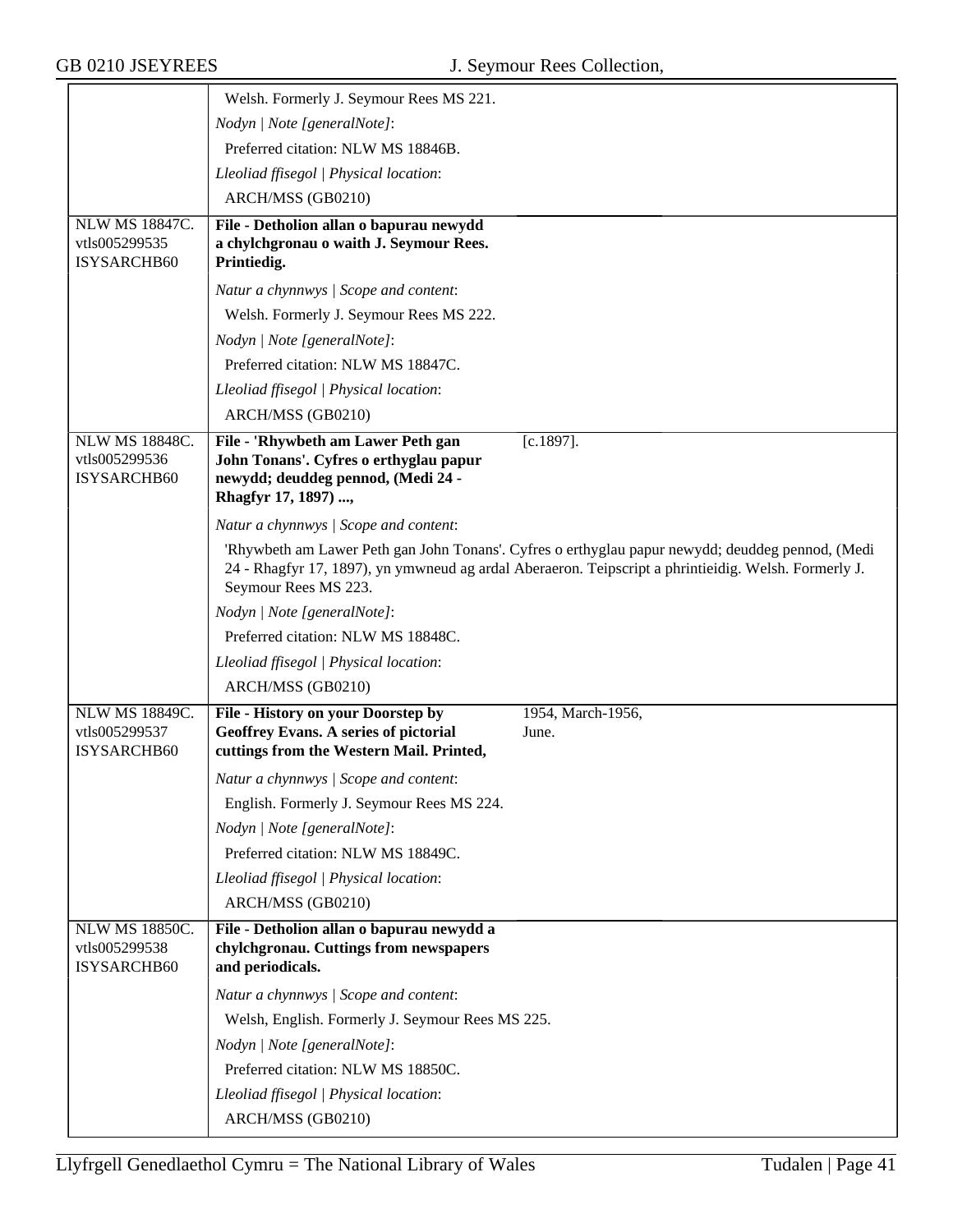| NLW MS 18851C.                                        | File - Cyfrol amrywiol yn cynnwys                                                                                                                                                                            |  |  |
|-------------------------------------------------------|--------------------------------------------------------------------------------------------------------------------------------------------------------------------------------------------------------------|--|--|
| vtls005299539<br>ISYSARCHB60                          | ysgrifau etc. allan o bapurau newydd a<br>chylchgronau (Dewi Emrys etc.).                                                                                                                                    |  |  |
|                                                       |                                                                                                                                                                                                              |  |  |
|                                                       | Natur a chynnwys / Scope and content:                                                                                                                                                                        |  |  |
|                                                       | Welsh. Formerly J. Seymour Rees MS 226.                                                                                                                                                                      |  |  |
|                                                       | Nodyn   Note [generalNote]:                                                                                                                                                                                  |  |  |
|                                                       | Preferred citation: NLW MS 18851C.                                                                                                                                                                           |  |  |
|                                                       | Lleoliad ffisegol   Physical location:                                                                                                                                                                       |  |  |
|                                                       | ARCH/MSS (GB0210)                                                                                                                                                                                            |  |  |
| NLW MS 18852C.<br>vtls005299540<br>ISYSARCHB60        | File - Cyfrol o ddefnyddiau wedi eu torri o<br>bapurau newydd, yn cynnwys peth o hanes<br>Syr John Morris Jones ac Elfed                                                                                     |  |  |
|                                                       | Natur a chynnwys / Scope and content:                                                                                                                                                                        |  |  |
|                                                       | Cyfrol o ddefnyddiau wedi eu torri o bapurau newydd, yn cynnwys peth o hanes Syr John Morris Jones<br>ac Elfed ymysg eraill. Welsh. Formerly J. Seymour Rees MS 227.                                         |  |  |
|                                                       | Nodyn   Note [generalNote]:                                                                                                                                                                                  |  |  |
|                                                       | Preferred citation: NLW MS 18852C.                                                                                                                                                                           |  |  |
|                                                       | Lleoliad ffisegol   Physical location:                                                                                                                                                                       |  |  |
|                                                       | ARCH/MSS (GB0210)                                                                                                                                                                                            |  |  |
| <b>NLW MS 18853C.</b><br>vtls005299541<br>ISYSARCHB60 | 1945.<br>File - Cyfrol yn cynnwys erthyglau ar<br>Lloyd George a dorrwyd allan o bapurau<br>newydd a chylchgronau,                                                                                           |  |  |
|                                                       | Natur a chynnwys / Scope and content:                                                                                                                                                                        |  |  |
|                                                       | Welsh, English. Formerly J. Seymour Rees MS 228.                                                                                                                                                             |  |  |
|                                                       | Nodyn   Note [generalNote]:                                                                                                                                                                                  |  |  |
|                                                       | Preferred citation: NLW MS 18853C.                                                                                                                                                                           |  |  |
|                                                       | Lleoliad ffisegol   Physical location:                                                                                                                                                                       |  |  |
|                                                       | ARCH/MSS (GB0210)                                                                                                                                                                                            |  |  |
| NLW MS 18854C.<br>vtls005299542<br>ISYSARCHB60        | File - Cyfrol amrywiol yn cynnwys ysgrifau<br>$[c.1953]$ .<br>ac erthyglau wedi eu torri allan o'r<br>Western Mail a'r Cymro. (Hanes Bob<br>Owen, Croesor ,                                                  |  |  |
|                                                       | Natur a chynnwys / Scope and content:                                                                                                                                                                        |  |  |
|                                                       | Cyfrol amrywiol yn cynnwys ysgrifau ac erthyglau wedi eu torri allan o'r Western Mail a'r Cymro.<br>(Hanes Bob Owen, Croesor, etc.). Newspaper cuttings. Welsh, English. Formerly J. Seymour Rees MS<br>229. |  |  |
|                                                       | Nodyn   Note [generalNote]:                                                                                                                                                                                  |  |  |
|                                                       | Preferred citation: NLW MS 18854C.                                                                                                                                                                           |  |  |
|                                                       | Lleoliad ffisegol   Physical location:                                                                                                                                                                       |  |  |
|                                                       | ARCH/MSS (GB0210)                                                                                                                                                                                            |  |  |
| NLW MS 18855C.<br>vtls005299543<br>ISYSARCHB60        | File - Cyfrol amrywiol yn cynnwys<br>erthyglau a lluniau wedi eu torri allan o<br>bapurau newydd.                                                                                                            |  |  |
|                                                       | Natur a chynnwys / Scope and content:                                                                                                                                                                        |  |  |
|                                                       | Newspaper cuttings. Welsh, English. Formerly J. Seymour Rees MS 230.                                                                                                                                         |  |  |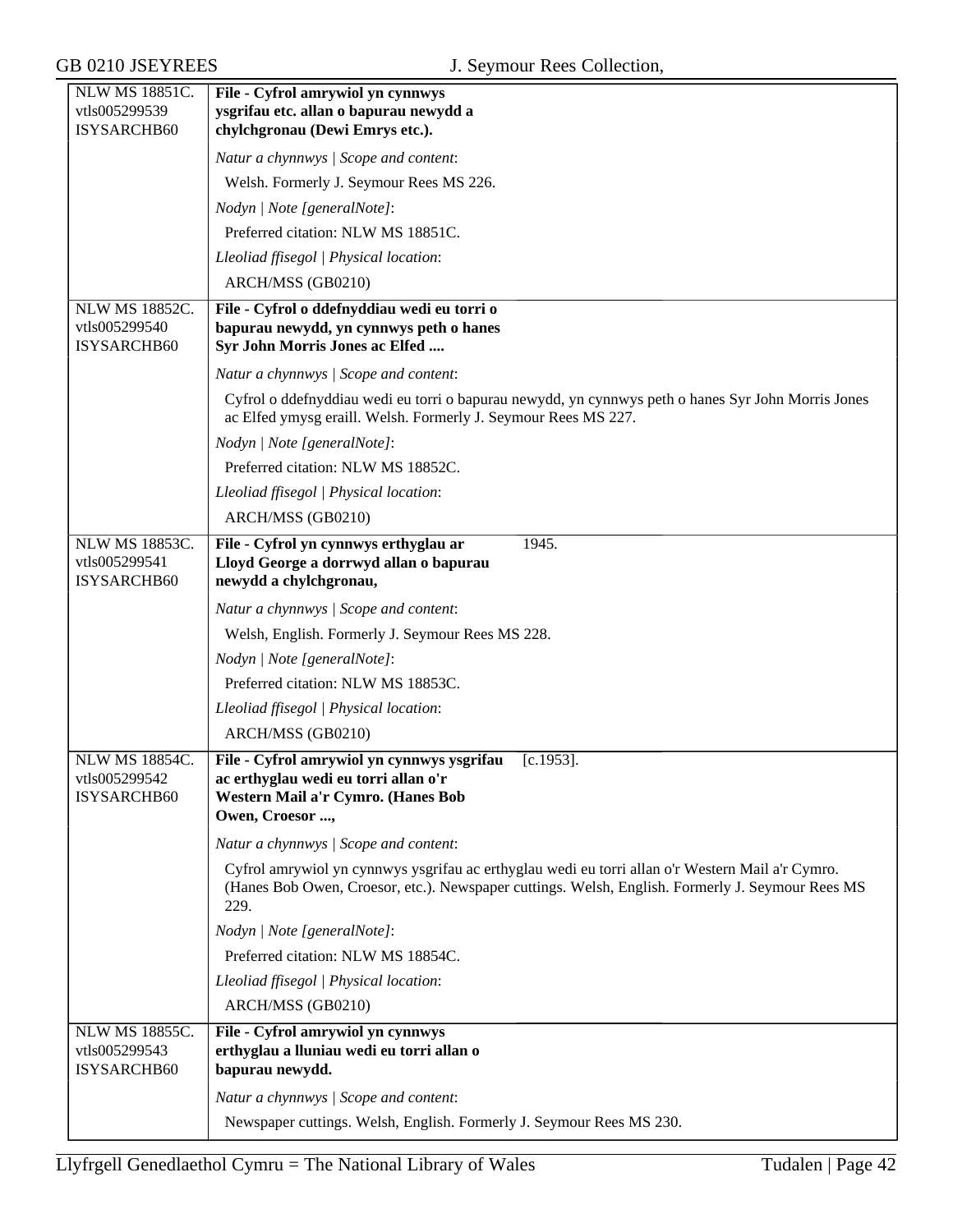|                                                       | Nodyn   Note [generalNote]:                                                                                                                                                                         |
|-------------------------------------------------------|-----------------------------------------------------------------------------------------------------------------------------------------------------------------------------------------------------|
|                                                       | Preferred citation: NLW MS 18855C.                                                                                                                                                                  |
|                                                       | Lleoliad ffisegol   Physical location:                                                                                                                                                              |
|                                                       | ARCH/MSS (GB0210)                                                                                                                                                                                   |
| <b>NLW MS 18856B.</b><br>vtls005299544                | File - Cyfrol amrywiol yn cynnwys<br>erthyglau a nodiadau wedi eu torri allan                                                                                                                       |
| ISYSARCHB60                                           | o bapurau newydd a chylchgronau etc.                                                                                                                                                                |
|                                                       | (Hanes Neuaddlwyd ac                                                                                                                                                                                |
|                                                       | Natur a chynnwys / Scope and content:                                                                                                                                                               |
|                                                       | Cyfrol amrywiol yn cynnwys erthyglau a nodiadau wedi eu torri allan o bapurau newydd a chylchgronau<br>etc. (Hanes Neuaddlwyd ac Aberaeron, etc.). English, Welsh. Formerly J. Seymour Rees MS 231. |
|                                                       | Nodyn   Note [generalNote]:                                                                                                                                                                         |
|                                                       | Preferred citation: NLW MS 18856B.                                                                                                                                                                  |
|                                                       | Lleoliad ffisegol   Physical location:                                                                                                                                                              |
|                                                       | ARCH/MSS (GB0210)                                                                                                                                                                                   |
| <b>NLW MS 18857D.</b><br>vtls005299545<br>ISYSARCHB60 | File - A volume of newspaper cuttings<br>mainly relating to Aberaeron.                                                                                                                              |
|                                                       | Natur a chynnwys / Scope and content:                                                                                                                                                               |
|                                                       | Welsh, English. Formerly J. Seymour Rees MS 232.                                                                                                                                                    |
|                                                       | Nodyn   Note [generalNote]:                                                                                                                                                                         |
|                                                       | Preferred citation: NLW MS 18857D.                                                                                                                                                                  |
|                                                       | Lleoliad ffisegol   Physical location:                                                                                                                                                              |
|                                                       | ARCH/MSS (GB0210)                                                                                                                                                                                   |
| <b>NLW MS 18858B.</b><br>vtls005299546<br>ISYSARCHB60 | File - 'Ar Glawr'. Cyfrol o ddefnyddiau<br>1937.<br>amrywiol yn cynnwys pytiau o<br>farddoniaeth, testunau i bregethau,<br>dywediadau, etc,                                                         |
|                                                       | Natur a chynnwys / Scope and content:                                                                                                                                                               |
|                                                       | Welsh, English. Formerly J. Seymour Rees MS 233.                                                                                                                                                    |
|                                                       | Nodyn   Note [generalNote]:                                                                                                                                                                         |
|                                                       | Preferred citation: NLW MS 18858B.                                                                                                                                                                  |
|                                                       | Lleoliad ffisegol   Physical location:                                                                                                                                                              |
|                                                       | ARCH/MSS (GB0210)                                                                                                                                                                                   |
| NLW MS 18859B.<br>vtls005299547<br>ISYSARCHB60        | File - Cyfrol amrywiol yn cynnwys copïau<br>o ysgrifau etc.                                                                                                                                         |
|                                                       | Natur a chynnwys / Scope and content:                                                                                                                                                               |
|                                                       | Welsh, English. Formerly J. Seymour Rees MS 234.                                                                                                                                                    |
|                                                       | Nodyn   Note [generalNote]:                                                                                                                                                                         |
|                                                       | Preferred citation: NLW MS 18859B.                                                                                                                                                                  |
|                                                       | Lleoliad ffisegol   Physical location:                                                                                                                                                              |
|                                                       | ARCH/MSS (GB0210)                                                                                                                                                                                   |
|                                                       |                                                                                                                                                                                                     |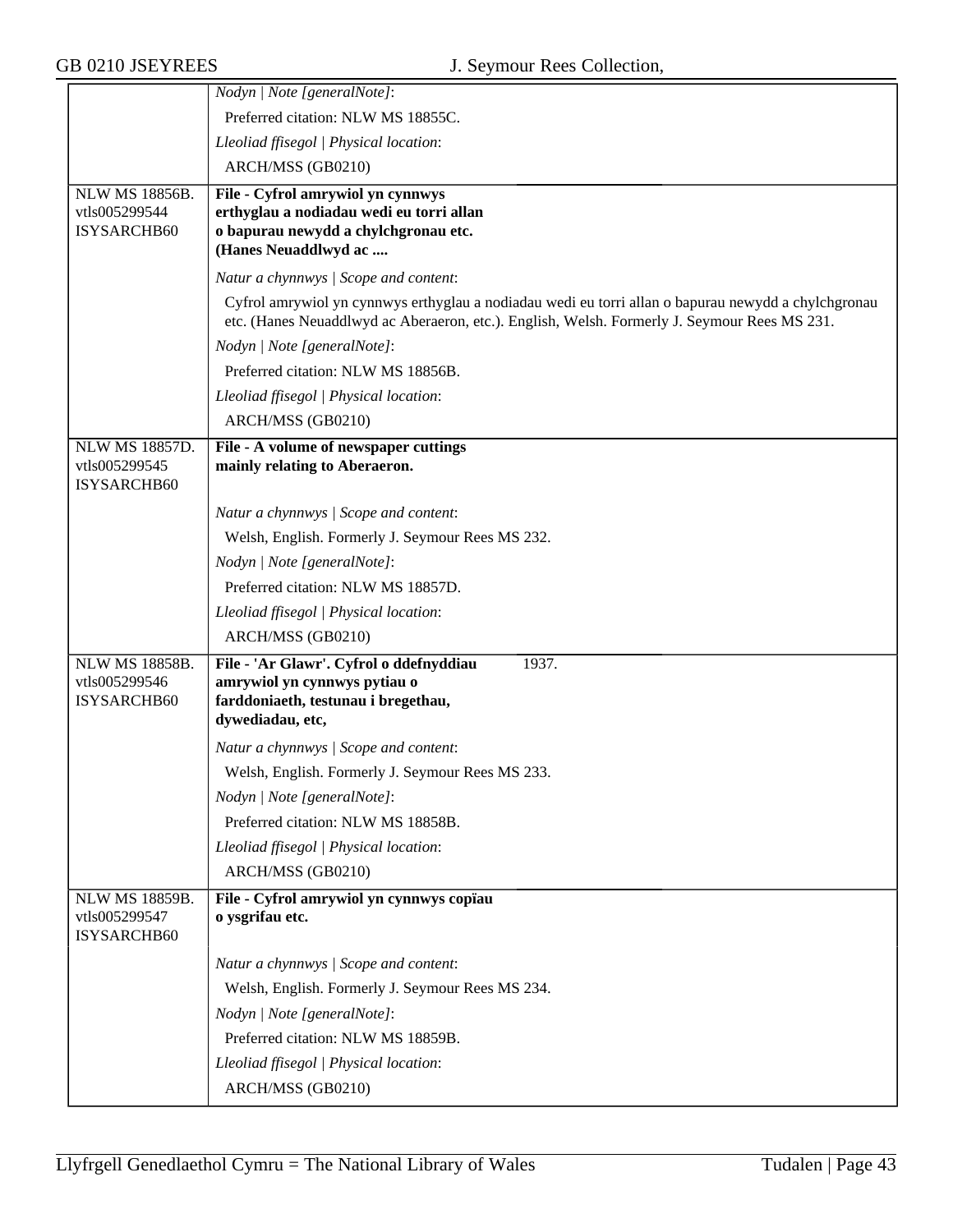| <b>NLW MS 18860B.</b>                  | File - Cyfrol amrywiol yn cynnwys 'Rhestr                                |
|----------------------------------------|--------------------------------------------------------------------------|
| vtls005299548<br>ISYSARCHB60           | o enwau lleoedd yn Nyffrynoedd Nedd a                                    |
|                                        | Dulais', etc.                                                            |
|                                        | Natur a chynnwys / Scope and content:                                    |
|                                        | Welsh, English. Formerly J. Seymour Rees MS 235.                         |
|                                        | Nodyn   Note [generalNote]:                                              |
|                                        | Preferred citation: NLW MS 18860B.                                       |
|                                        | Lleoliad ffisegol   Physical location:                                   |
|                                        | ARCH/MSS (GB0210)                                                        |
| <b>NLW MS 18861A.</b><br>vtls005299549 | File - Cyfrol amrywiol yn cynnwys peth o<br>hanes teulu Aberpergwm, etc. |
| ISYSARCHB60                            |                                                                          |
|                                        | Natur a chynnwys / Scope and content:                                    |
|                                        | Welsh, English. Formerly J. Seymour Rees MS 236.                         |
|                                        | Nodyn   Note [generalNote]:                                              |
|                                        | Preferred citation: NLW MS 18861A.                                       |
|                                        | Lleoliad ffisegol   Physical location:                                   |
|                                        | ARCH/MSS (GB0210)                                                        |
| <b>NLW MS 18862B.</b>                  | File - Cyfrol yn cynnwys ychydig o                                       |
| vtls005299550<br>ISYSARCHB60           | nodiadau ar Gapel Ciliau Aeron, etc.                                     |
|                                        | Natur a chynnwys / Scope and content:                                    |
|                                        | Welsh, English. Formerly J. Seymour Rees MS 237.                         |
|                                        | Nodyn   Note [generalNote]:                                              |
|                                        | Preferred citation: NLW MS 18862B.                                       |
|                                        | Lleoliad ffisegol   Physical location:                                   |
|                                        | ARCH/MSS (GB0210)                                                        |
| <b>NLW MS 18863B.</b><br>vtls005299551 | File - Some musical compositions by J. M.<br>Webber.                     |
| ISYSARCHB60                            |                                                                          |
|                                        | Natur a chynnwys / Scope and content:                                    |
|                                        | Welsh, Music. Formerly J. Seymour Rees MS 238.                           |
|                                        | Nodyn   Note [generalNote]:                                              |
|                                        | Preferred citation: NLW MS 18863B.                                       |
|                                        | Lleoliad ffisegol   Physical location:                                   |
|                                        | ARCH/MSS (GB0210)                                                        |
| <b>NLW MS 18864E.</b>                  | File - Miscellaneous poetry by J. Seymour                                |
| vtls005299552<br>ISYSARCHB60           | Rees, William Llewellyn (Tredegar), J. M.<br><b>Howells and Anon.</b>    |
|                                        | Natur a chynnwys / Scope and content:                                    |
|                                        | Welsh. Formerly J. Seymour Rees MS 239.                                  |
|                                        | Nodyn   Note [generalNote]:                                              |
|                                        | Preferred citation: NLW MS 18864E.                                       |
|                                        | Lleoliad ffisegol   Physical location:                                   |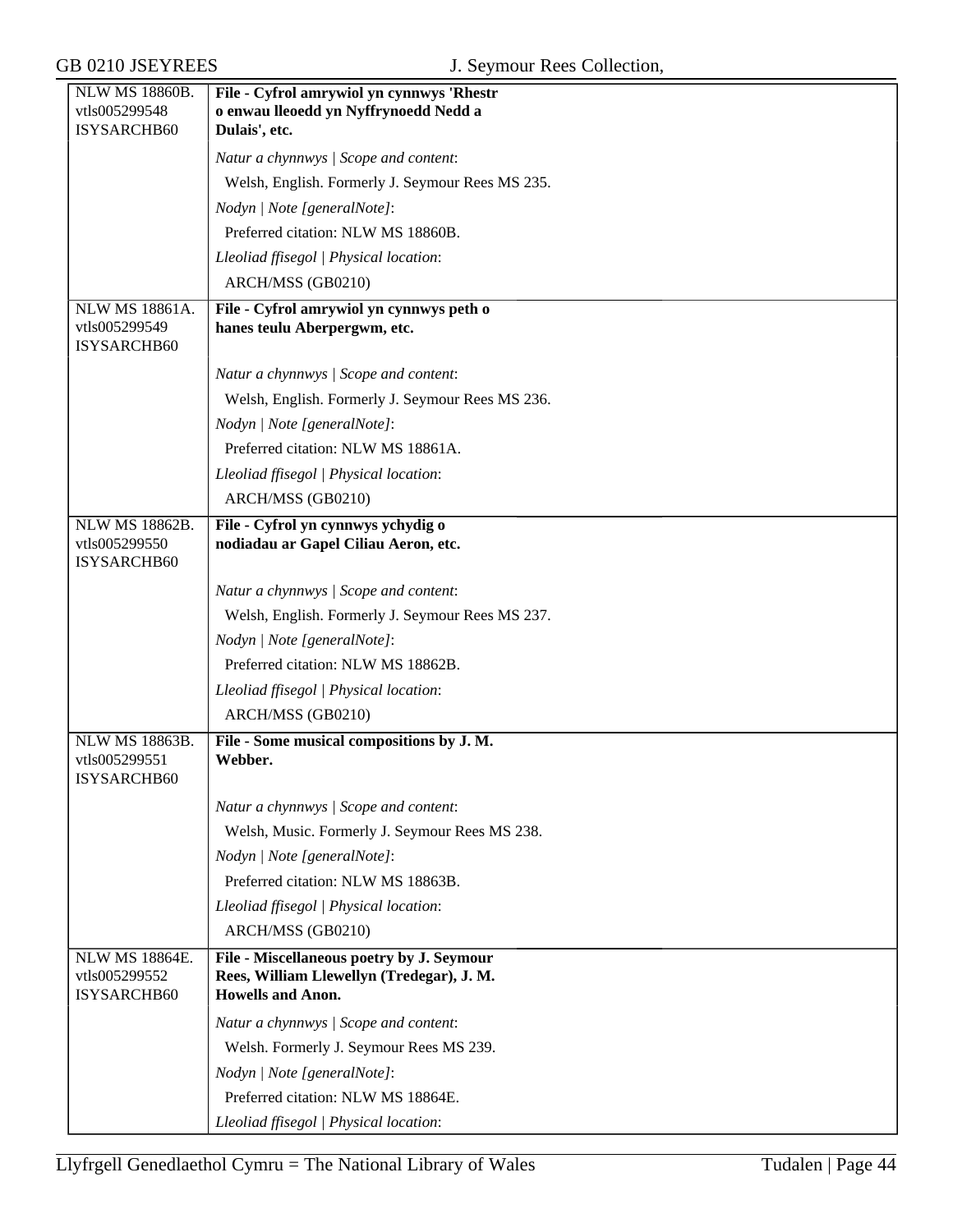|                                                              | ARCH/MSS (GB0210)                                                                                                                                                                                                                                                                                                                                                                                                                                                                                                   |
|--------------------------------------------------------------|---------------------------------------------------------------------------------------------------------------------------------------------------------------------------------------------------------------------------------------------------------------------------------------------------------------------------------------------------------------------------------------------------------------------------------------------------------------------------------------------------------------------|
| <b>NLW MS 18865E.</b><br>vtls005299553<br><b>ISYSARCHB60</b> | File - Miscellaneous papers: testimonials,<br>newspaper cuttings, articles etc.<br>concerning T. J. Evans (late of Guy's<br>Hospital, London); miscellaneous articles<br>concerning W                                                                                                                                                                                                                                                                                                                               |
|                                                              | Natur a chynnwys / Scope and content:                                                                                                                                                                                                                                                                                                                                                                                                                                                                               |
|                                                              | Miscellaneous papers: testimonials, newspaper cuttings, articles etc. concerning T. J. Evans (late of Guy's<br>Hospital, London); miscellaneous articles concerning W. Llewelyn Williams and a list of his works; and<br>newspaper cuttings, notes, draft essays, articles, certificates, testimonials of Annie Owen (later Mrs A.<br>Seymour Rees), birth certificate of David Owens and marriage certificate of Daniel Silvan Evans and<br>Margaret Walters. Welsh, English. Formerly J. Seymour Rees MSS 240-42. |
|                                                              | Nodyn / Note [generalNote]:                                                                                                                                                                                                                                                                                                                                                                                                                                                                                         |
|                                                              | Preferred citation: NLW MS 18865E.                                                                                                                                                                                                                                                                                                                                                                                                                                                                                  |
|                                                              | Lleoliad ffisegol   Physical location:<br>ARCH/MSS (GB0210)                                                                                                                                                                                                                                                                                                                                                                                                                                                         |

#### <span id="page-44-0"></span>**Cyfres | Series NLW MS 18866. vtls005299554 ISYSARCHB60: Letters to J. Seymour Rees and Mrs Anne Seymour Rees,**

Dyddiad | Date: 1879-1964. (dyddiad creu) | (date of creation)

Lleoliad ffisegol | Physical location: ARCH/MSS (GB0210)

Nodyn | Note [generalNote]:

Preferred citation: NLW MS 18866.

| FFeil / rhestr eitemau   File / item list                                |                                                                                                                                                                                            |                   |                                |
|--------------------------------------------------------------------------|--------------------------------------------------------------------------------------------------------------------------------------------------------------------------------------------|-------------------|--------------------------------|
| Cod cyfeirnod                                                            | Teitl   Title                                                                                                                                                                              | Dyddiadau   Dates | Disgrifiad ffisegol   Physical |
| Reference code                                                           |                                                                                                                                                                                            |                   | description                    |
| <b>NLW MS 18866E.</b>                                                    | File - Letters to J. Seymour Rees and Mrs                                                                                                                                                  | 1879-1964.        |                                |
| vtls005299555                                                            | Anne Seymour Rees, with a few letters to                                                                                                                                                   |                   |                                |
| <b>ISYSARCHB60</b>                                                       | other addressees,                                                                                                                                                                          |                   |                                |
|                                                                          | Natur a chynnwys / Scope and content:                                                                                                                                                      |                   |                                |
|                                                                          | Welsh, English. Formerly J. Seymour Rees MS 244. The contents NLW MS 18866 are described in more<br>detail in the 'Schedule of J. Seymour Rees collection', available in hard copy at NLW. |                   |                                |
|                                                                          | Nodyn / Note [generalNote]:                                                                                                                                                                |                   |                                |
|                                                                          | Preferred citation: NLW MS 18866E.                                                                                                                                                         |                   |                                |
|                                                                          | Lleoliad ffisegol   Physical location:                                                                                                                                                     |                   |                                |
|                                                                          | ARCH/MSS (GB0210)                                                                                                                                                                          |                   |                                |
| Cyfres   Series NLW MSS 19383-87. vtls005299556 ISYSARCHB60: Scrapbooks, |                                                                                                                                                                                            |                   |                                |
| Dyddiad   Date: 1901-65. (dyddiad creu)   (date of creation)             |                                                                                                                                                                                            |                   |                                |
|                                                                          | Lleoliad ffisegol   Physical location: ARCH/MSS (GB0210)                                                                                                                                   |                   |                                |

<span id="page-44-1"></span>Nodyn | Note [generalNote]: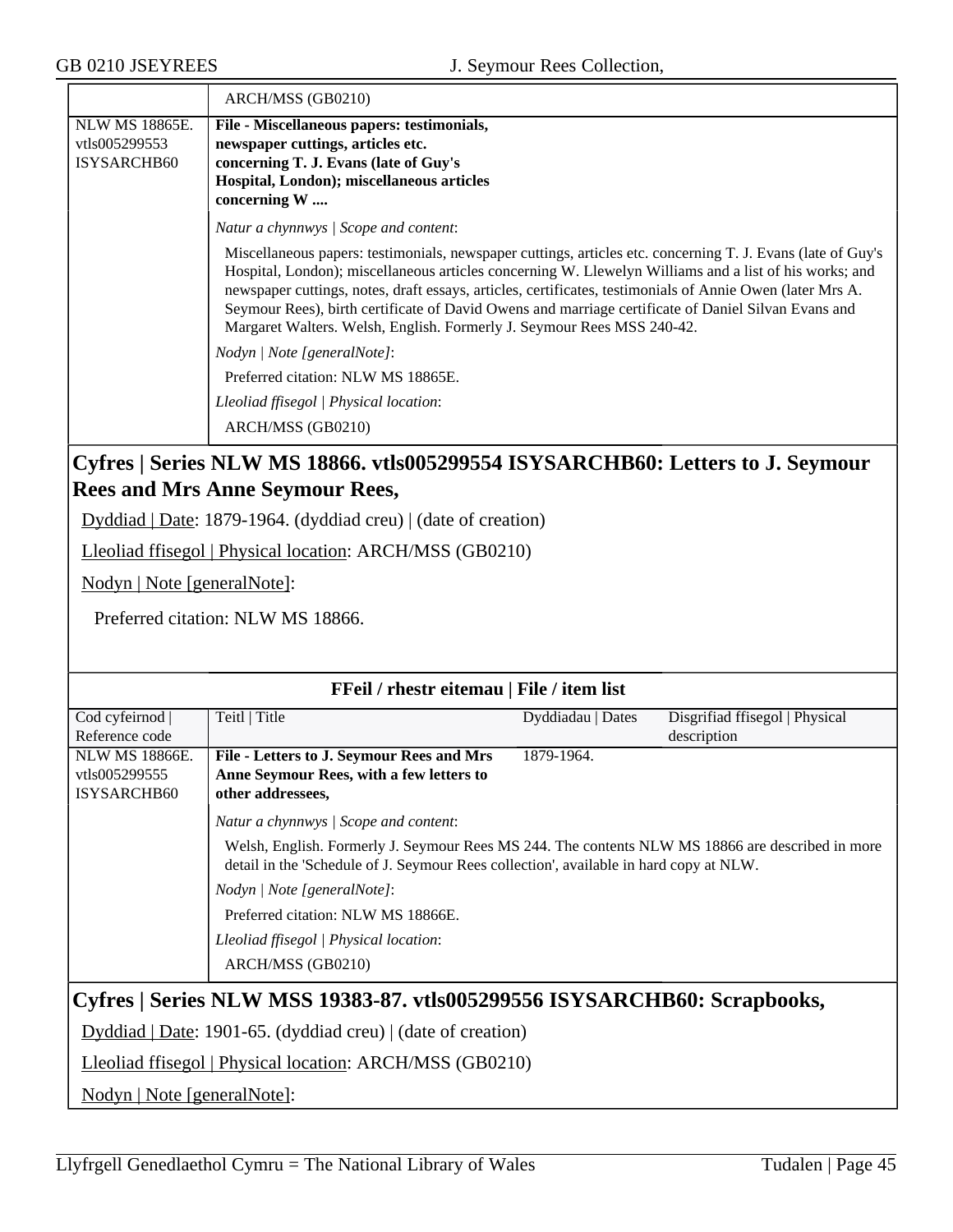Preferred citation: NLW MSS 19383-87.

| FFeil / rhestr eitemau   File / item list                    |                                                                                                                                                                                                               |                   |                                               |
|--------------------------------------------------------------|---------------------------------------------------------------------------------------------------------------------------------------------------------------------------------------------------------------|-------------------|-----------------------------------------------|
| Cod cyfeirnod  <br>Reference code                            | Teitl   Title                                                                                                                                                                                                 | Dyddiadau   Dates | Disgrifiad ffisegol   Physical<br>description |
| <b>NLW MS 19383B.</b><br>vtls005299557<br>ISYSARCHB60        | File - 'Casgliad o gyfarwyddiadau i<br>wneuthur hen fwydydd nodweddiadol<br>Gymraeg. (Yn nhafodiaith Ceredigion.)<br>Buddugol yn Eisteddfod Genedlaethol<br>1928' gan Miss ,                                  | $[c.1928]$ .      |                                               |
|                                                              | Natur a chynnwys / Scope and content:                                                                                                                                                                         |                   |                                               |
|                                                              | 'Casgliad o gyfarwyddiadau i wneuthur hen fwydydd nodweddiadol Gymraeg. (Yn nhafodiaith<br>Ceredigion.) Buddugol yn Eisteddfod Genedlaethol  1928' gan Miss Mati Thomas, Blaenwinllan,<br>Nanternis. Cymraeg. |                   |                                               |
|                                                              | Nodyn   Note [generalNote]:                                                                                                                                                                                   |                   |                                               |
|                                                              | Preferred citation: NLW MS 19383B.                                                                                                                                                                            |                   |                                               |
|                                                              | Lleoliad ffisegol   Physical location:                                                                                                                                                                        |                   |                                               |
|                                                              | ARCH/MSS (GB0210)                                                                                                                                                                                             |                   |                                               |
| NLW MS 19384B.<br>vtls005299558<br>ISYSARCHB60               | File - Two typescript booklets by J.<br>Seymour Rees: 'Ar glawr: cyfansoddiadau<br>sydd yn fy modloni i' and 'A short<br>anthology of ,                                                                       | $[1901x1965]$ .   |                                               |
|                                                              | Natur a chynnwys / Scope and content:                                                                                                                                                                         |                   |                                               |
|                                                              | Two typescript booklets by J. Seymour Rees: 'Ar glawr: cyfansoddiadau sydd yn fy modloni i' and 'A<br>short anthology of the world's greatest Christian prayers'. Cymraeg & Saesneg.                          |                   |                                               |
|                                                              | Nodyn   Note [generalNote]:                                                                                                                                                                                   |                   |                                               |
|                                                              | Preferred citation: NLW MS 19384B.                                                                                                                                                                            |                   |                                               |
|                                                              | Lleoliad ffisegol   Physical location:<br>ARCH/MSS (GB0210)                                                                                                                                                   |                   |                                               |
| <b>NLW MS 19385A.</b><br>vtls005299559<br><b>ISYSARCHB60</b> | File - Scrapbook of cuttings of Welsh<br>poetry from newspapers which belonged to<br>the Rev. J. Seymour Rees.                                                                                                | $[1901x1965]$ .   |                                               |
|                                                              | Natur a chynnwys / Scope and content:                                                                                                                                                                         |                   |                                               |
|                                                              | Cymraeg & Saesneg.                                                                                                                                                                                            |                   |                                               |
|                                                              | Nodyn   Note [generalNote]:                                                                                                                                                                                   |                   |                                               |
|                                                              | Preferred citation: NLW MS 19385A.                                                                                                                                                                            |                   |                                               |
|                                                              | Lleoliad ffisegol   Physical location:                                                                                                                                                                        |                   |                                               |
|                                                              | ARCH/MSS (GB0210)                                                                                                                                                                                             |                   |                                               |
| <b>NLW MS 19386B.</b><br>vtls005299560<br>ISYSARCHB60        | File - A scrapbook compiled by the Rev.<br>J. Seymour Rees entitled 'My pot pourri',<br>relating to famous personalities on the<br>Welsh ,                                                                    | $1918 - 55.$      |                                               |
|                                                              | Natur a chynnwys / Scope and content:                                                                                                                                                                         |                   |                                               |